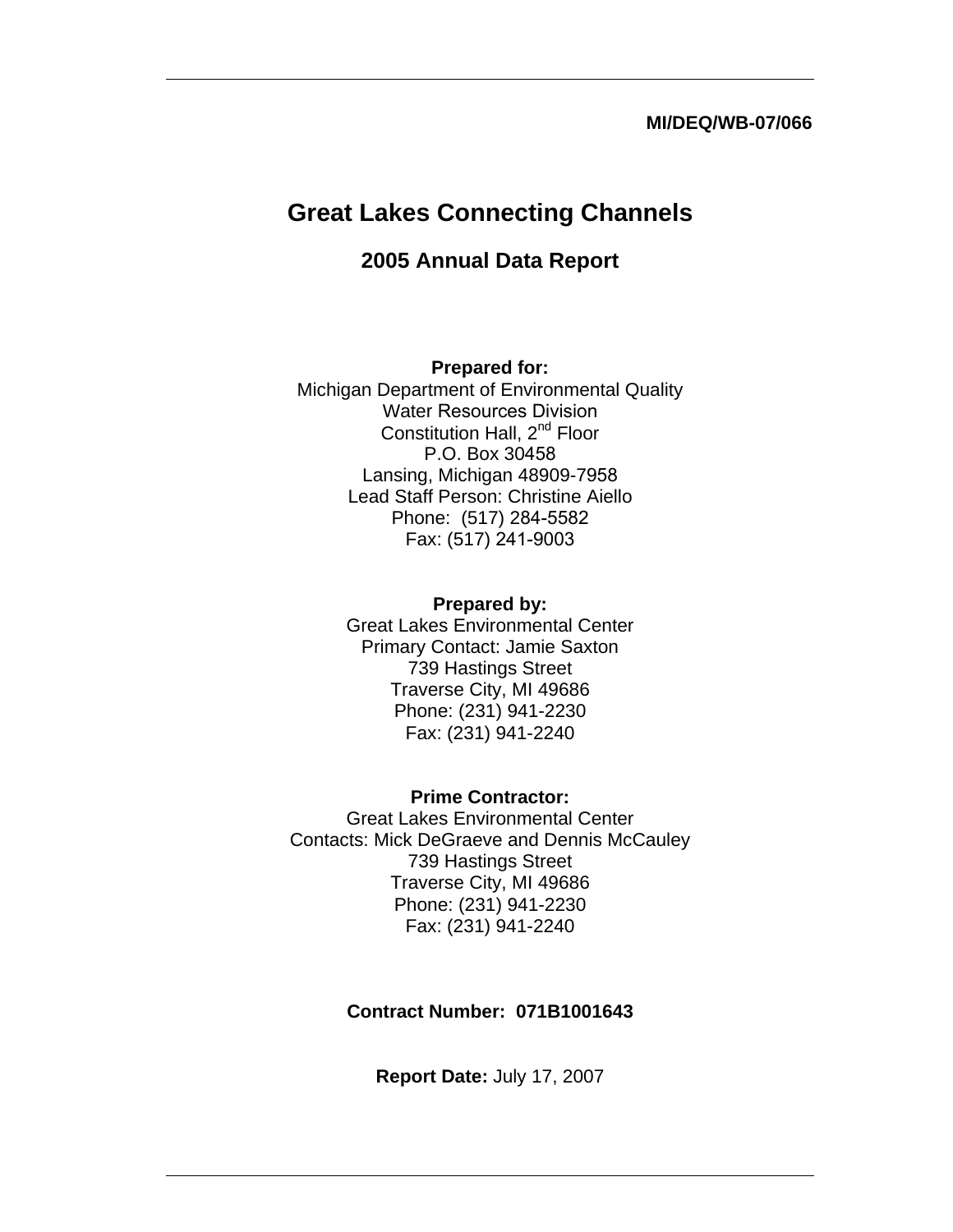## **TABLE OF CONTENTS**

| 5. Comparison of Data with Michigan Rule 57 Water Quality Values8 |
|-------------------------------------------------------------------|
|                                                                   |
|                                                                   |
|                                                                   |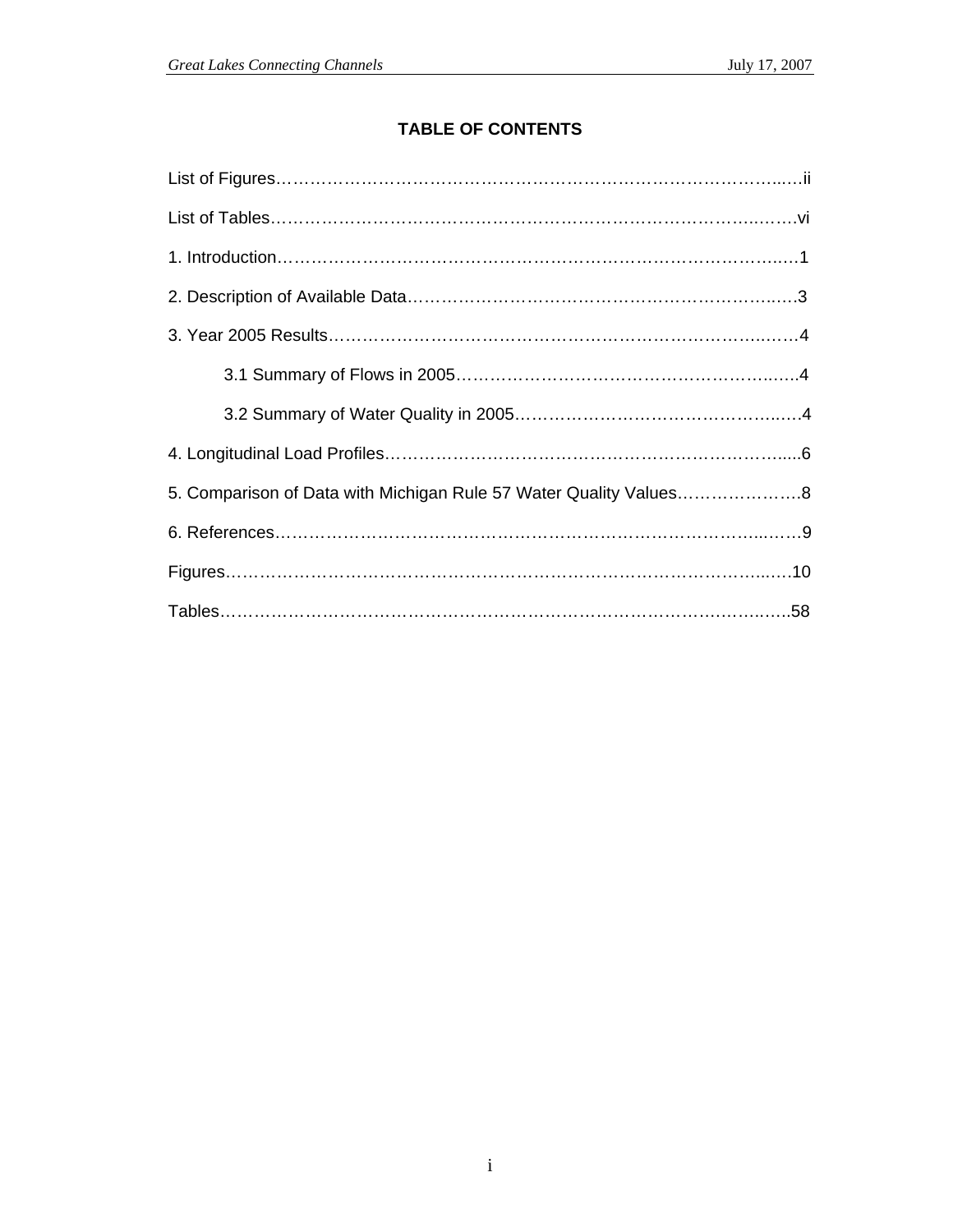#### **LIST OF FIGURES**

- Figure 1. St. Marys River Sampling Location Map.
- Figure 2. St. Clair River Sampling Location Map.
- Figure 3. Detroit River Sampling Location Map.
- Figure 4. St. Marys River Flow in 2005.
- Figure 5. St. Clair River Flow in 2005.
- Figure 6. Detroit River Flow in 2005.
- Figure 7. Box Plot of Specific Conductance (Conductivity) in Michigan's Great Lakes Connecting Channels During 2005. Each Box Exhibits the Inner Quartiles, the Whiskers Exhibit the Outer Quartiles, the Median is Shown as a Solid Line and the Mean is Shown as a Diamond.
- Figure 8. Box Plot of Dissolved Oxygen Concentrations in Michigan's Great Lakes Connecting Channels During 2005. Each Box Exhibits the Inner Quartiles, the Whiskers Exhibit the Outer Quartiles, the Median is Shown as a Solid Line and the Mean is Shown as a Diamond.
- Figure 9. Box Plot of Hardness in Michigan's Great Lakes Connecting Channels During 2005. Each Box Exhibits the Inner Quartiles, the Whiskers Exhibit the Outer Quartiles, the Median is Shown as a Solid Line and the Mean is Shown as a Diamond.
- Figure 10. Box Plot of pH in Michigan's Great Lakes Connecting Channels During 2005. Each Box Exhibits the Inner Quartiles, the Whiskers Exhibit the Outer Quartiles, the Median is Shown as a Solid Line and the Mean is Shown as a Diamond.
- Figure 11. Box Plot of Water Temperature in Michigan's Great Lakes Connecting Channels During 2005. Each Box Exhibits the Inner Quartiles, the Whiskers Exhibit the Outer Quartiles, the Median is Shown as a Solid Line and the Mean is Shown as a Diamond.
- Figure 12. Box Plot of Alkalinity in Michigan's Great Lakes Connecting Channels During 2005. Each Box Exhibits the Inner Quartiles, the Whiskers Exhibit the Outer Quartiles, the Median is Shown as a Solid Line and the Mean is Shown as a Diamond.
- Figure 13. Box Plot of Total Ammonia Nitrogen Concentrations in Michigan's Great Lakes Connecting Channels During 2005. Each Box Exhibits the Inner Quartiles, the Whiskers Exhibit the Outer Quartiles, the Median is Shown as a Solid Line and the Mean is Shown as a Diamond.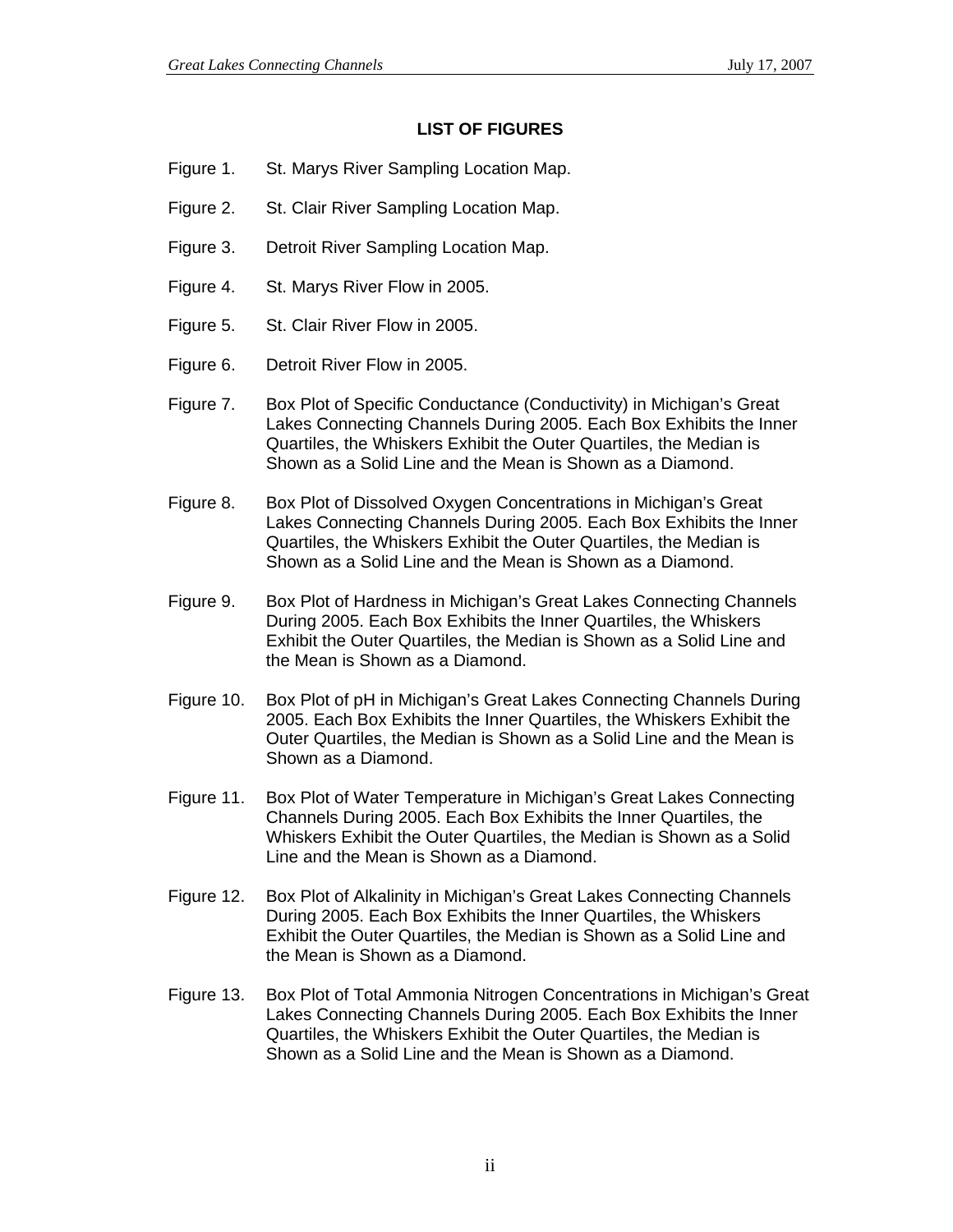## **LIST OF FIGURES (cont'd)**

- Figure 14. Box Plot of Calcium Concentrations in Michigan's Great Lakes Connecting Channels During 2005. Each Box Exhibits the Inner Quartiles, the Whiskers Exhibit the Outer Quartiles, the Median is Shown as a Solid Line and the Mean is Shown as a Diamond.
- Figure 15. Box Plot of Chloride Concentrations in Michigan's Great Lakes Connecting Channels During 2005. Each Box Exhibits the Inner Quartiles, the Whiskers Exhibit the Outer Quartiles, the Median is Shown as a Solid Line and the Mean is Shown as a Diamond.
- Figure 16. Box Plot of Total Dissolved Solids Concentrations in Michigan's Great Lakes Connecting Channels During 2005. Each Box Exhibits the Inner Quartiles, the Whiskers Exhibit the Outer Quartiles, the Median is Shown as a Solid Line and the Mean is Shown as a Diamond.
- Figure 17. Box Plot of Total Kjeldahl Nitrogen Concentrations in Michigan's Great Lakes Connecting Channels During 2005. Each Box Exhibits the Inner Quartiles, the Whiskers Exhibit the Outer Quartiles, the Median is Shown as a Solid Line and the Mean is Shown as a Diamond.
- Figure 18. Box Plot of Magnesium Concentrations in Michigan's Great Lakes Connecting Channels During 2005. Each Box Exhibits the Inner Quartiles, the Whiskers Exhibit the Outer Quartiles, the Median is Shown as a Solid Line and the Mean is Shown as a Diamond.
- Figure 19. Box Plot of Nitrate Concentrations in Michigan's Great Lakes Connecting Channels During 2005. Each Box Exhibits the Inner Quartiles, the Whiskers Exhibit the Outer Quartiles, the Median is Shown as a Solid Line and the Mean is Shown as a Diamond.
- Figure 20. Box Plot of Nitrite Concentrations in Michigan's Great Lakes Connecting Channels During 2005. Each Box Exhibits the Inner Quartiles, the Whiskers Exhibit the Outer Quartiles, the Median is Shown as a Solid Line and the Mean is Shown as a Diamond.
- Figure 21. Box Plot of Total Organic Carbon Concentrations in Michigan's Great Lakes Connecting Channels During 2005. Each Box Exhibits the Inner Quartiles, the Whiskers Exhibit the Outer Quartiles, the Median is Shown as a Solid Line and the Mean is Shown as a Diamond.
- Figure 22. Box Plot of Orthophosphate Concentrations in Michigan's Great Lakes Connecting Channels During 2005. Each Box Exhibits the Inner Quartiles, the Whiskers Exhibit the Outer Quartiles, the Median is Shown as a Solid Line and the Mean is Shown as a Diamond.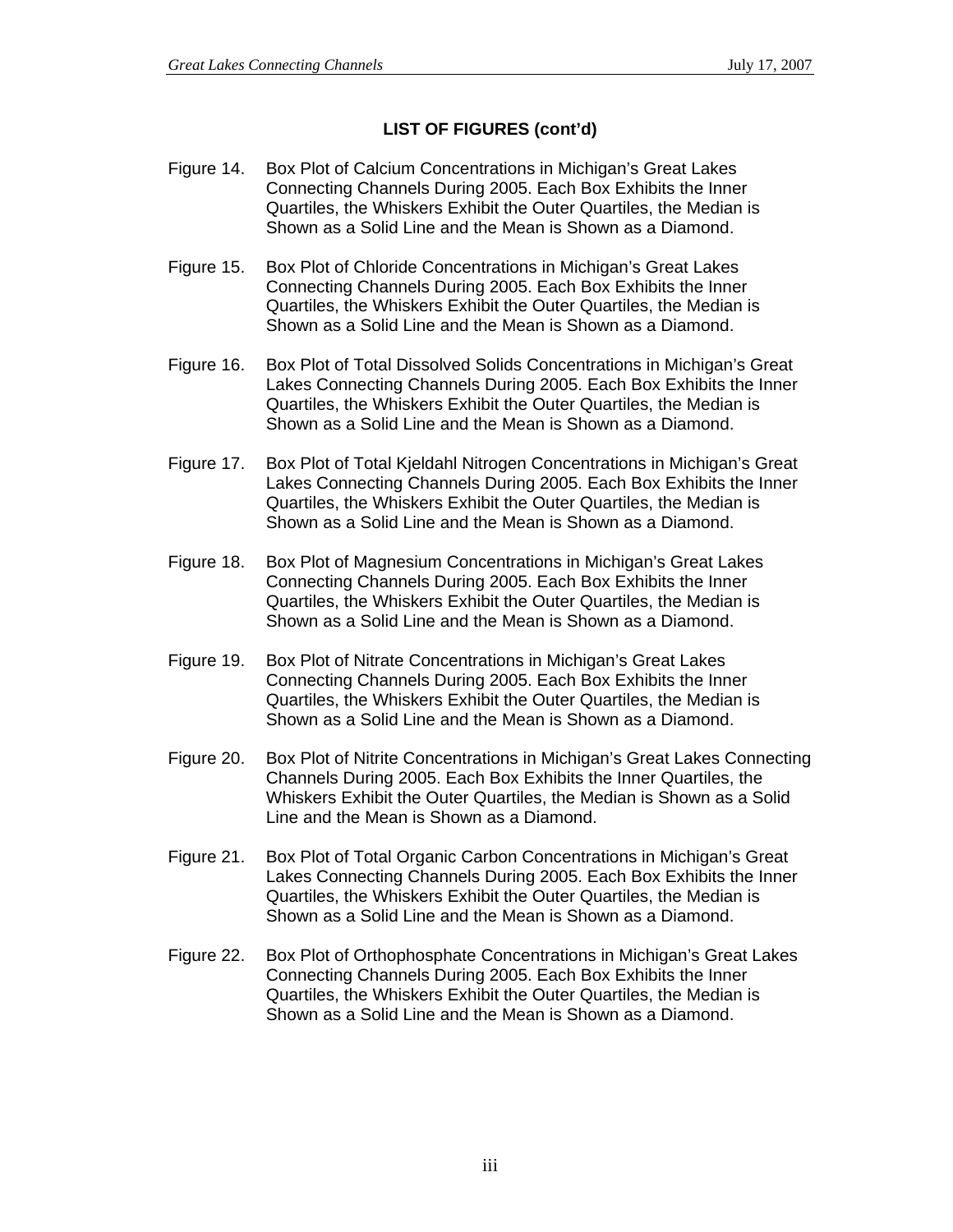#### **LIST OF FIGURES (cont'd)**

- Figure 23. Box Plot of Total Phosphorus Concentrations in Michigan's Great Lakes Connecting Channels During 2005. Each Box Exhibits the Inner Quartiles, the Whiskers Exhibit the Outer Quartiles, the Median is Shown as a Solid Line and the Mean is Shown as a Diamond.
- Figure 24. Box Plot of Potassium Concentrations in Michigan's Great Lakes Connecting Channels During 2005. Each Box Exhibits the Inner Quartiles, the Whiskers Exhibit the Outer Quartiles, the Median is Shown as a Solid Line and the Mean is Shown as a Diamond.
- Figure 25. Box Plot of Sodium Concentrations in Michigan's Great Lakes Connecting Channels During 2005. Each Box Exhibits the Inner Quartiles, the Whiskers Exhibit the Outer Quartiles, the Median is Shown as a Solid Line and the Mean is Shown as a Diamond.
- Figure 26. Box Plot of Sulfate Concentrations in Michigan's Great Lakes Connecting Channels During 2005. Each Box Exhibits the Inner Quartiles, the Whiskers Exhibit the Outer Quartiles, the Median is Shown as a Solid Line and the Mean is Shown as a Diamond.
- Figure 27. Box Plot of Total Suspended Solids Concentrations in Michigan's Great Lakes Connecting Channels During 2005. Each Box Exhibits the Inner Quartiles, the Whiskers Exhibit the Outer Quartiles, the Median is Shown as a Solid Line and the Mean is Shown as a Diamond.
- Figure 28. Box Plot of Turbidity in Michigan's Great Lakes Connecting Channels During 2005. Each Box Exhibits the Inner Quartiles, the Whiskers Exhibit the Outer Quartiles, the Median is Shown as a Solid Line and the Mean is Shown as a Diamond.
- Figure 29. Box Plot of Cadmium Concentrations in Michigan's Great Lakes Connecting Channels During 2005. Each Box Exhibits the Inner Quartiles, the Whiskers Exhibit the Outer Quartiles, the Median is Shown as a Solid Line and the Mean is Shown as a Diamond.
- Figure 30. Box Plot of Chromium Concentrations in Michigan's Great Lakes Connecting Channels During 2005. Each Box Exhibits the Inner Quartiles, the Whiskers Exhibit the Outer Quartiles, the Median is Shown as a Solid Line and the Mean is Shown as a Diamond.
- Figure 31. Box Plot of Copper Concentrations in Michigan's Great Lakes Connecting Channels During 2005. Each Box Exhibits the Inner Quartiles, the Whiskers Exhibit the Outer Quartiles, the Median is Shown as a Solid Line and the Mean is Shown as a Diamond.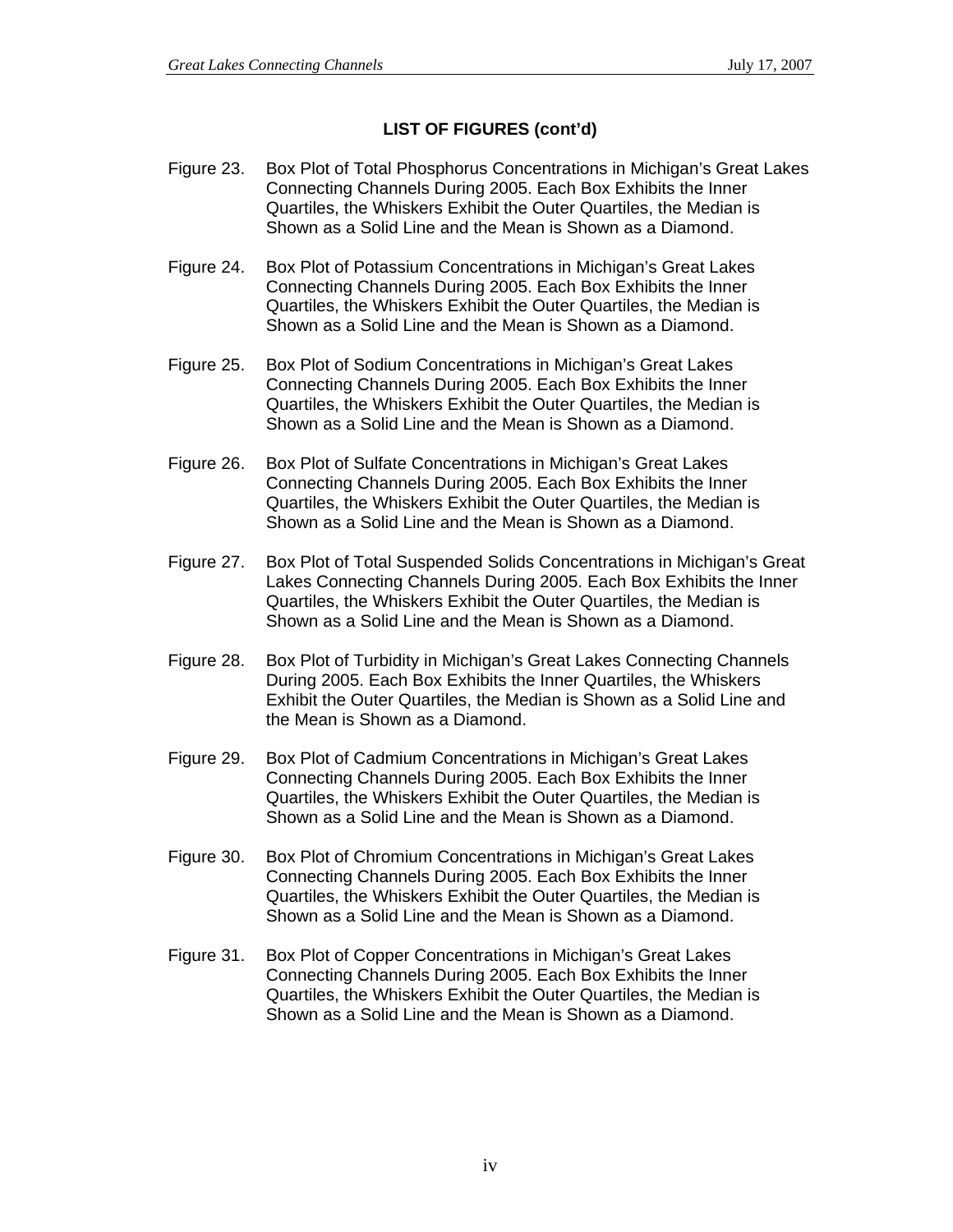#### **LIST OF FIGURES (cont'd)**

- Figure 32. Box Plot of Lead Concentrations in Michigan's Great Lakes Connecting Channels During 2005. Each Box Exhibits the Inner Quartiles, the Whiskers Exhibit the Outer Quartiles, the Median is Shown as a Solid Line and the Mean is Shown as a Diamond.
- Figure 33. Box Plot of Nickel Concentrations in Michigan's Great Lakes Connecting Channels During 2005. Each Box Exhibits the Inner Quartiles, the Whiskers Exhibit the Outer Quartiles, the Median is Shown as a Solid Line and the Mean is Shown as a Diamond.
- Figure 34. Box Plot of Zinc Concentrations in Michigan's Great Lakes Connecting Channels During 2005. Each Box Exhibits the Inner Quartiles, the Whiskers Exhibit the Outer Quartiles, the Median is Shown as a Solid Line and the Mean is Shown as a Diamond.
- Figure 35. Box Plot of Mercury Concentrations in Michigan's Great Lakes Connecting Channels During 2005. Each Box Exhibits the Inner Quartiles, the Whiskers Exhibit the Outer Quartiles, the Median is Shown as a Solid Line and the Mean is Shown as a Diamond.
- Figure 36. Longitudinal Profile of Chloride Load in 2005.
- Figure 37. Longitudinal Profile of Total Kjeldahl Nitrogen Load in 2005.
- Figure 38. Longitudinal Profile of Nitrate Load in 2005.
- Figure 39. Longitudinal Profile of Total Phosphorus Load in 2005.
- Figure 40. Longitudinal Profile of Total Suspended Solids Load in 2005.
- Figure 41. Longitudinal Profile of Cadmium Load in 2005.
- Figure 42. Longitudinal Profile of Chromium Load in 2005.
- Figure 43. Longitudinal Profile of Copper Load in 2005.
- Figure 44. Longitudinal Profile of Lead Load in 2005.
- Figure 45. Longitudinal Profile of Nickel Load in 2005.
- Figure 46. Longitudinal Profile of Zinc Load in 2005.
- Figure 47. Longitudinal Profile of Mercury Load in 2005.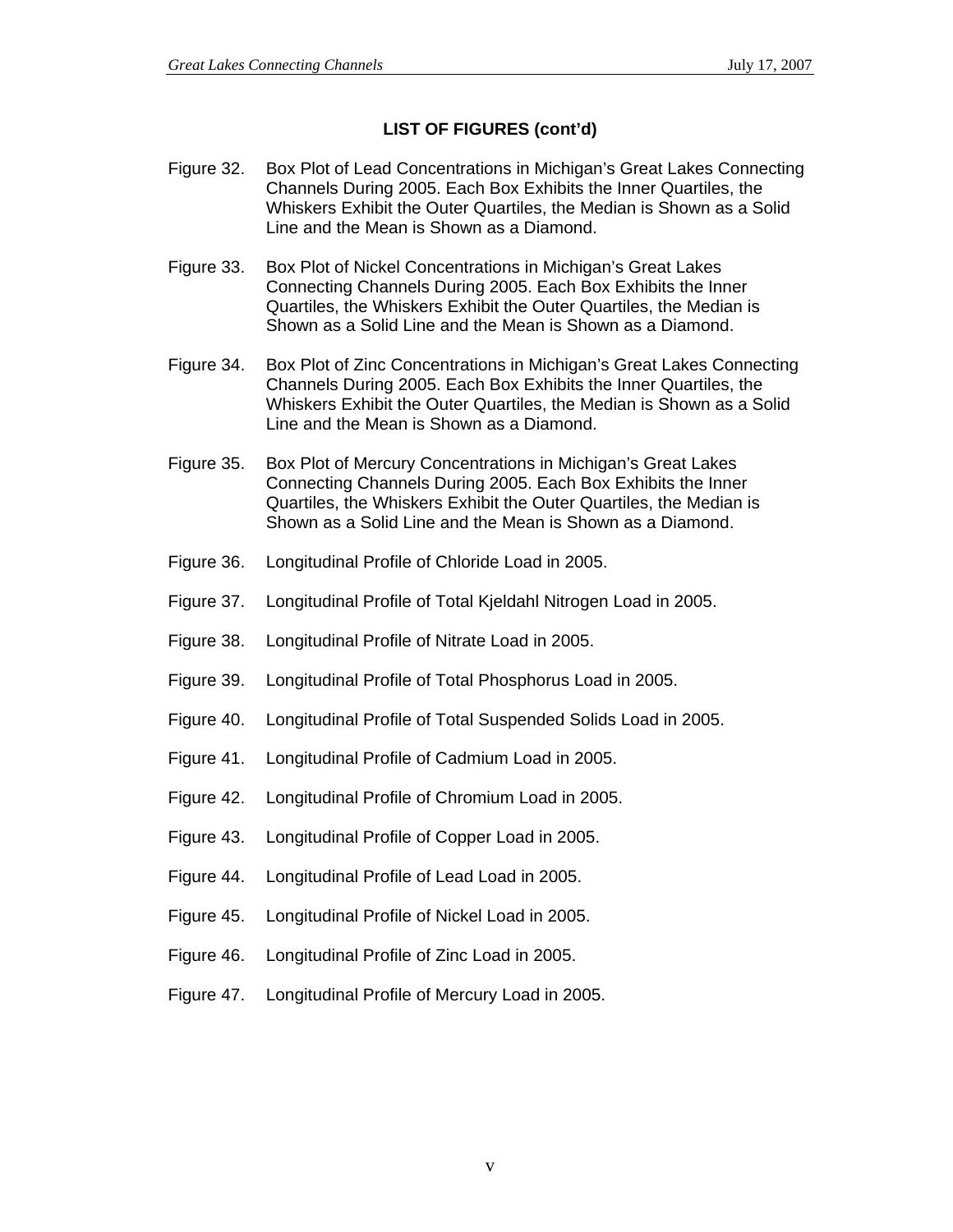#### **LIST OF TABLES**

- Table 1. Summary of Water Quality in the St. Marys River Measured Upstream (Station 170139) in 2005.
- Table 2. Summary of Water Quality in the St. Marys River Measured Downstream (Station 170140) in 2005.
- Table 3. Summary of Water Quality in the St. Clair River Measured Upstream (Station 740376) in 2005.
- Table 4. Summary of Water Quality in the St. Clair River Measured Downstream (Station 740016) in 2005.
- Table 5. Summary of Water Quality in the Detroit River Measured Upstream (Station 820414) in 2005.
- Table 6. Summary of Water Quality in the Detroit River Measured Downstream (Station 820017) in 2005.
- Table 7. Concentrations of Trace Metals and Mercury Collected in 2005 and Corresponding Rule 57 Water Quality Values.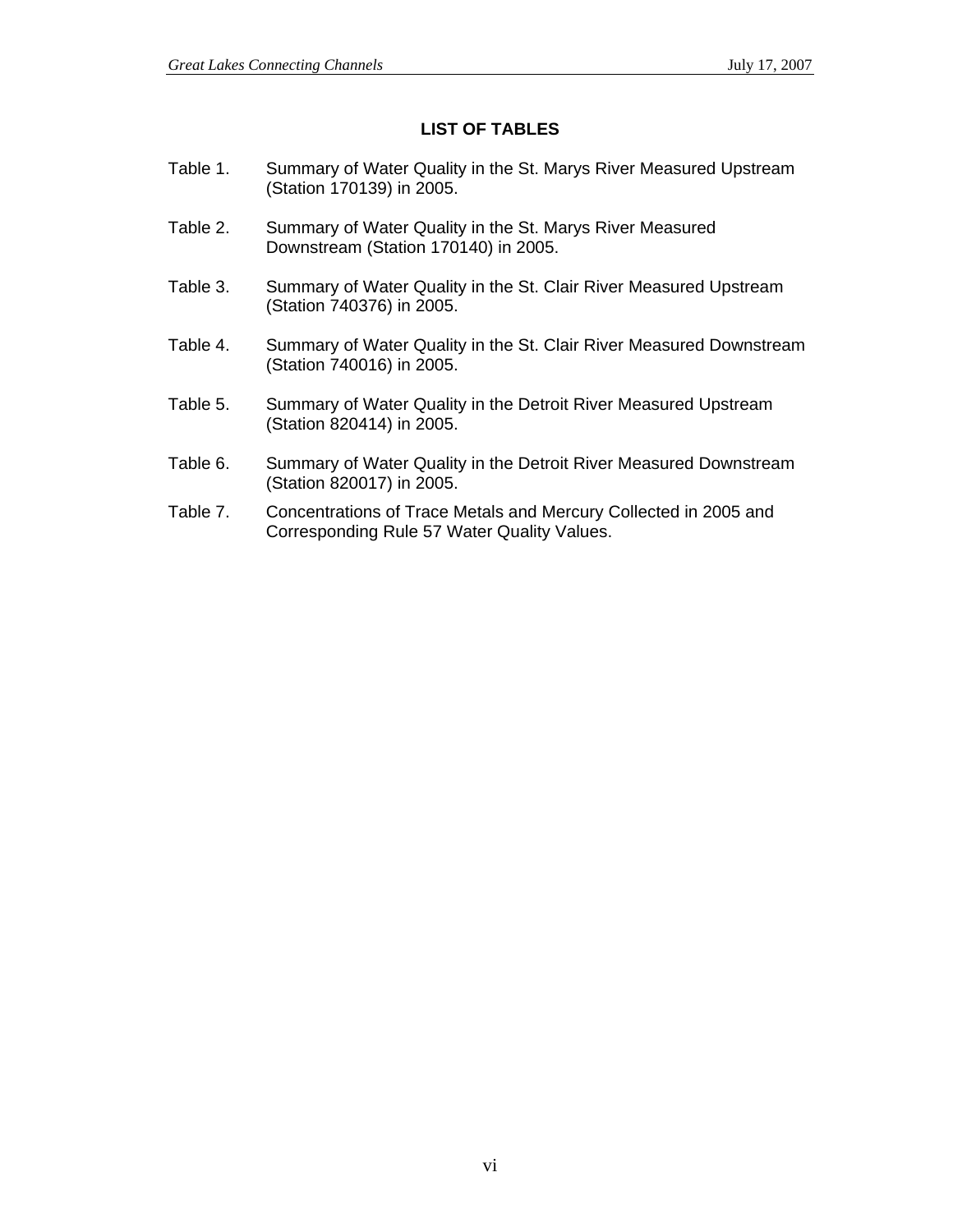## **1. INTRODUCTION**

Comprehensive, viable water quality monitoring programs are essential to providing the Michigan Department of Environmental Quality (MDEQ) a means by which to assess overall water quality throughout Michigan, and determine if water quality at a given station has improved, degraded or remained unchanged over time. Such programs provide the MDEQ with a sound basis for decision making and prioritizing its efforts as an agency. One such water quality monitoring program is the Michigan Water Chemistry Monitoring Project (WCMP).

In June 1998, the MDEQ, Water Bureau (WB), initiated the WCMP using part of a \$500,000 appropriation by the state Legislature. This program was a first step towards improving water quality monitoring in Michigan since funding reductions imposed in the mid-1990s resulted in severely restricted monitoring capabilities. Technological advances in affordable, low-concentration analytical techniques then available to the WCMP also made it possible to assess Michigan's surface waters for key contaminants, such as mercury (Hg), at environmentally relevant levels.

The WCMP is an important component of the statewide surface water quality monitoring activities outlined in the January 1997 report prepared by the MDEQ-WB, and the MDEQ-Land and Water Management Division, entitled, "A Strategic Environmental Quality Monitoring Program for Michigan's Surface Waters" (Strategy). The WCMP incorporates the goals of the Strategy, which are:

- 1. Assess the current status and condition of individual waters of the state and determine whether standards are being met;
- 2. Measure temporal and spatial trends in the quality of Michigan's surface waters;
- 3. Provide data to support MDEQ water quality programs and evaluate their effectiveness; and
- 4. Detect new and emerging water quality problems.

As initiated in 1998, the WCMP called for routine annual water chemistry monitoring at the Great Lakes Connecting Channels, Saginaw Bay, Grand Traverse Bay and selected Michigan streams tributary to the Great Lakes. With the November 1998 passage of the Clean Michigan Initiative, a substantial increase in annual funding became available for statewide surface water quality monitoring beginning in 2000. The study design of the WCMP was subsequently modified and expanded to help ensure implementation of statewide water chemistry monitoring activities capable of more fully realizing the goals set forth in the Strategy.

Michigan's Great Lakes Connecting Channels (i.e., the St. Marys, St. Clair and Detroit Rivers) are important locations for water chemistry monitoring efforts because they serve as conduits for direct water quality impacts between the Great Lakes. They also represent large watersheds subject to intense pressures from commercial and industrial activities. And as is true of many large watersheds, the Great Lakes Connecting Channels are affected by a variety of land uses, point and nonpoint sources of pollution, and geological and other natural influences. As part of the WCMP, a total of six stations - one at the headwaters and mouth of each of the Connecting Channels - are monitored monthly each year during the open-water season.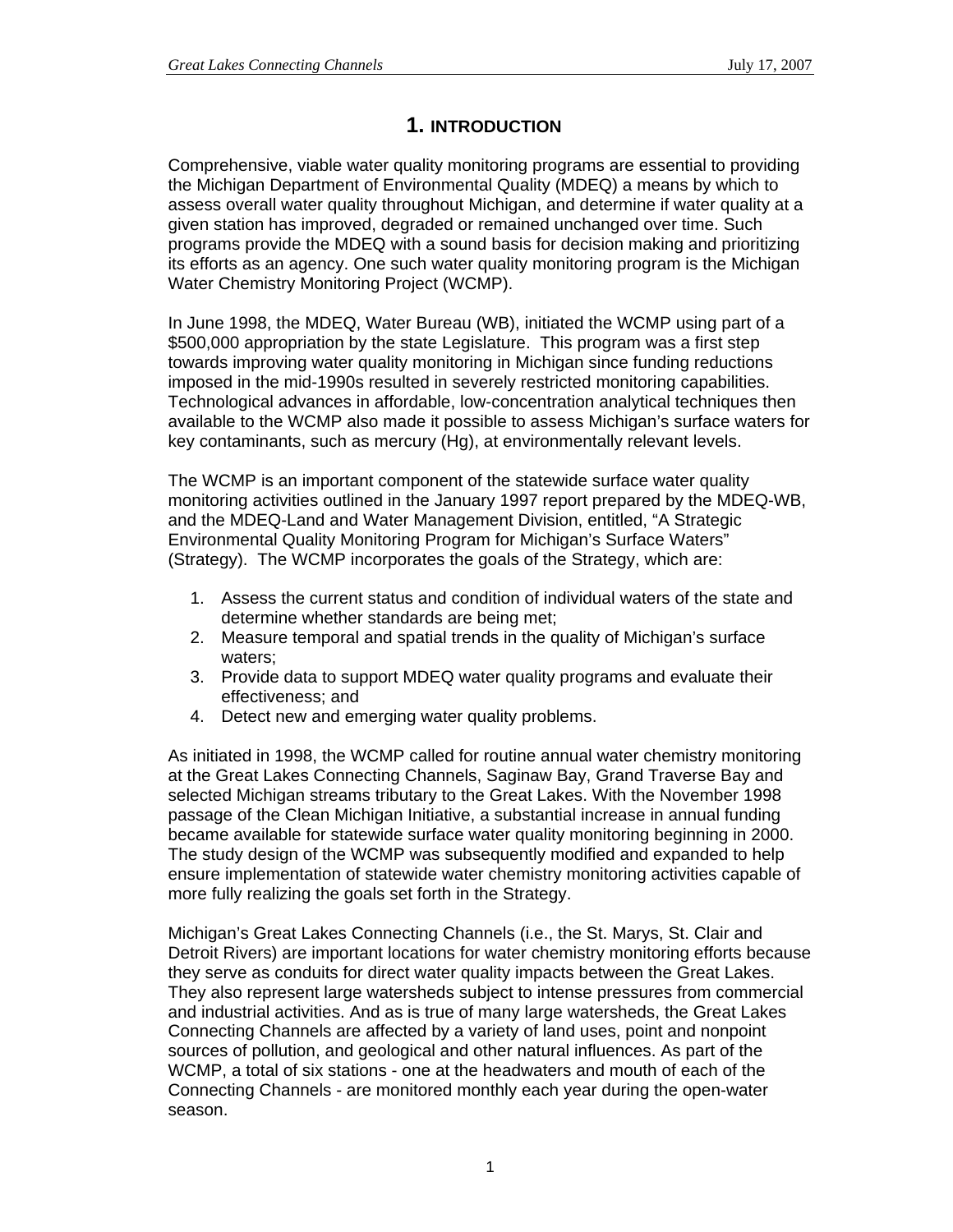This report presents, summarizes and discusses results from water chemistry monitoring efforts undertaken at the Great Lakes Connecting Channels in 2005 as part of the WCMP. Data summaries include spatial comparisons, an evaluation of longitudinal profiles of estimated contaminant loading rates and comparisons of contaminant concentrations with Michigan Rule 57 water quality values. This report does not include trend analyses or summaries. A previous report summarizing trends in water quality data from 1992 through 2004 is available from MDEQ (GLEC, 2006). That trend report will be updated with 1992 through 2007 data when the 2007 monitoring data become available.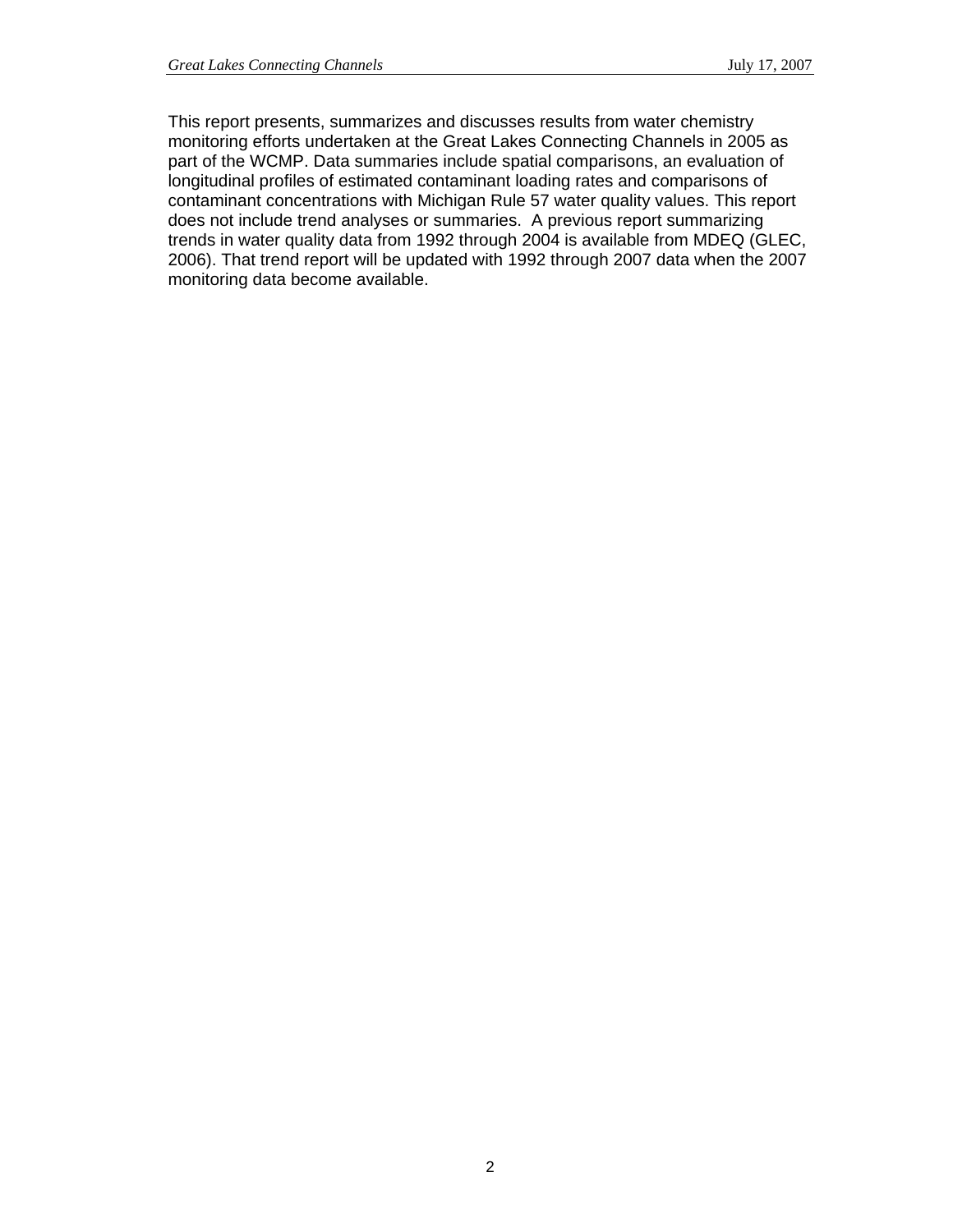## **2. DESCRIPTION OF AVAILABLE DATA**

Data from 2005 were provided by MDEQ and are the subject of this report. The parameters included in this report are: phosphorus (including total phosphorus and orthophosphorus), nitrogen (including total Kjeldahl nitrogen (TKN), nitrate and nitrite), total chloride, total suspended solids (TSS), total dissolved solids (TDS), water temperature, conductivity, dissolved oxygen (DO), pH, turbidity, alkalinity, total organic carbon (TOC), sulfate, hardness, calcium, magnesium, potassium and sodium. The metals data include: cadmium (Cd), copper (Cu), chromium (Cr), lead (Pb), mercury (Hg), nickel (Ni) and zinc (Zn).

For the purpose of this study, the data collected at the sampling stations listed below were used. The sampling station locations are shown in Figures 1 through 3.

Station 170139 – Upstream St. Marys River Station 170140 – Downstream St. Marys River Station 740376 – Upstream St. Clair River Station 740016 – Downstream St. Clair River Station 820414 – Upstream Detroit River Station 820017 – Downstream Detroit River

The current structure of MDEQ's statewide water chemistry monitoring activities, including those performed on Michigan's Great Lakes Connecting Channels, is described in the Surface Water Quality Assessment Section's Procedure #58 (available upon request from MDEQ). Descriptions of the field procedures used to collect and handle the Connecting Channels water samples are provided in the document entitled "Water Chemistry Monitoring Project: Sample Collection and Handling Procedures for Selected Parameters" (available upon request from MDEQ). The methods of chemical analysis employed for analytes sampled at the Connecting Channels are described in a separate report (Aiello, 2006).

Samples were generally collected on a monthly basis from the St. Marys, St. Clair and Detroit Rivers during the period from April to November in 2005. However, due to equipment failure, no samples were collected from stations 170139, 740016, 740376, 820017 and 820414 in October, and from station 820414 in November.

Data below analytical quantification or detection levels (i.e., uncensored data), including negative values, were used directly in the analyses presented herein. Support for the use of uncensored data is provided by Porter et al. (1988) and Gilliom et al. (1984).

The 2005 flow data for all three rivers were obtained from the Army Corps of Engineers (ACOE). Pollutant loads for 2005 were calculated by the United States Geological Survey (USGS) and were provided by MDEQ. The loads were calculated using data from the sampling stations listed above and the available flow data, using Beale's Ratio Estimator.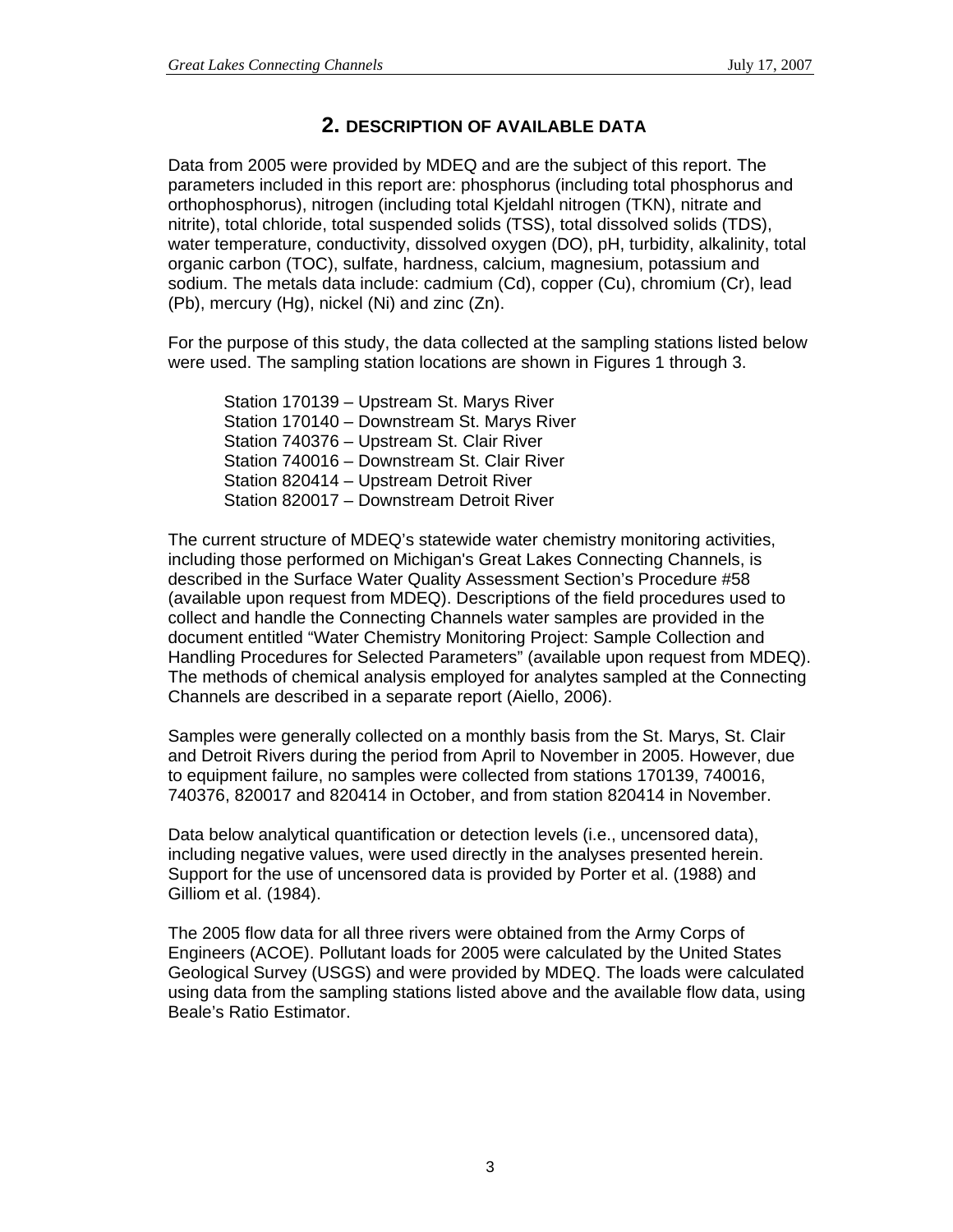## **3. RESULTS**

#### **3.1 SUMMARY OF FLOWS**

The St. Marys River connects Lake Superior and Lake Huron and is the northernmost Connecting Channel in this study (Figure 1). St. Marys River flow is regulated by controlling works (hydropower plants, navigation locks and a dam) at Sault St. Marie. Figure 4 shows the flow in the St. Marys River in 2005, indicating significant flow variation, particularly between June and September. The mean flow for the year 2005 was approximately 2,204  $m<sup>3</sup>/s$ , and ranged from a minimum of 1,178  $\text{m}^3/\text{s}$  to a maximum of 3,650  $\text{m}^3/\text{s}$ .

The St. Clair River connects Lake Huron to Lake St. Clair (Figure 2). Figure 5 shows the flow in the St. Clair River in 2005. The mean flow for 2005 was approximately 4,624 m<sup>3</sup>/s. Flows ranged from 2,832 to 5,495 m<sup>3</sup>/s.

The Detroit River connects Lake St. Clair with Lake Erie and is the southernmost Connecting Channel in this study (Figure 3). The flow in the Detroit River is complex, due to numerous islands and channels, particularly in the lower half of the river. Flow is also affected by fluctuating water levels in Lake Erie. Figure 6 shows the complete flow record for 2005 in the Detroit River. Overall there was little relative variability in flow in the Detroit River in 2005; flows ranged between 4,581 and 5,684  $\text{m}^3\text{/s}$ . The mean flow for 2005 was 5,070  $\text{m}^3\text{/s}$ .

#### **3.2 SUMMARY OF WATER QUALITY**

Conventional water quality data collected in 2005 from the upstream and downstream stations in the St. Marys, St. Clair and Detroit Rivers are summarized in Tables 1 through 6. Also provided in these tables are summary statistics including data means, medians and standard deviations. Table 7 contains trace metals and Hg data from 2005, in addition to data means and waterbody-specific Rule 57 water quality values. Box plots for each water quality parameter are provided in Figures 7 through 35. Brief highlights from the results obtained are given below.

- Mean total chloride concentrations at the St. Marys River (2 mg/L) were just above the chloride quantification limit (QL) of 1 mg/L. Mean concentrations at the St. Clair and Detroit Rivers were slightly higher, ranging from 6 to 9 mg/L.
- Mean TKN, nitrate and phosphorus concentrations were relatively low at all locations, ranging from 0.14 to 0.26 mg/L for TKN ( $QL = 0.10$  mg/L), 0.30 to 0.35 mg/L for nitrate ( $QL = 0.010$  mg/L) and 0.007 to 0.025 mg/L for phosphorus  $(QL = 0.005$  mg/L).
- **Mean TSS concentrations were quite low at the St. Marys River and the St.** Clair River upstream station (4 mg/L and 1 mg/L, respectively). Those measured at the St. Clair River downstream station and the Detroit River ranged from 6 to 12 mg/L ( $QL = 4$  mg/L).
- At all locations, mean total Cd concentrations, and in fact nearly all individual Cd concentrations, were below the QL for Cd (0.037 ug/L).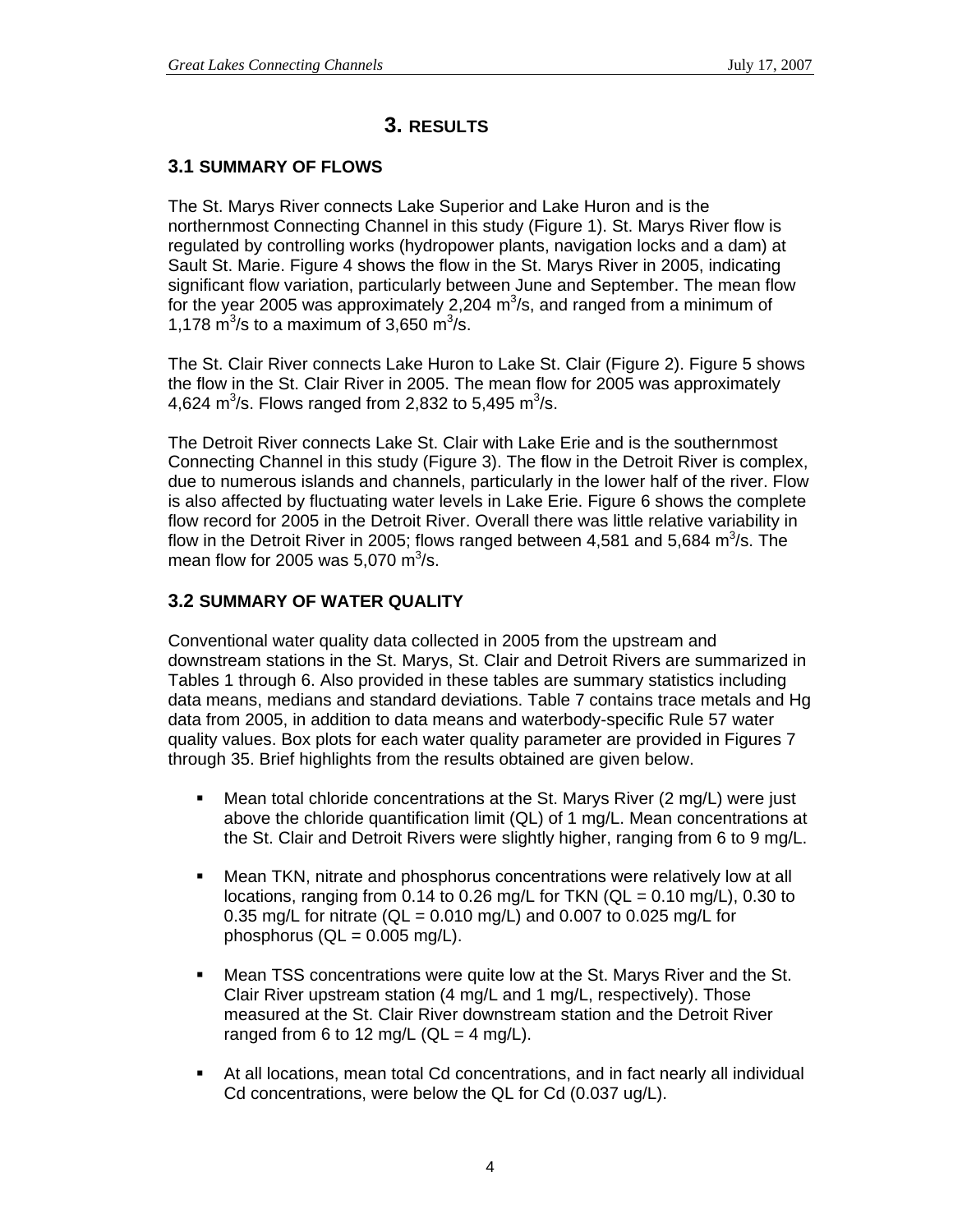- Mean total Cr concentrations were relatively low at all locations, ranging from 0.044 to 0.45 ug/L (QL = 0.19 ug/L).
- Mean total Cu, Pb and Zn concentrations were lowest at the St. Clair River upstream station (0.53 ug/L, 0.028 ug/L and 0.83 ug/L, respectively) and highest at the Detroit River downstream station (1.1 ug/L, 0.49 ug/L and 2.6 ug/L, respectively). (Copper QL =  $0.1$  ug/L; lead QL =  $0.014$  ug/L; zinc QL = 0.43 ug/L).
- **Mean total Ni concentrations were lowest at the St. Marys River upstream** station (0.38 ug/L) and highest at the Detroit River downstream station (1.4  $uq/L$ ). (QL = 0.31  $uq/L$ ).
- Mean total Hg concentrations at all St. Marys and St. Clair River monitoring stations were quite low (0.36 to 0.48 ng/L), whereas those at the Detroit River were relatively high (2.4 ng/L and 2.6 ng/L at the upstream and downstream stations, respectively).  $(QL = 0.45 \text{ ng/L})$ .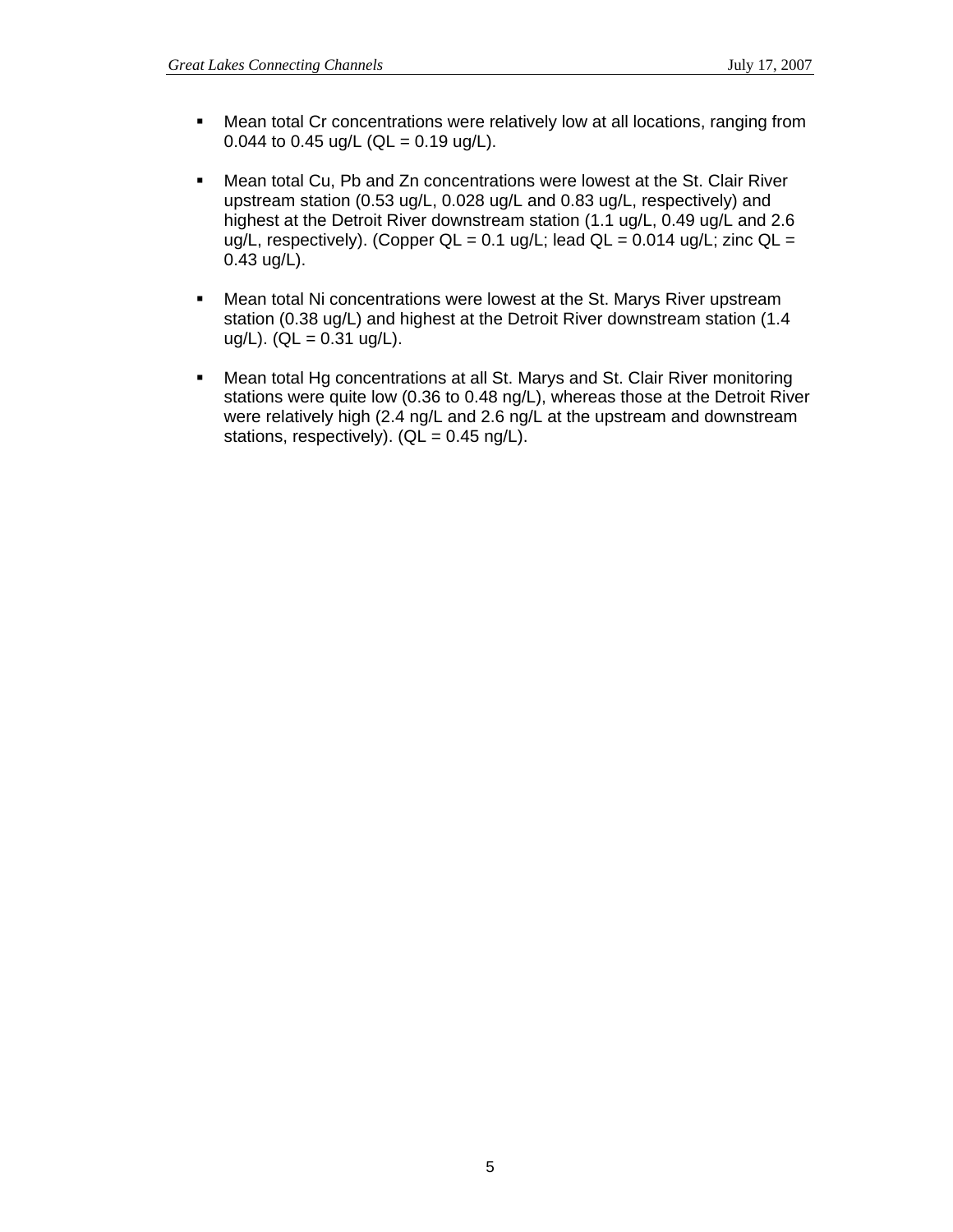## **4. LONGITUDINAL LOAD PROFILES**

Loads for each river system were estimated by USGS using Beale's unbiased estimator method. Figures 36 to 47 show the calculated loads for all sampling locations for the year 2005, starting at the upstream end of the St. Marys River and progressing downstream to the mouth of the Detroit River. These plots can be used to identify where significant loading gains and/or losses occur in the Connecting Channels considered in this study.

## **Chloride**

The longitudinal plot of the 2005 chloride load indicates a dramatic increase in the chloride content of Lake Huron as indicated by the increase in loading from the downstream station in the St. Marys River to the upstream station in the St. Clair River (Figure 36). Estimated loads continued to increase downstream, with the highest loads recorded at the downstream Detroit River station.

## **Total Kjeldahl Nitrogen**

TKN loads in 2005 increased dramatically across Lake Huron (Figure 37). Little change was observed across Lake St. Clair; load estimates for the downstream St. Clair station and the upstream Detroit River station were similar. The largest TKN load was estimated at the downstream Detroit River station.

## **Nitrate**

Nitrate loads increased dramatically across Lake Huron, whereas little change in the nitrate load was observed across Lake St. Clair (Figure 38). Load estimates were very similar between the upstream and downstream stations in the St. Marys River. Nitrate loads were also very similar between the upstream and downstream stations in the St. Clair and Detroit Rivers.

## **Total Phosphorus**

Total phosphorus load estimates for 2005 indicate an increase between the upstream station in the St. Marys River and the upstream station in the St. Clair River (Figure 39). A similar increase was observed between the downstream station in the St. Clair River and the downstream station in the Detroit River. The largest estimated total phosphorus load was at the downstream station in the Detroit River.

## **Total Suspended Solids**

Estimated TSS loads were relatively low between the upstream station in the St. Marys River and the upstream station in the St. Clair River (Figure 40). The loads increased across the St. Clair River and again across the Detroit River. The largest estimated TSS load was at the downstream location in the Detroit River.

## **Cadmium**

Cd loads progressively increased from the upstream station in the St. Marys River to the downstream station in the Detroit River during 2005 (Figure 41). There was no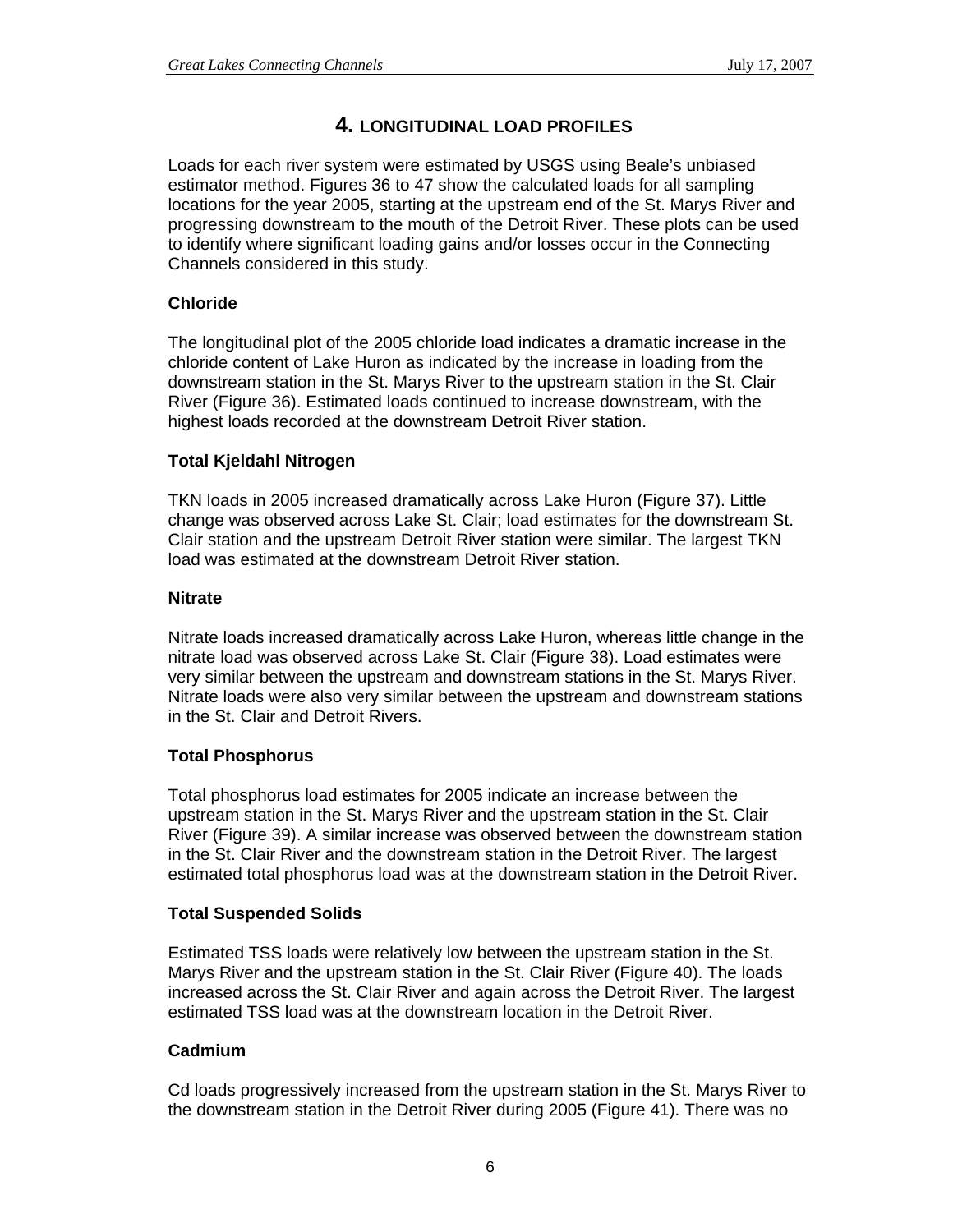dramatic increase in Cd loads across Lake Huron and Lake St. Clair; however, there was a substantial increase in the estimated Cd load across the St. Clair River, and an even more dramatic increase across the Detroit River.

#### **Chromium**

Estimated Cr loads generally increased from the St. Marys River to the Detroit River, however there was a reduction in the loads across Lake Huron (Figure 42). Loads increased between the upstream and downstream station in all three rivers. The largest estimated load was observed at the downstream station in the Detroit River, while the smallest load was at the upstream station in the St. Clair River.

#### **Copper**

Cu loads increased across the St. Marys River and decreased across the St. Clair and Detroit Rivers (Figure 43). There was also an increase in the estimated Cu load across Lake Huron and Lake St. Clair. The greatest Cu load was observed at the upstream station in the Detroit River.

#### **Lead**

Estimated Pb loads generally increased across the Connecting Channels, with the exception of the upstream station in the St. Clair River (Figure 44). For all three rivers, Pb loads increased from the upstream station to the downstream station. The greatest relative gain in Pb was observed in the Detroit River where Pb load more than doubled between the upstream and downstream stations.

#### **Nickel**

Ni loads increased from the upstream station in the St. Marys River to the downstream station in the Detroit River (Figure 45). Estimated loads also increased across all rivers. The largest estimated Ni load was observed at the downstream station in the Detroit River.

#### **Zinc**

Estimated Zn loads decreased between the upstream station in the St. Marys River and the upstream station in the St. Clair River (Figure 46). Conversely, loads increased between the downstream station in the St. Clair River and the downstream station in the Detroit River. Loads increased across the St. Clair and Detroit Rivers and decreased across the St. Marys River.

#### **Mercury**

Estimated Hg loads generally increased longitudinally across the Connecting Channels (Figure 47). A dramatic increase in the Hg load was observed across Lake St. Clair, and a slight load increase was noted across Lake Huron. Within a given river, the estimated Hg load showed relatively little change.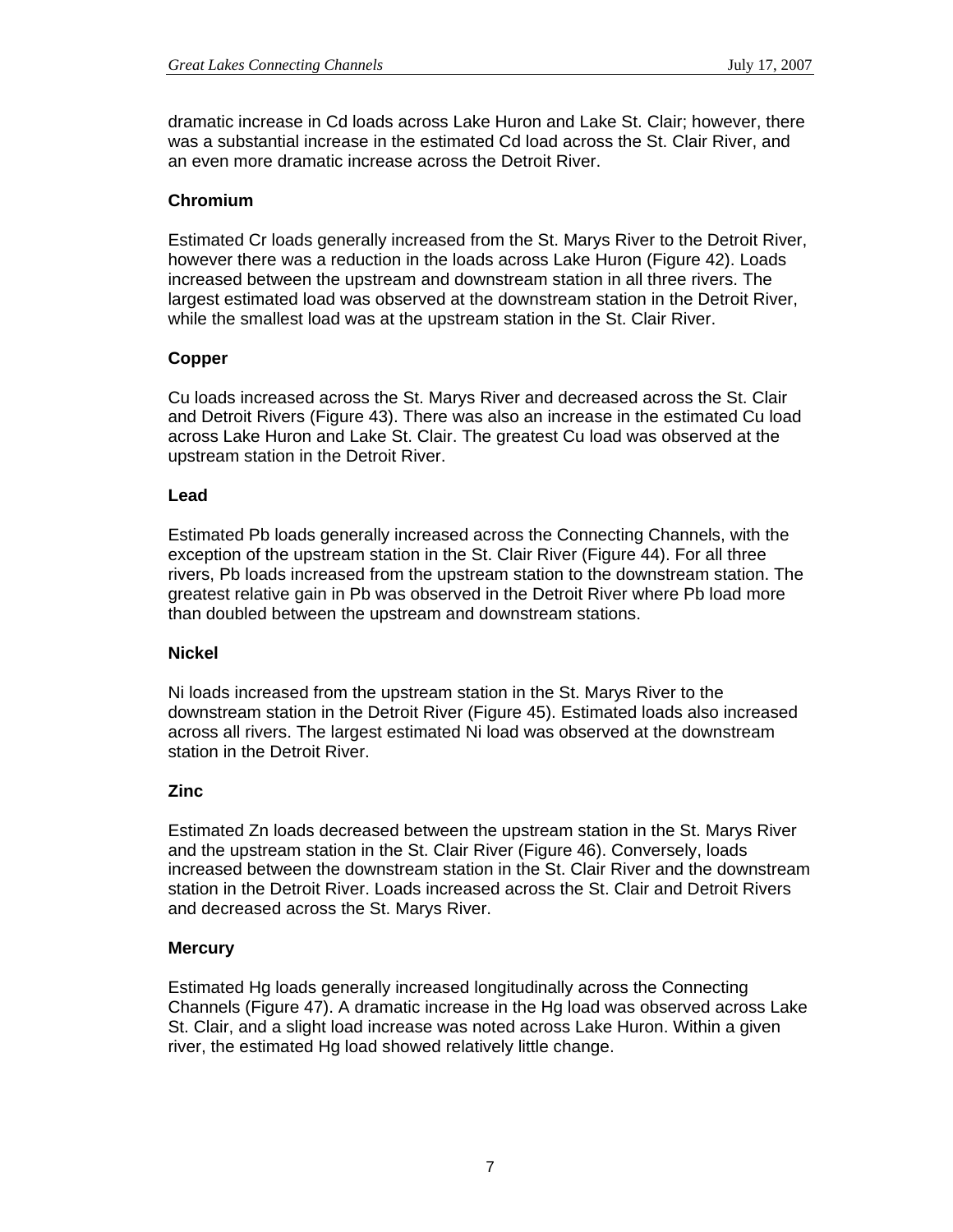## **5. COMPARISON OF DATA WITH MICHIGAN RULE 57 WATER QUALITY VALUES**

Data obtained for total Hg, Cd, Cr, Cu, Ni, Pb and Zn were compared with applicable Rule 57 water quality values. These values were developed in accordance with the Part 4 Michigan Water Quality Standards promulgated pursuant to Part 31 of the Natural Resources and Environmental Protection Act, 1994 PA 451, as amended.

For total Hg, the applicable Rule 57 water quality value is the wildlife value (WV) and for total Cd, Cr, Cu, Ni, Pb and Zn, the applicable Rule 57 water quality value is the final chronic value (FCV). The FCVs for Cd, Cr, Cu, Ni, Pb and Zn are hardness dependent and were calculated for each Connecting Channel station using riverspecific hardness data. Measured ambient Cd, Cr, Cu, Ni, Pb and Zn concentrations are for total metal, whereas the FCVs for these trace metals are expressed as dissolved metal. For this reason, a direct comparison between ambient Cd, Cr, Cu, Ni, Pb and Zn concentrations and Rule 57 water quality values cannot be made. This is not an important consideration when the ambient concentration meets the applicable Rule 57 water quality value; however, when it exceeds this value, the available data cannot show whether the ambient concentration of metal in the dissolved fraction exceeds the Rule 57 water quality value. More sophisticated monitoring would be necessary to resolve an ambiguity of this nature, and caution must be exercised when drawing conclusions from the available data.

Analytical results obtained for Cd, Cr, Cu, Pb, Ni, Hg and Zn are compared with applicable Rule 57 water quality values in Table 7. All sample results obtained for Cd, Cr, Cu, Pb, Ni and Zn met applicable Rule 57 water quality values. Total Hg exceeded the Hg Rule 57 water quality value of 1.3 ng/L in 12 of 42 samples analyzed in 2005. With the exception of one sample collected at the upstream station in the St. Clair River in April, all samples exceeding the Hg Rule 57 water quality value were collected from the Detroit River.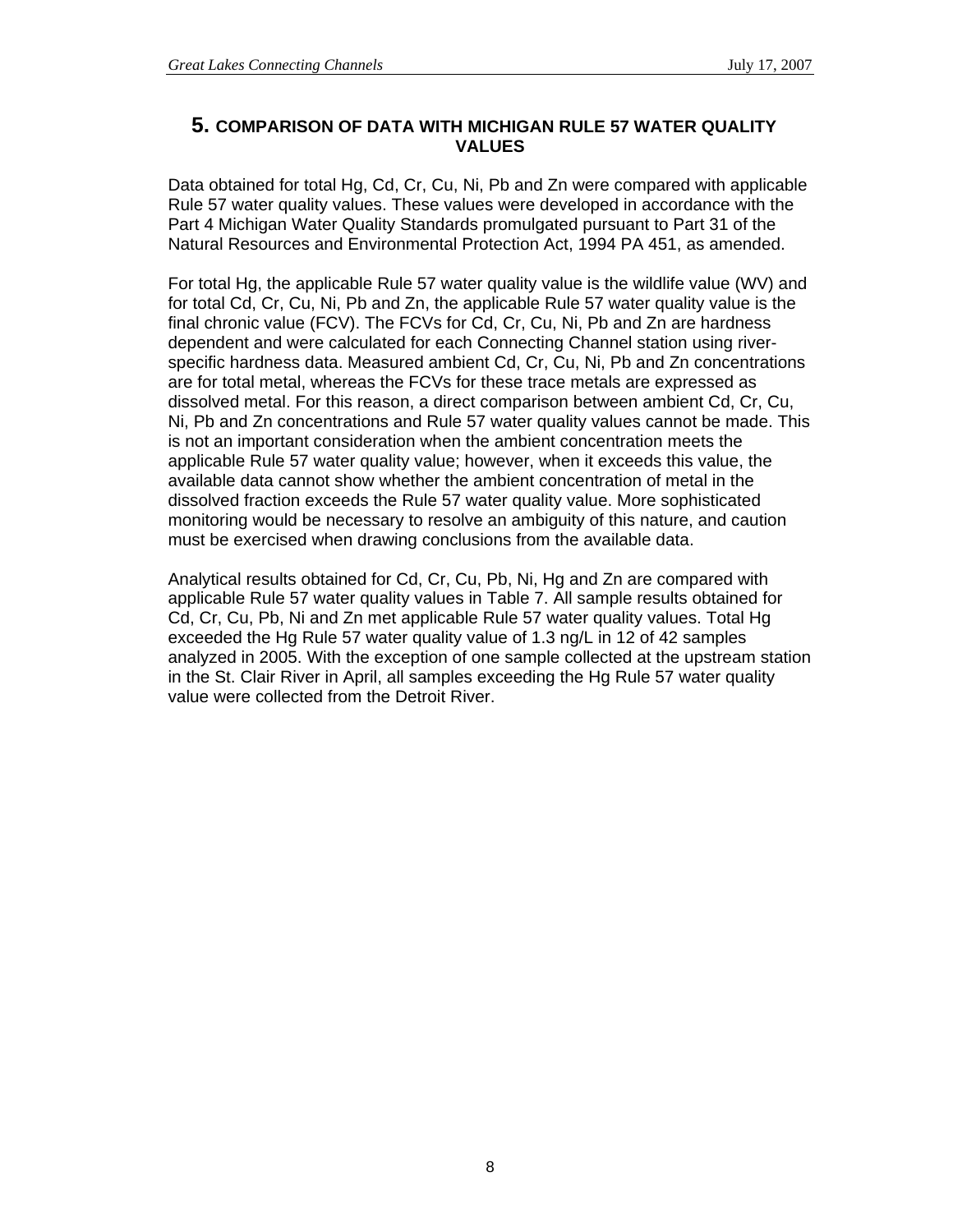## **6. REFERENCES**

- Aiello, C. 2006. Michigan Water Chemistry Monitoring Great Lakes Tributaries 2004 Report. MDEQ, WB, Report # MI/DEQ/WB-06/045.
- Gilliom, R.J., Hirsch, R.M., and E.J. Gilroy. 1984. Effect of Censoring Trace-Level Water-Quality Data on Trend-Detection Capability. Environ. Sci. Technol. 18(7): 530-535.
- Great Lakes Environmental Center and Limno-Tech, Inc., 2006. Great Lakes Connecting Channels Data Evaluation and Trend Analysis Report. MDEQ Report # MI/DEQ/WB-06/092.
- Porter, P.S., Ward, R.C., and H.F. Bell. 1988. The detection limit: water quality monitoring data are plagued with levels of chemicals that are too low to be measured precisely. Environ. Sci. Technol. 22(8): 856-861.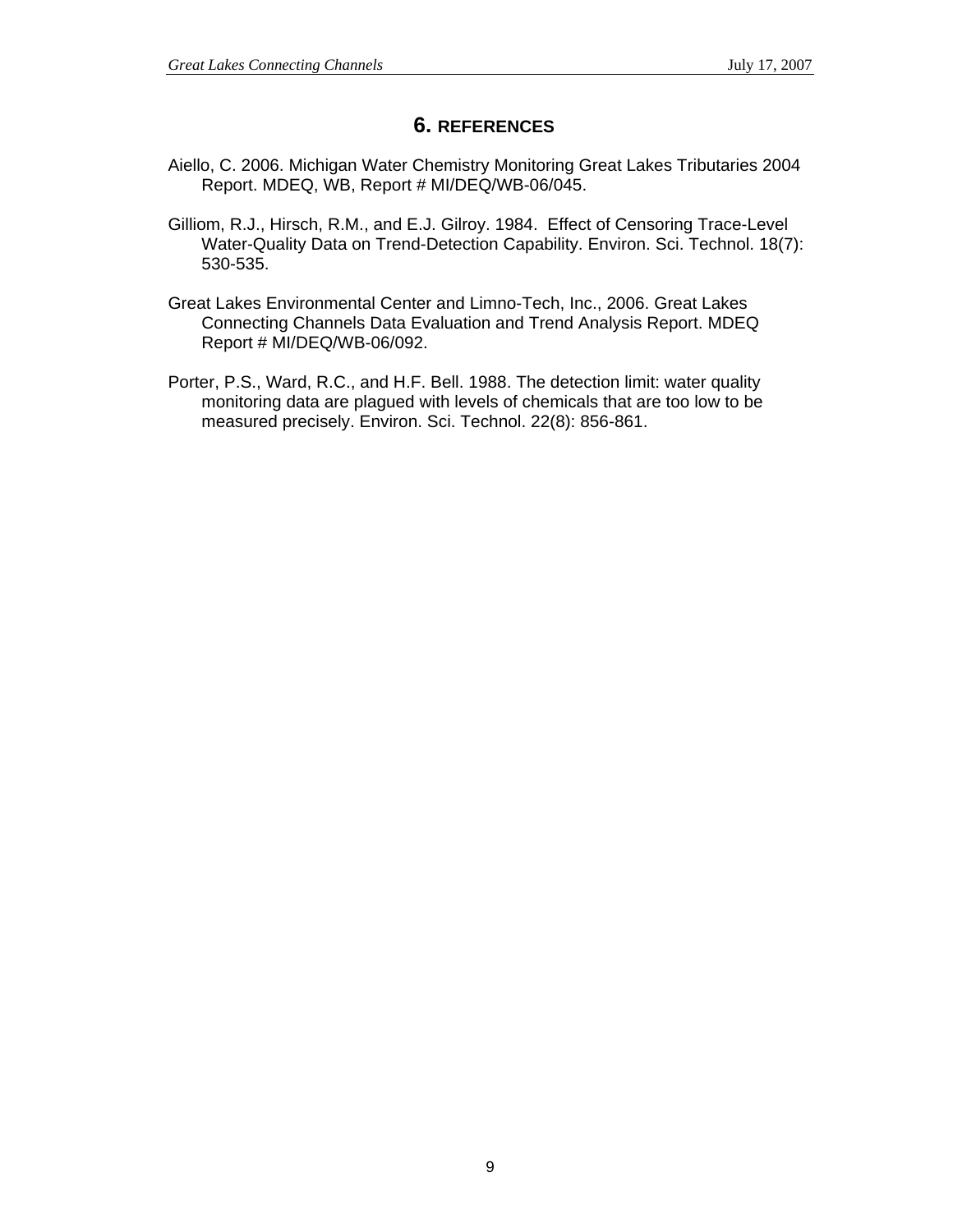# **FIGURES**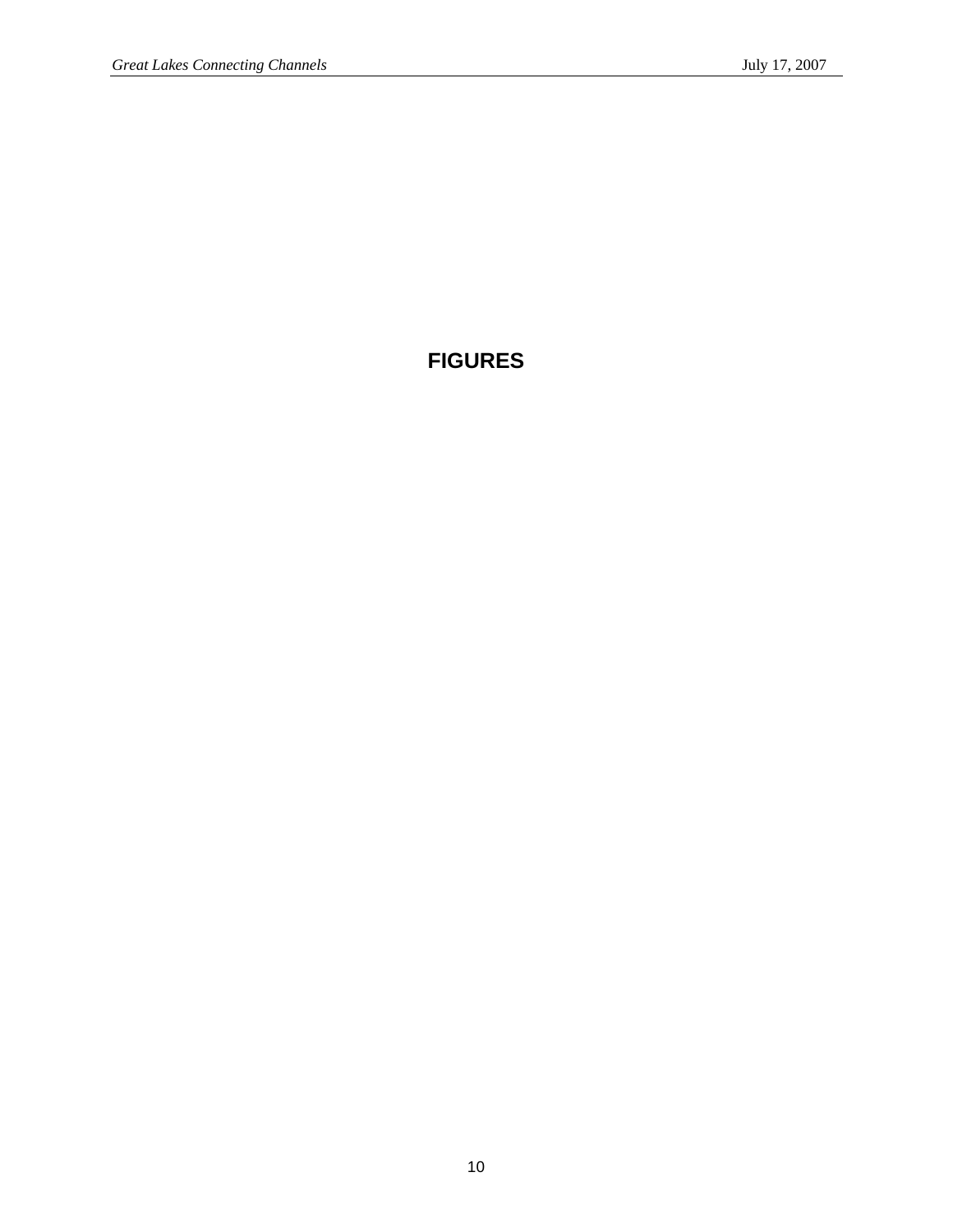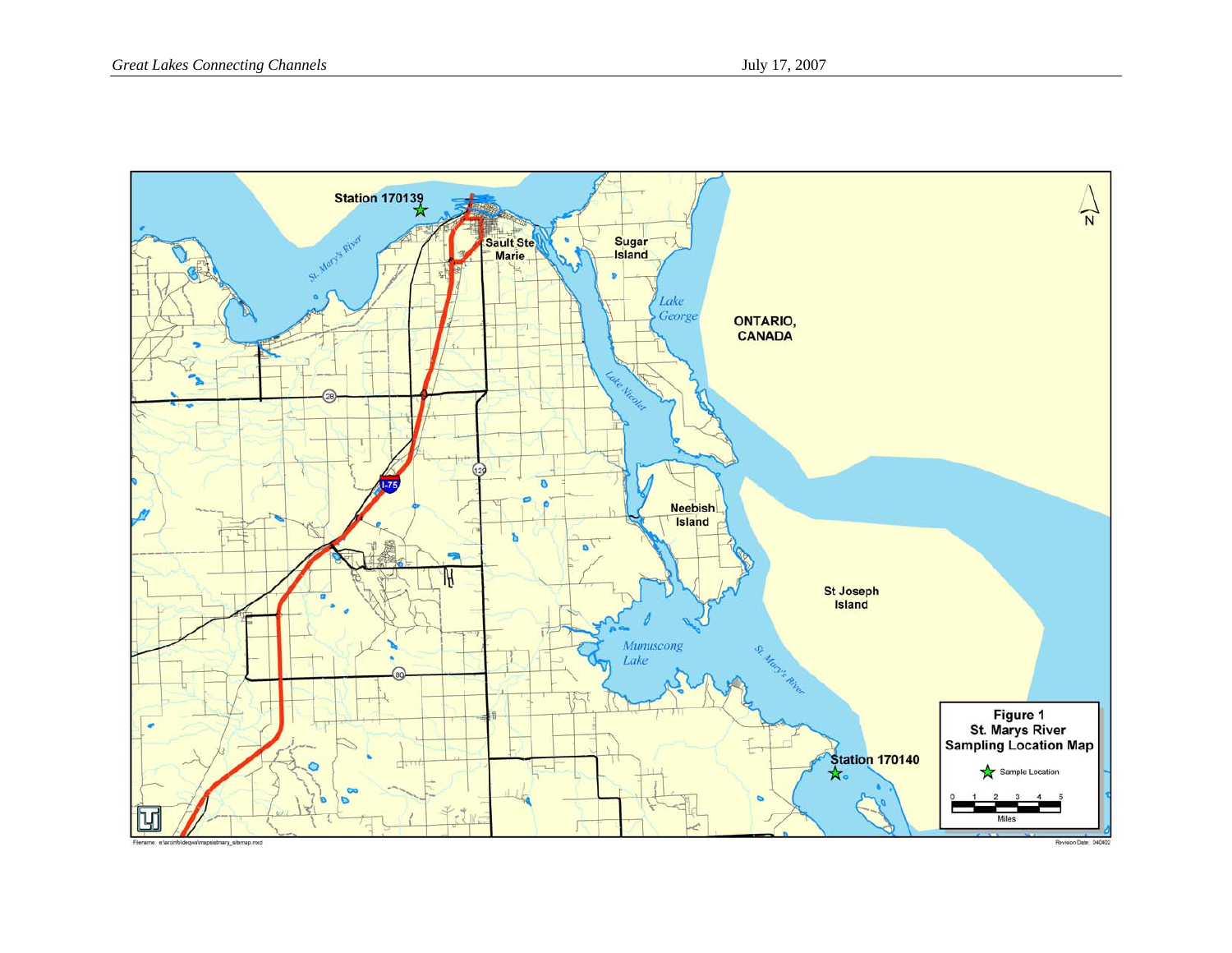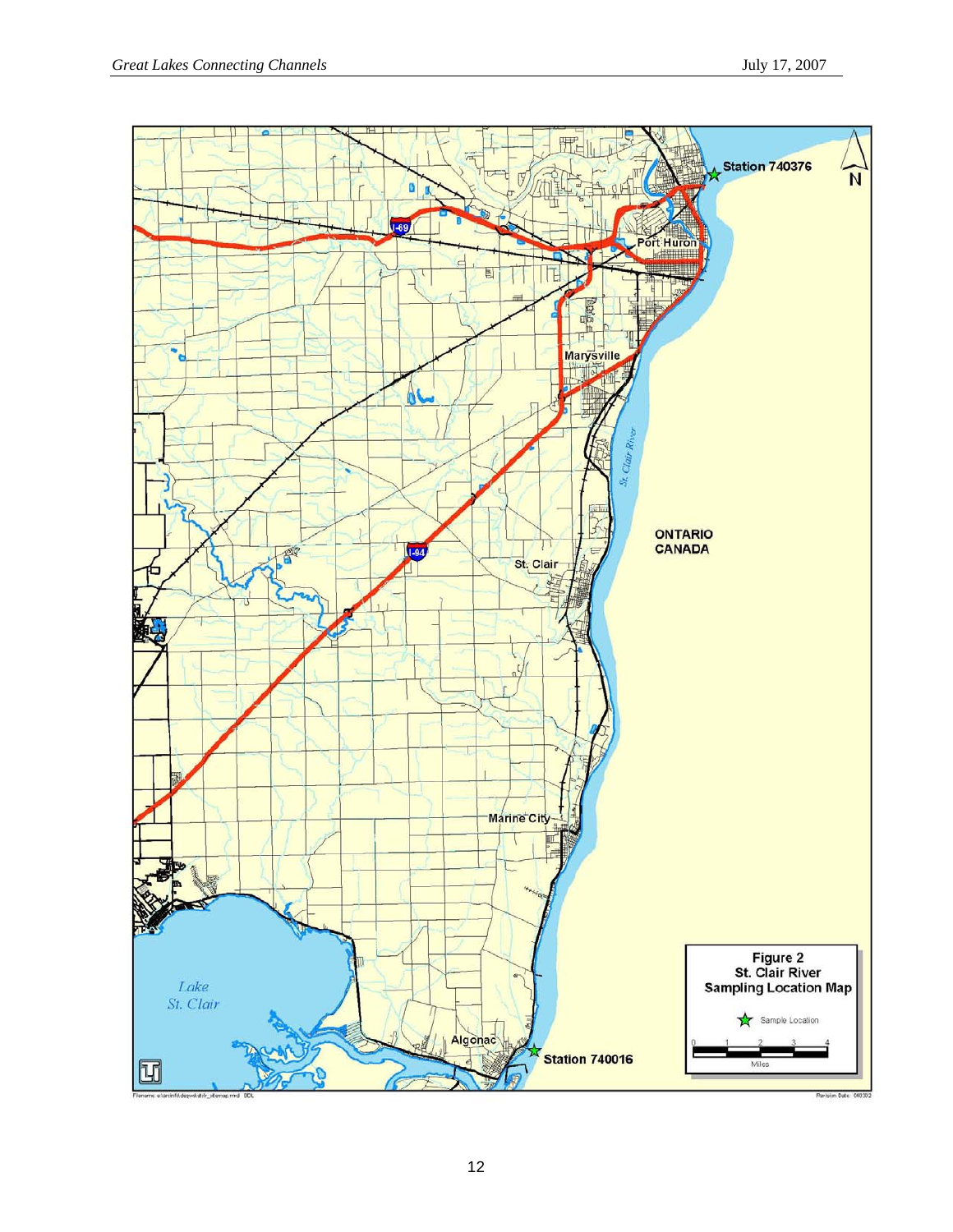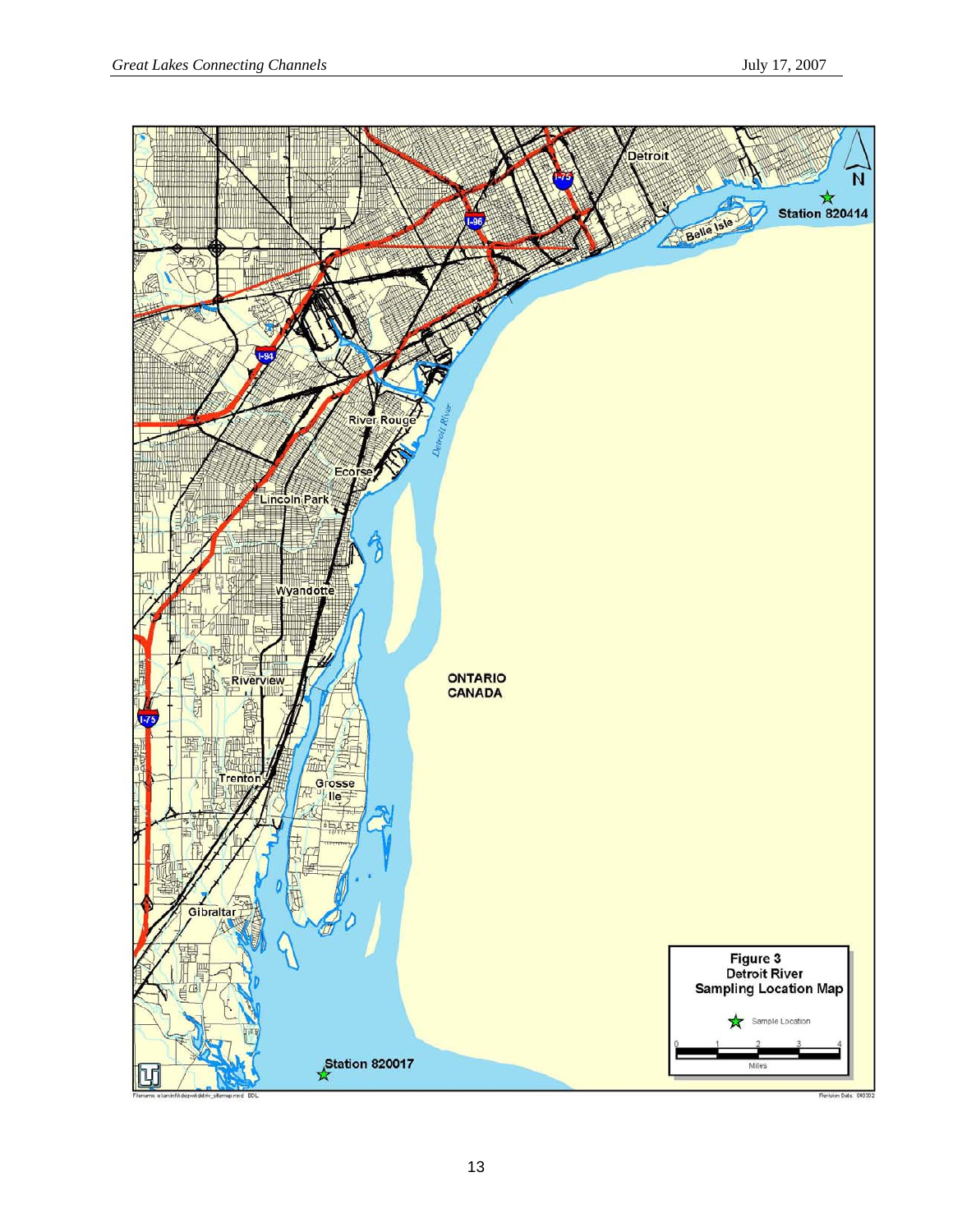## **Figure 4. St. Marys River Flow in 2005.**

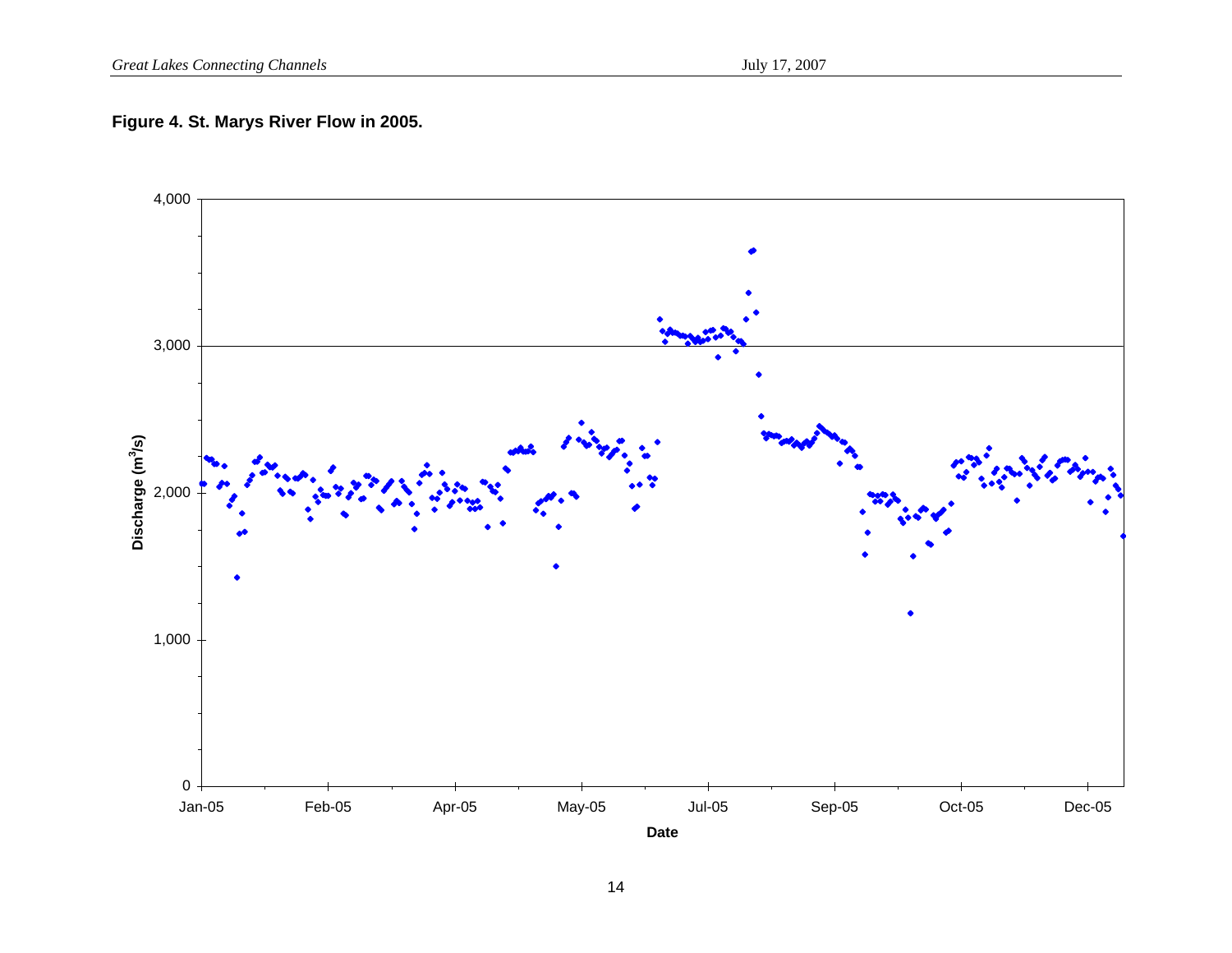## **Figure 5. St. Clair River Flow in 2005.**

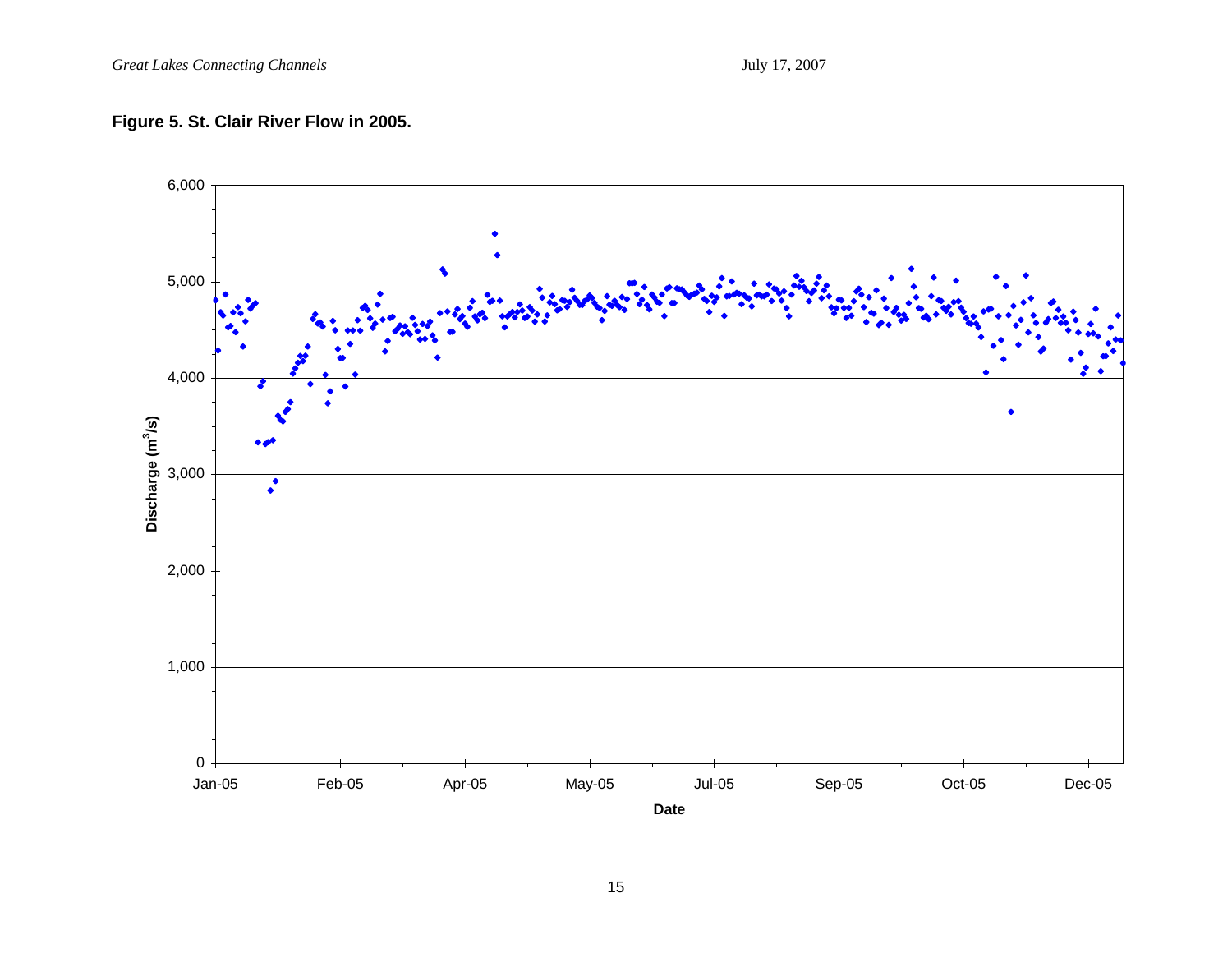## **Figure 6. Detroit River Flow in 2005.**

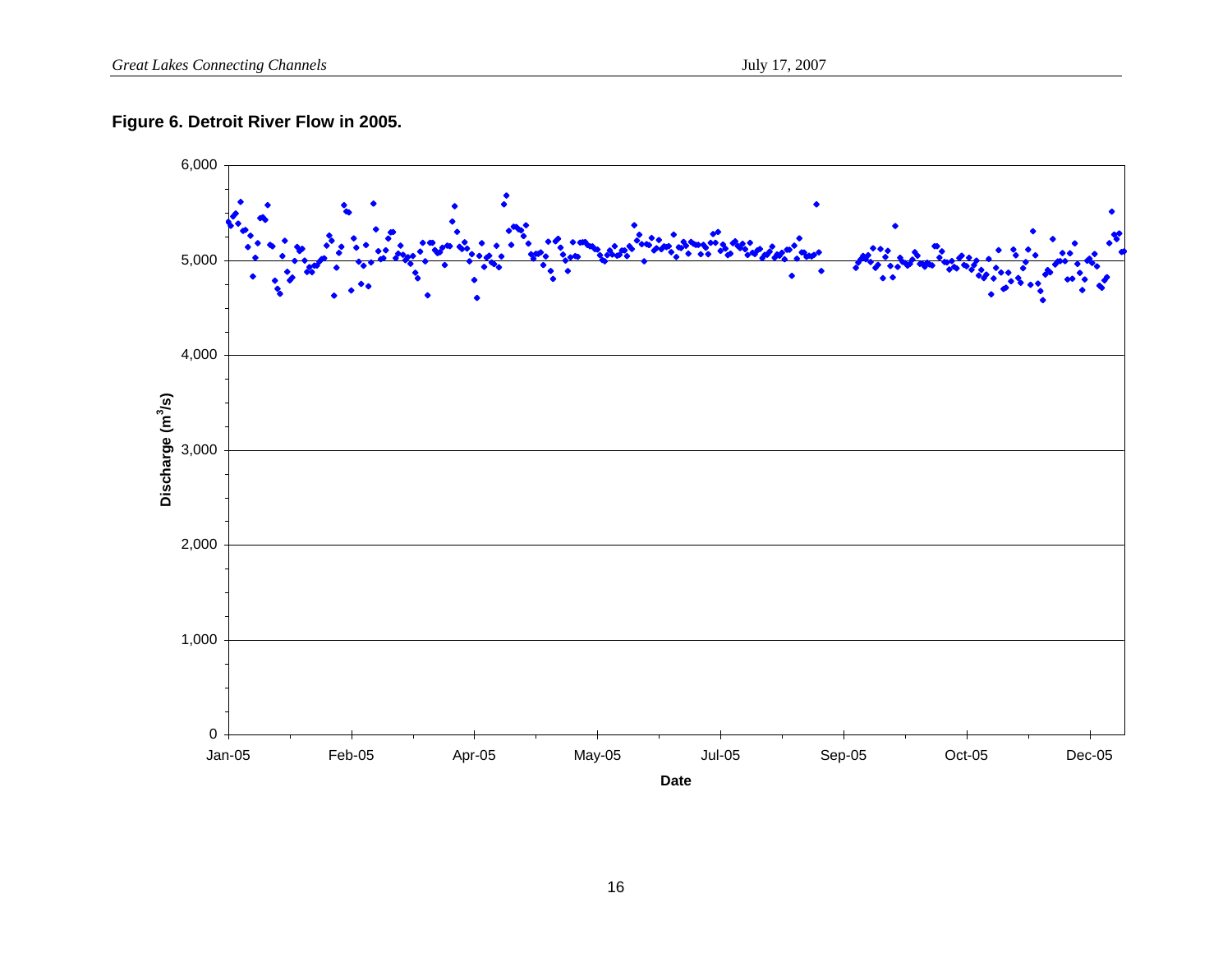**Figure 7. Box Plot of Specific Conductance (Conductivity) in Michigan's Great Lakes Connecting Channels During 2005. Each Box Exhibits the Inner Quartiles, the Whiskers Exhibit the Outer Quartiles, the Median is Shown as a Solid Line and the Mean is Shown as a Diamond.** 

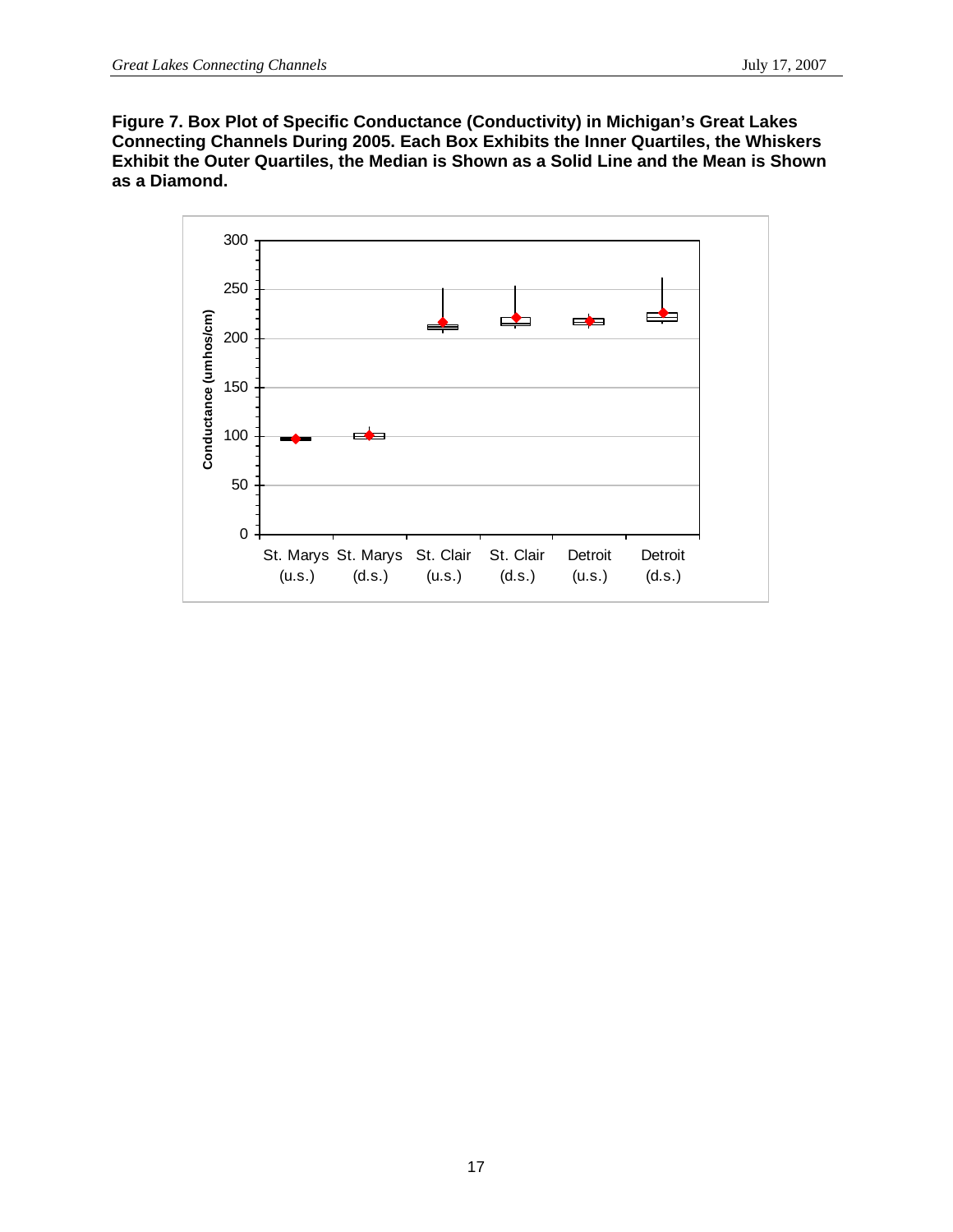**Figure 8. Box Plot of Dissolved Oxygen Concentrations in Michigan's Great Lakes Connecting Channels During 2005. Each Box Exhibits the Inner Quartiles, the Whiskers Exhibit the Outer Quartiles, the Median is Shown as a Solid Line and the Mean is Shown as a Diamond.** 

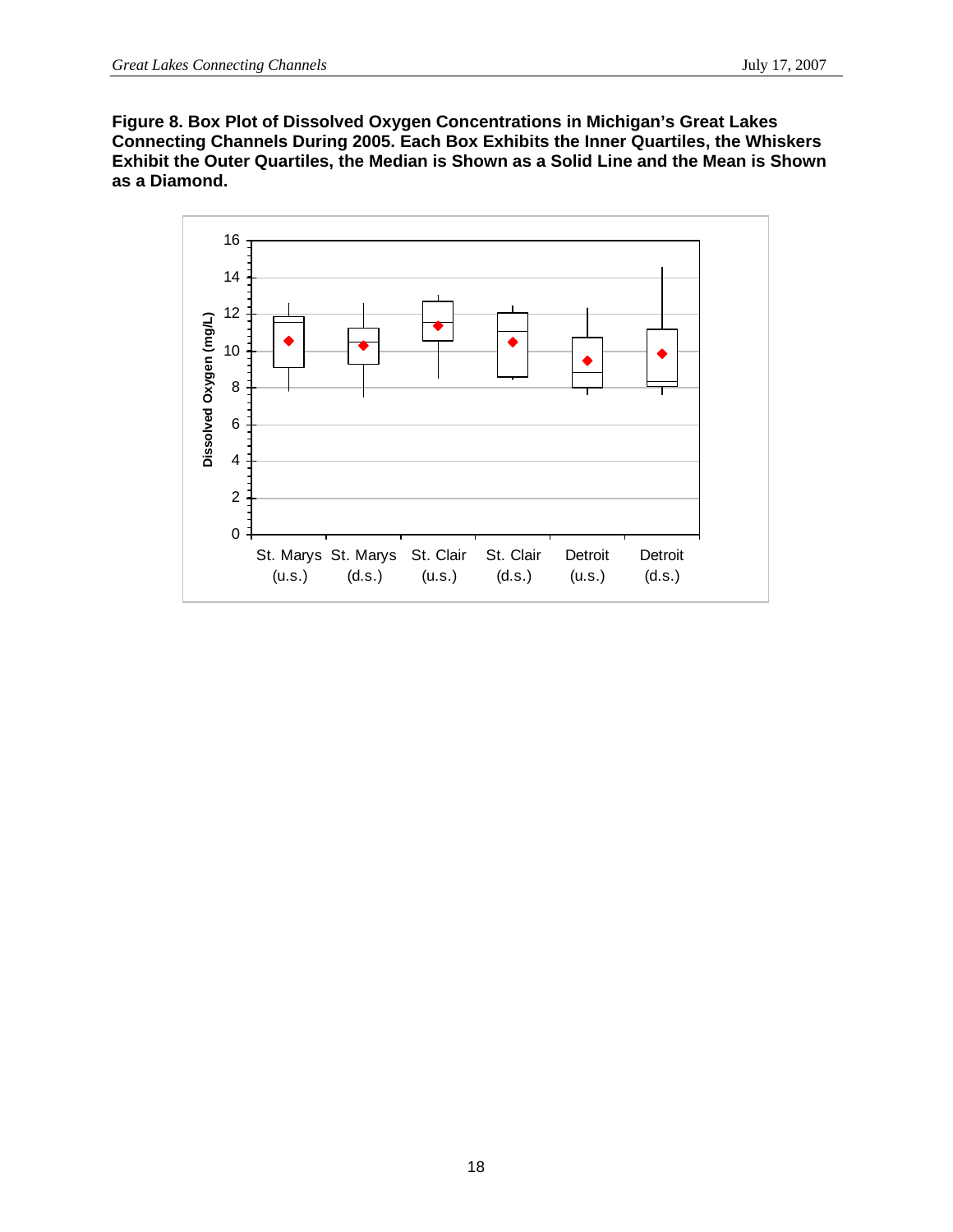**Figure 9. Box Plot of Hardness in Michigan's Great Lakes Connecting Channels During 2005. Each Box Exhibits the Inner Quartiles, the Whiskers Exhibit the Outer Quartiles, the Median is Shown as a Solid Line and the Mean is Shown as a Diamond.** 

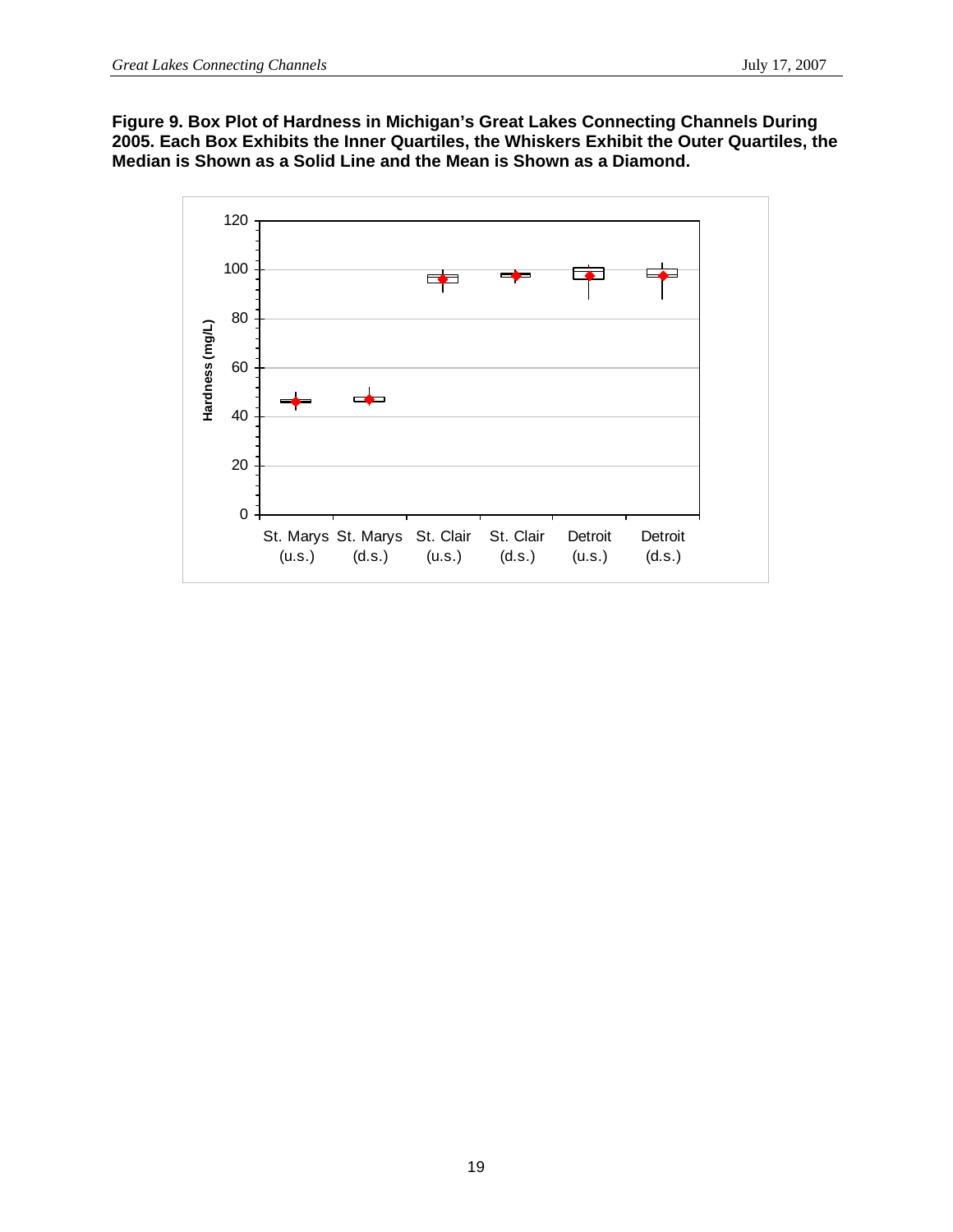**Figure 10. Box Plot of pH in Michigan's Great Lakes Connecting Channels During 2005. Each Box Exhibits the Inner Quartiles, the Whiskers Exhibit the Outer Quartiles, the Median is Shown as a Solid Line and the Mean is Shown as a Diamond.** 

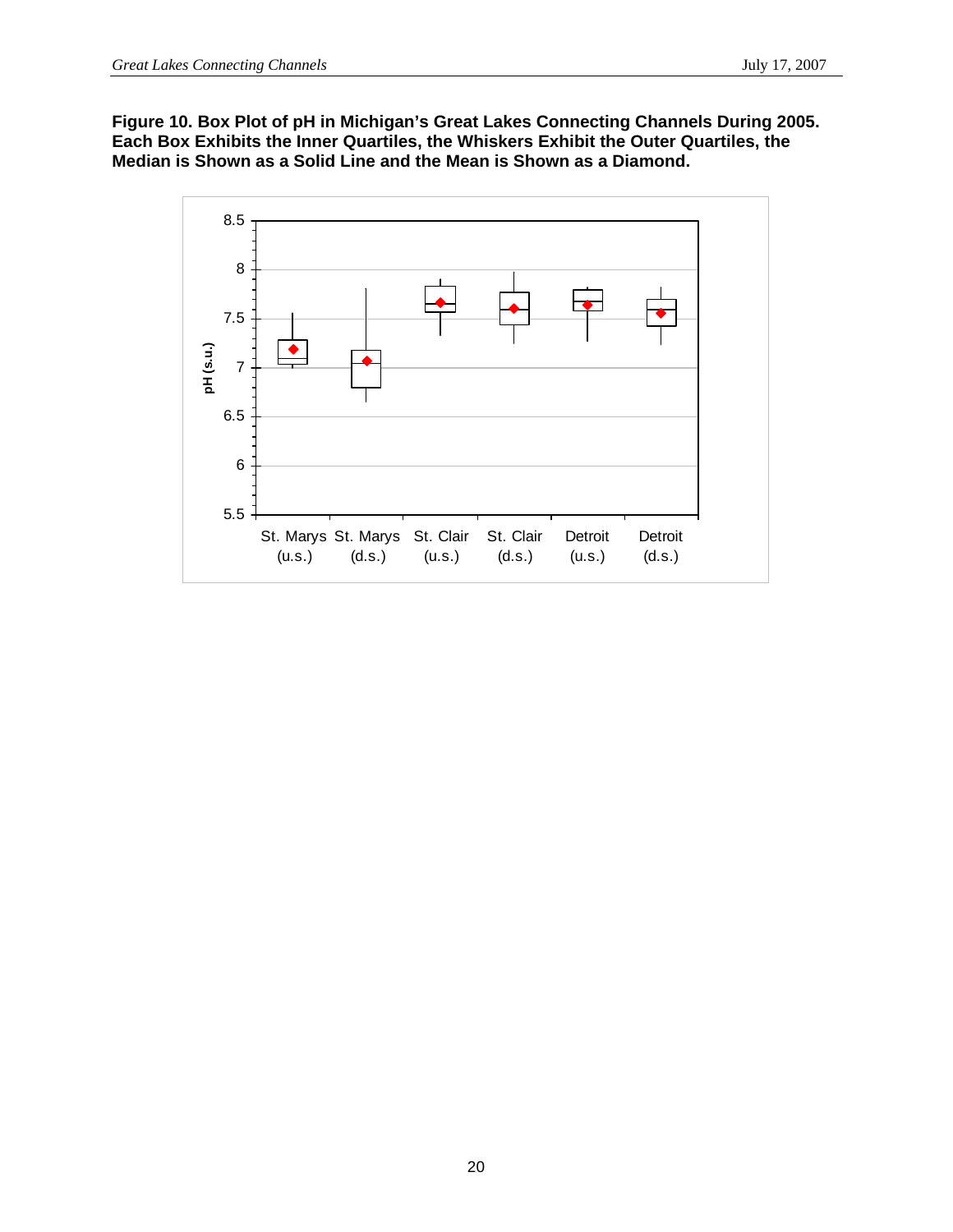**Figure 11. Box Plot of Water Temperature in Michigan's Great Lakes Connecting Channels During 2005. Each Box Exhibits the Inner Quartiles, the Whiskers Exhibit the Outer Quartiles, the Median is Shown as a Solid Line and the Mean is Shown as a Diamond.** 

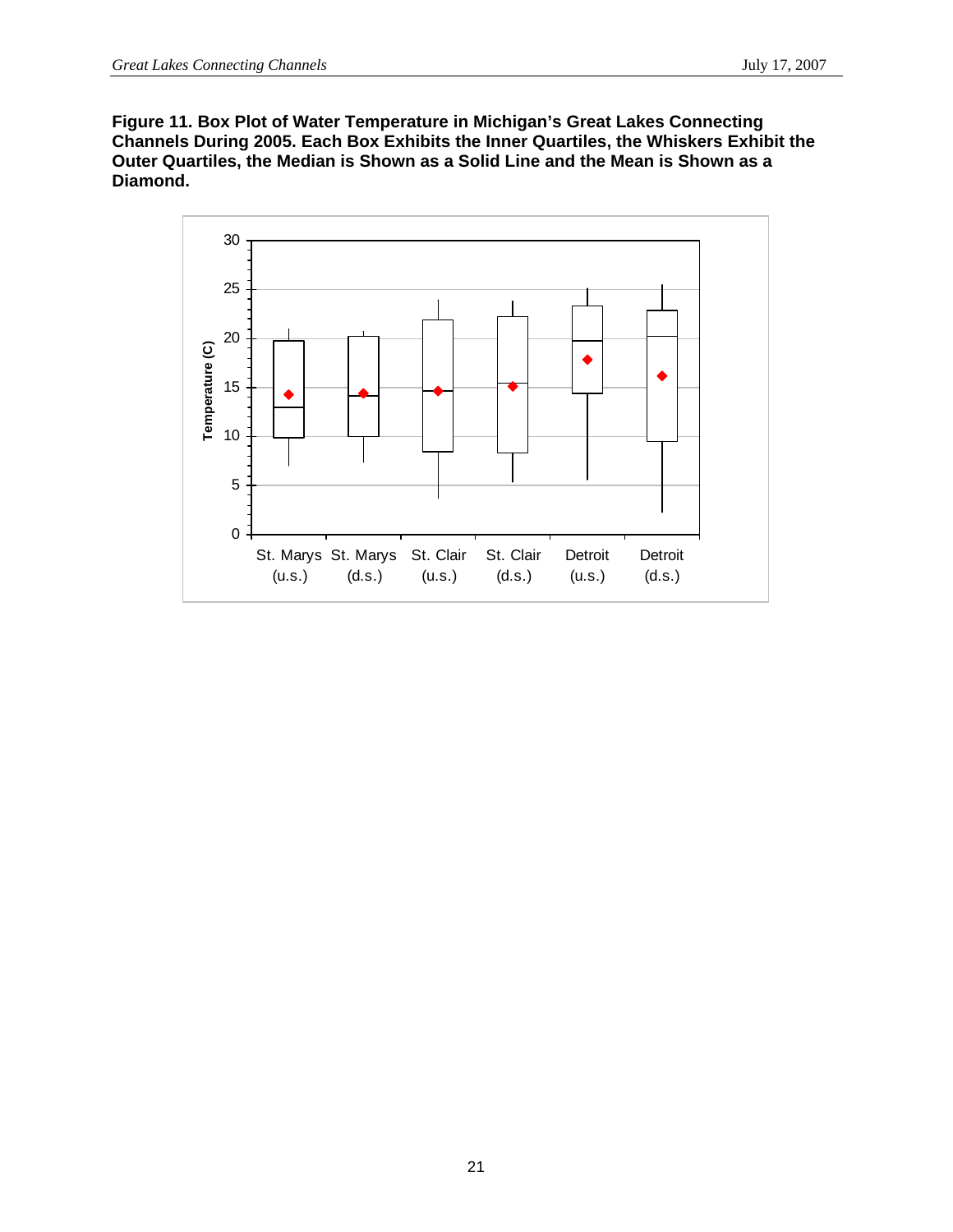**Figure 12. Box Plot of Alkalinity in Michigan's Great Lakes Connecting Channels During 2005. Each Box Exhibits the Inner Quartiles, the Whiskers Exhibit the Outer Quartiles, the Median is Shown as a Solid Line and the Mean is Shown as a Diamond.** 

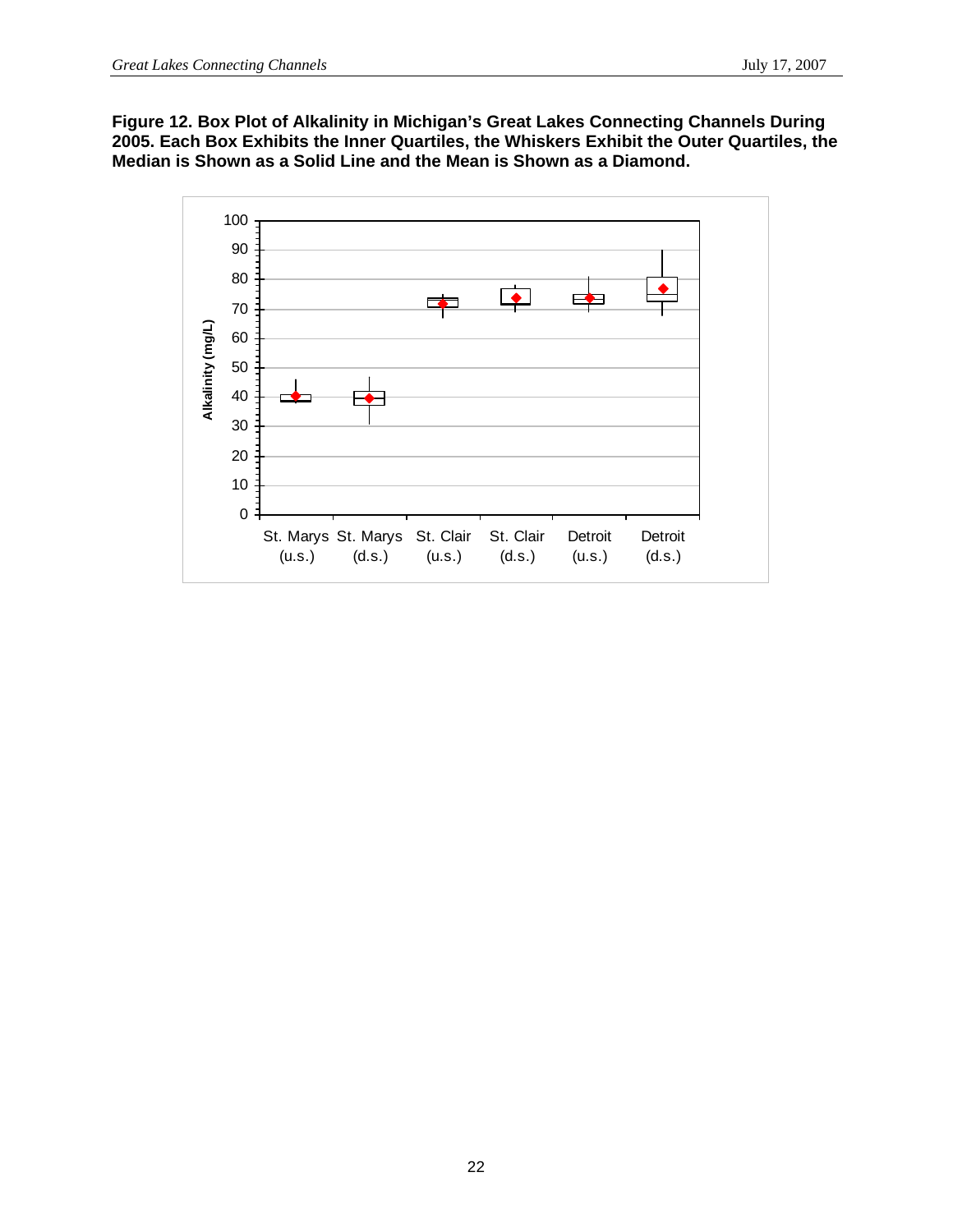**Figure 13. Box Plot of Total Ammonia Nitrogen Concentrations in Michigan's Great Lakes Connecting Channels During 2005. Each Box Exhibits the Inner Quartiles, the Whiskers Exhibit the Outer Quartiles, the Median is Shown as a Solid Line and the Mean is Shown as a Diamond.** 

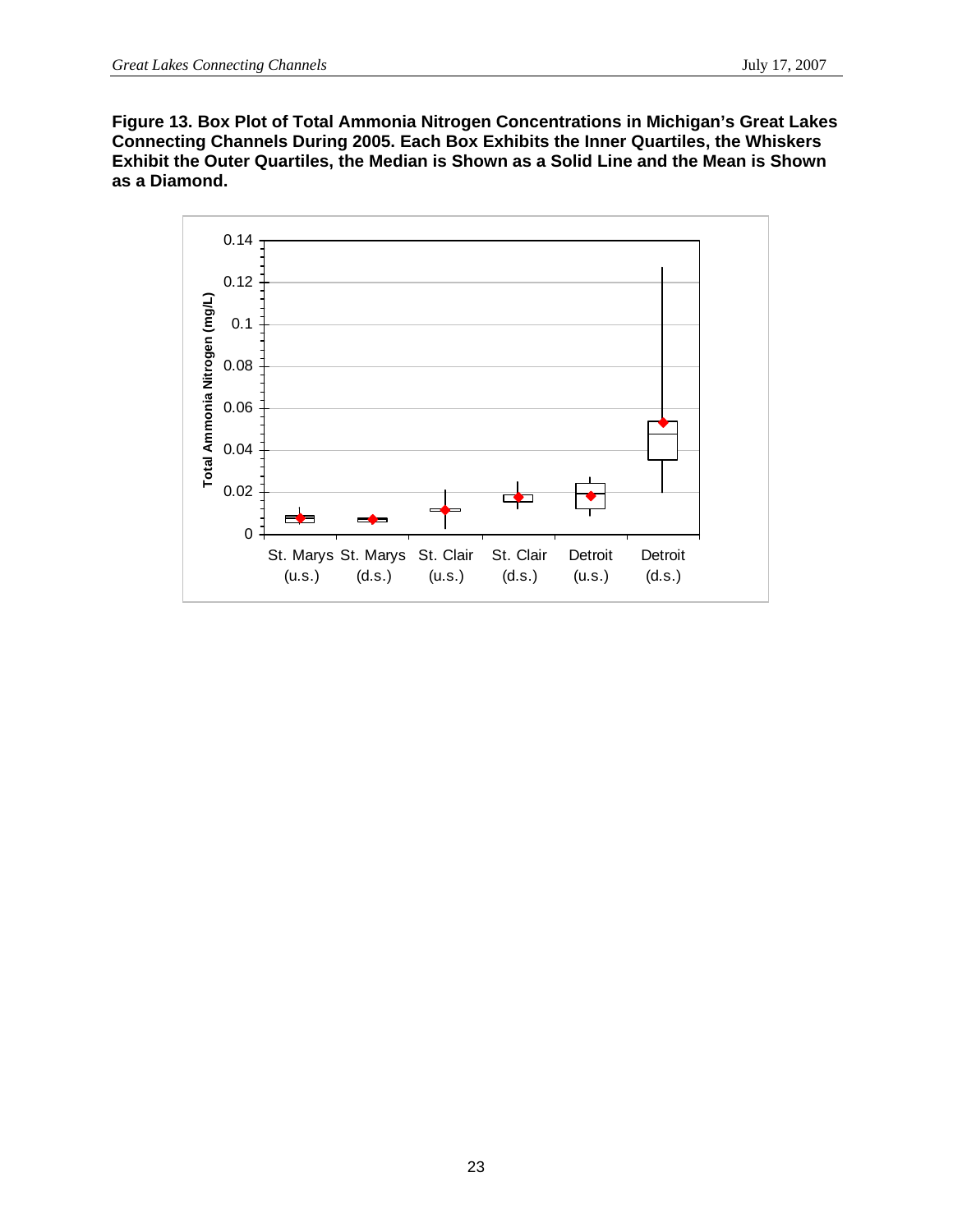**Figure 14. Box Plot of Calcium Concentrations in Michigan's Great Lakes Connecting Channels During 2005. Each Box Exhibits the Inner Quartiles, the Whiskers Exhibit the Outer Quartiles, the Median is Shown as a Solid Line and the Mean is Shown as a Diamond.** 

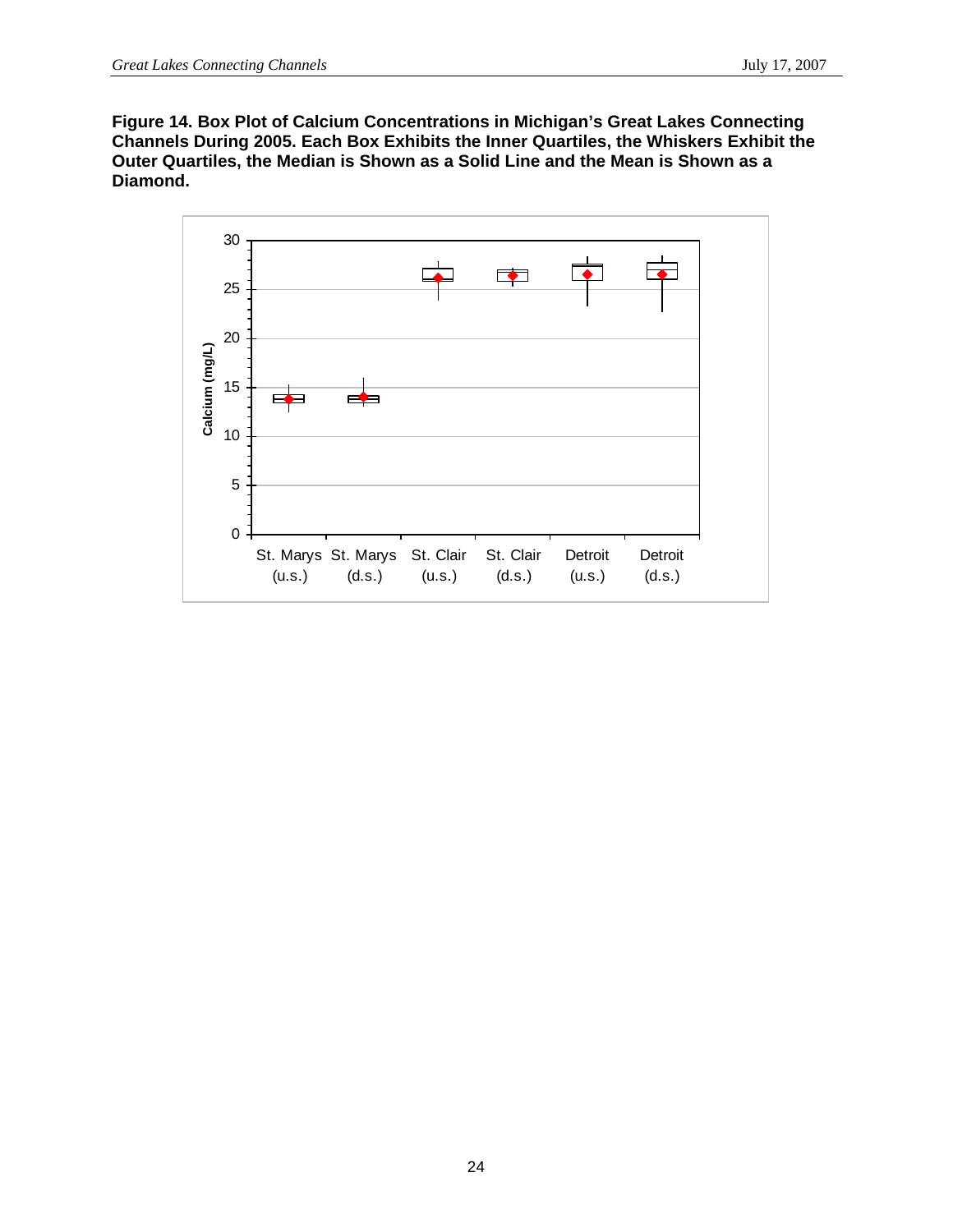**Figure 15. Box Plot of Chloride Concentrations in Michigan's Great Lakes Connecting Channels During 2005. Each Box Exhibits the Inner Quartiles, the Whiskers Exhibit the Outer Quartiles, the Median is Shown as a Solid Line and the Mean is Shown as a Diamond.** 

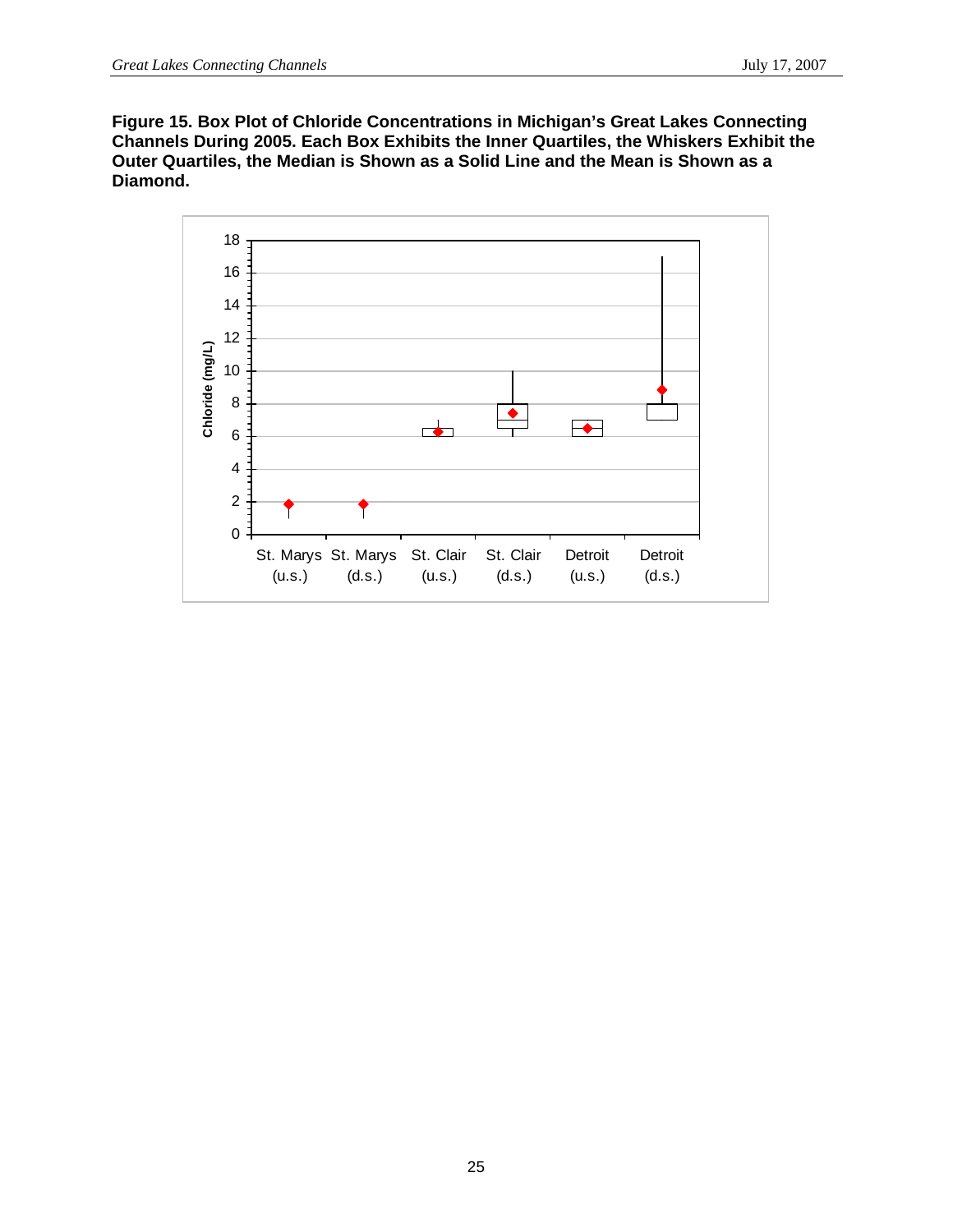**Figure 16. Box Plot of Total Dissolved Solids Concentrations in Michigan's Great Lakes Connecting Channels During 2005. Each Box Exhibits the Inner Quartiles, the Whiskers Exhibit the Outer Quartiles, the Median is Shown as a Solid Line and the Mean is Shown as a Diamond.** 

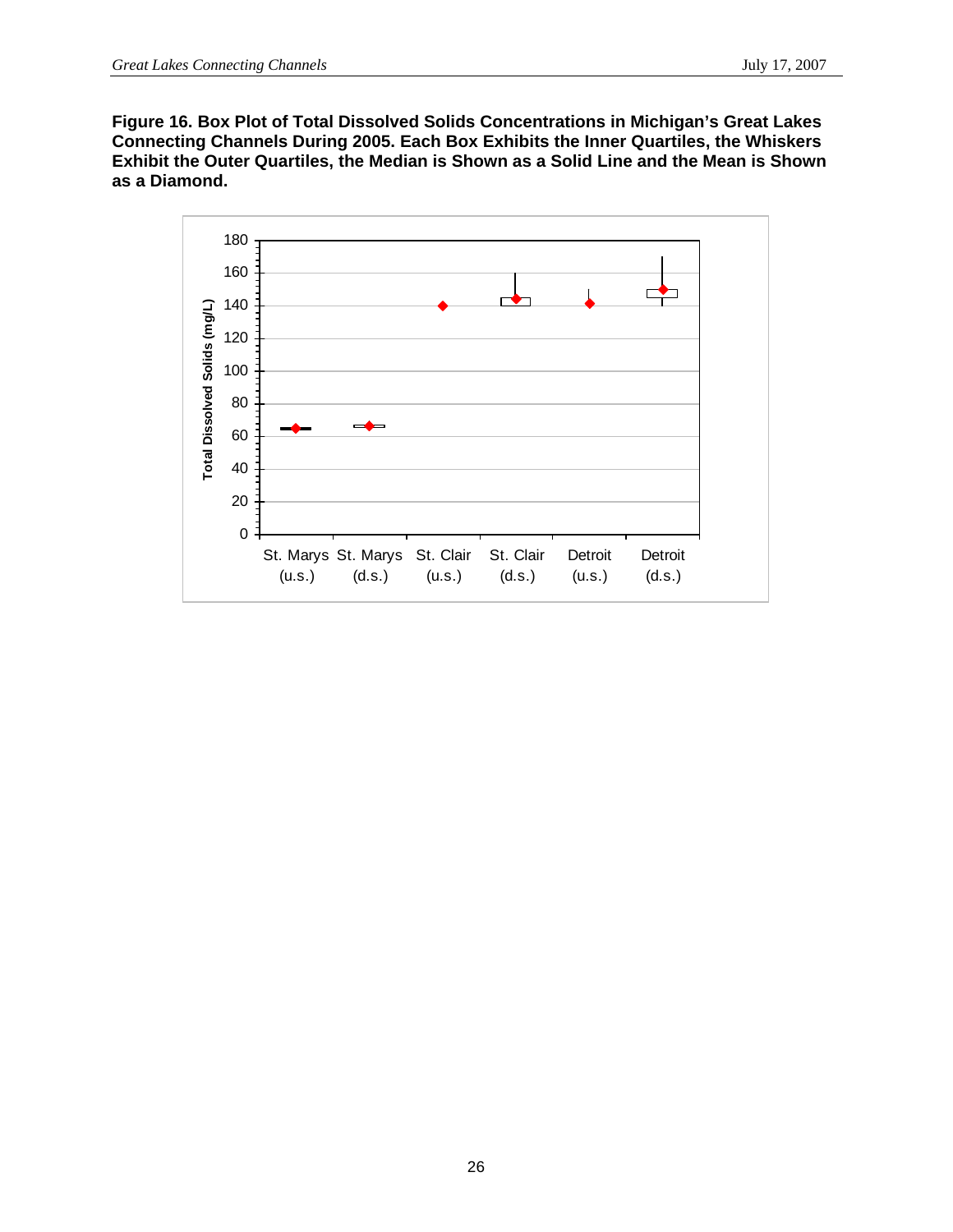**Figure 17. Box Plot of Total Kjeldahl Nitrogen Concentrations in Michigan's Great Lakes Connecting Channels During 2005. Each Box Exhibits the Inner Quartiles, the Whiskers Exhibit the Outer Quartiles, the Median is Shown as a Solid Line and the Mean is Shown as a Diamond.** 

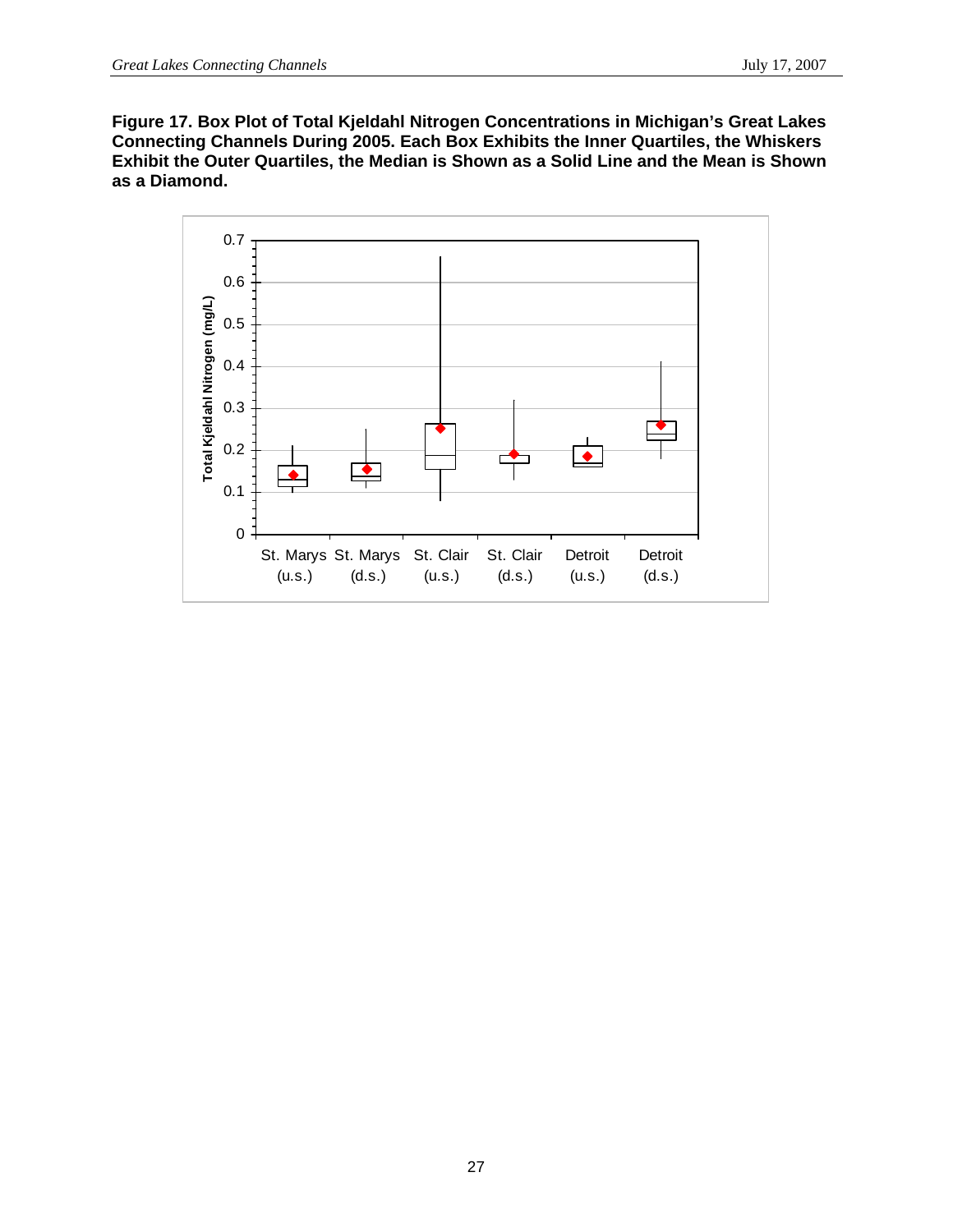**Figure 18. Box Plot of Magnesium Concentrations in Michigan's Great Lakes Connecting Channels During 2005. Each Box Exhibits the Inner Quartiles, the Whiskers Exhibit the Outer Quartiles, the Median is Shown as a Solid Line and the Mean is Shown as a Diamond.** 

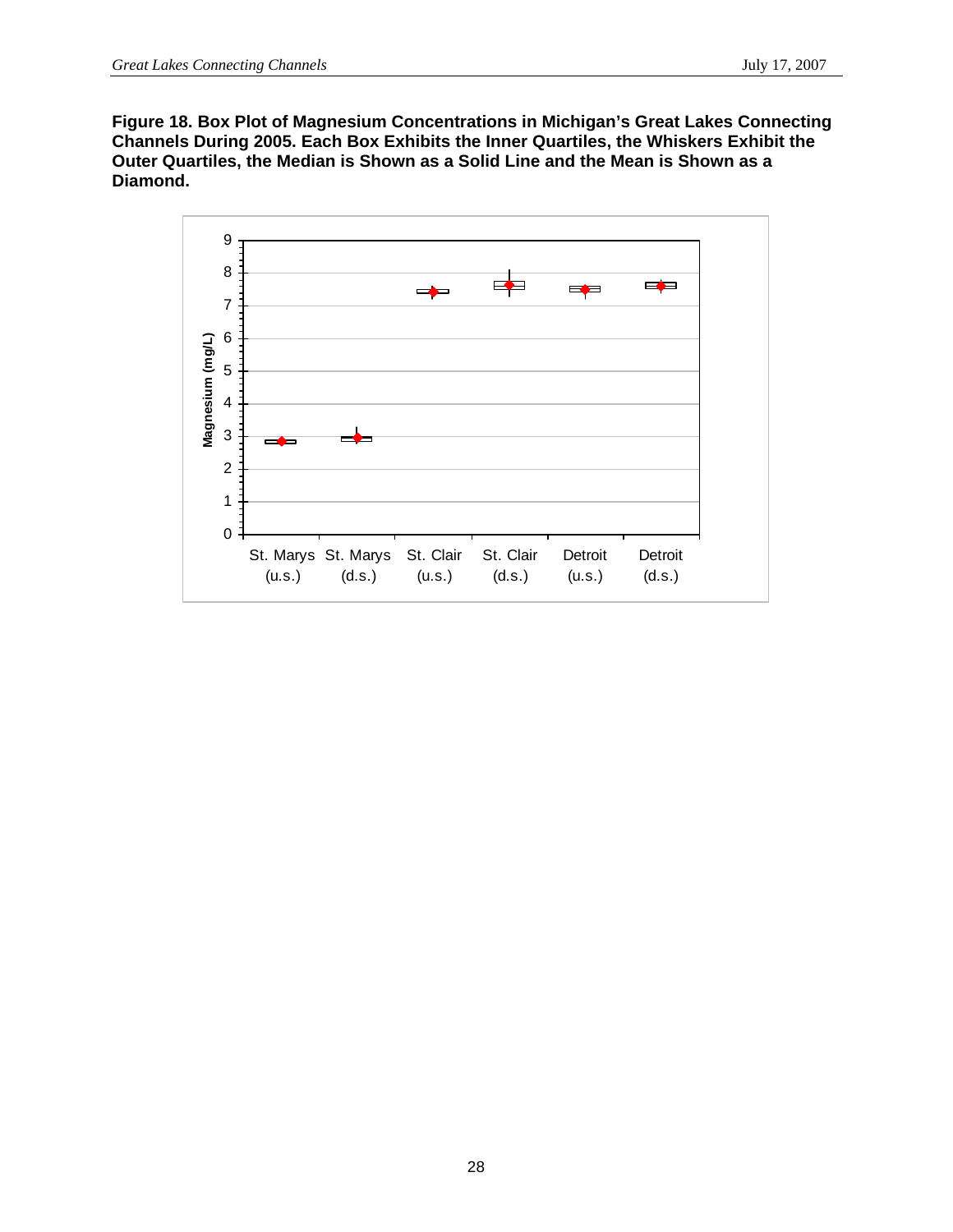**Figure 19. Box Plot of Nitrate Concentrations in Michigan's Great Lakes Connecting Channels During 2005. Each Box Exhibits the Inner Quartiles, the Whiskers Exhibit the Outer Quartiles, the Median is Shown as a Solid Line and the Mean is Shown as a Diamond.** 

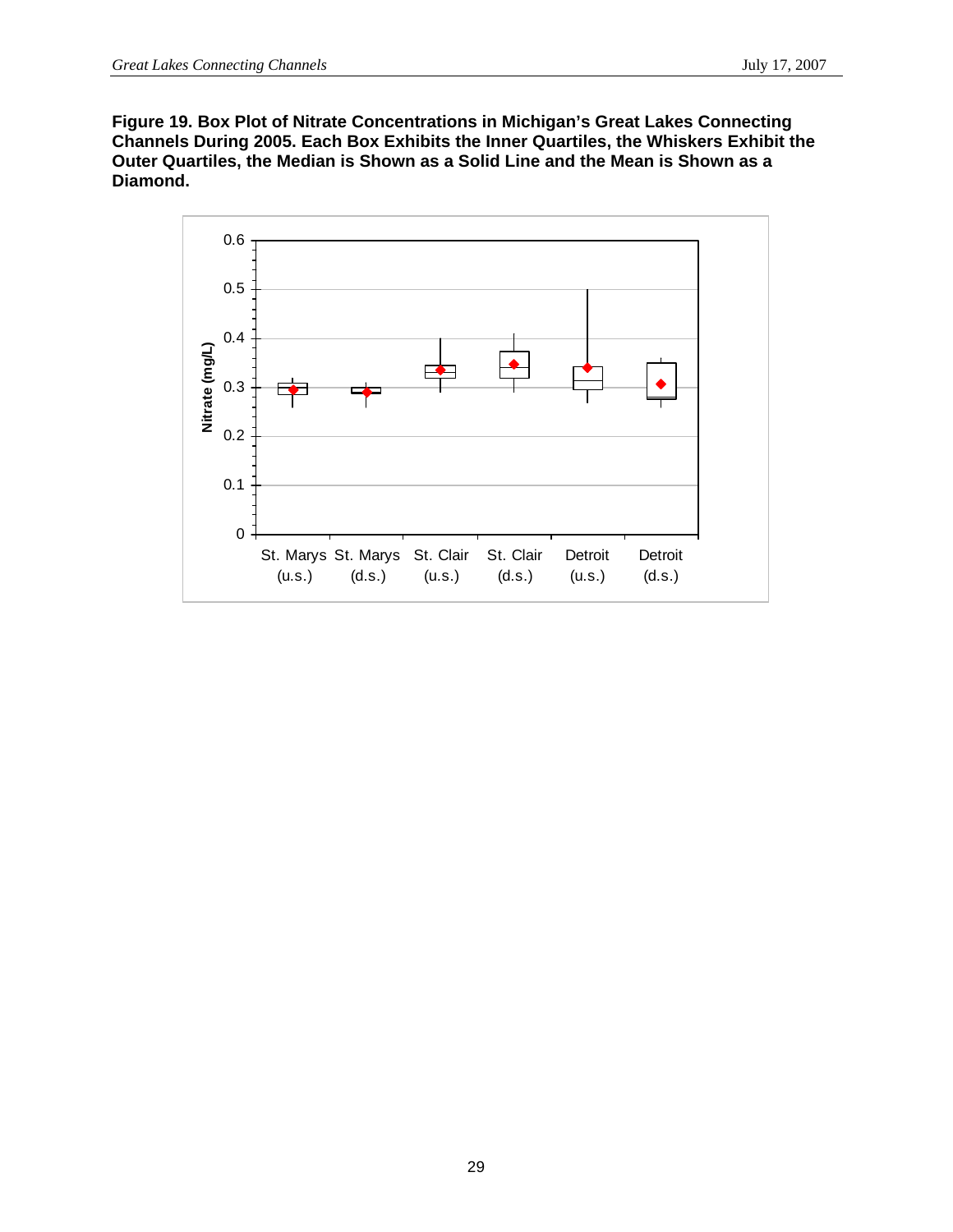**Figure 20. Box Plot of Nitrite Concentrations in Michigan's Great Lakes Connecting Channels During 2005. Each Box Exhibits the Inner Quartiles, the Whiskers Exhibit the Outer Quartiles, the Median is Shown as a Solid Line and the Mean is Shown as a Diamond.** 

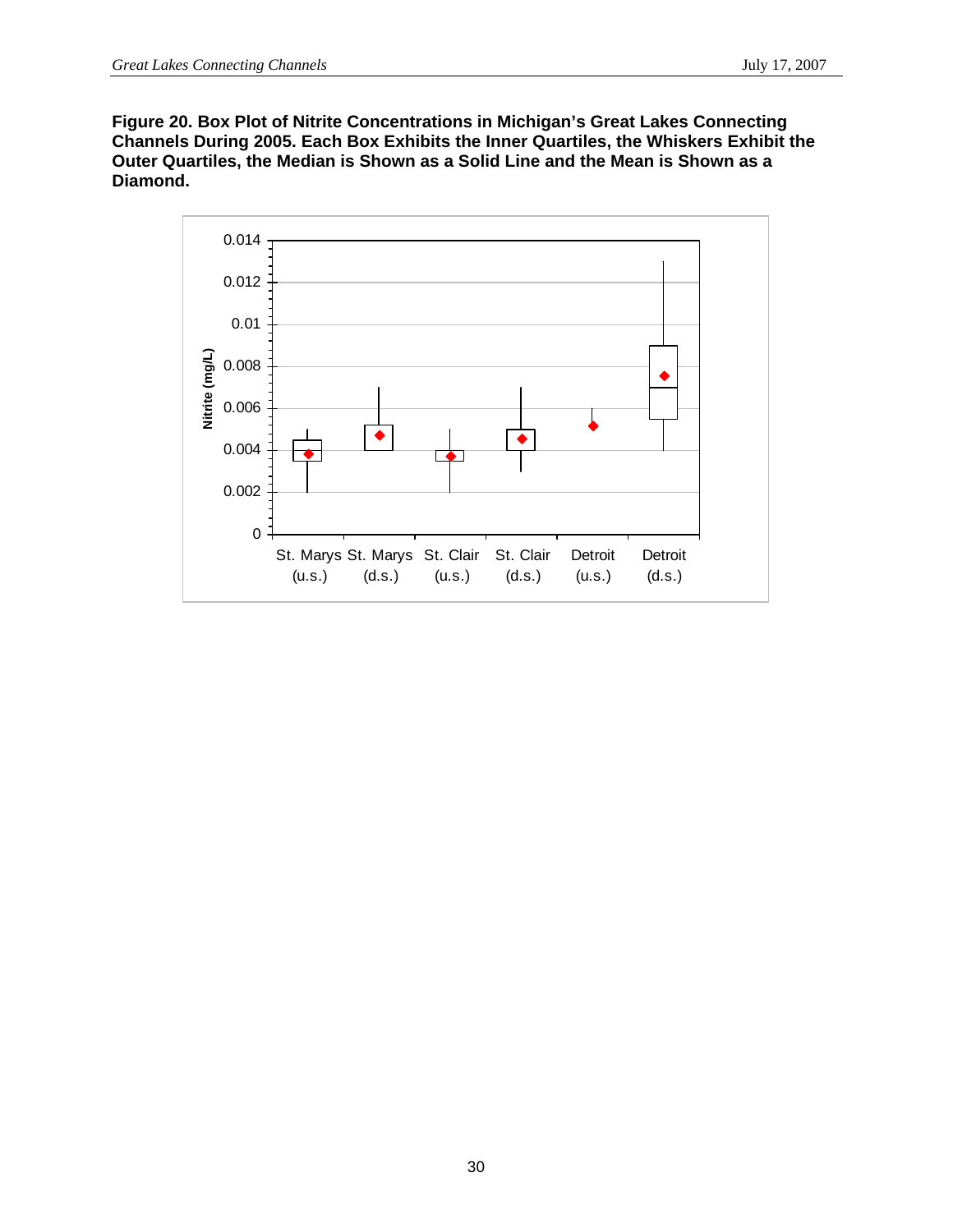**Figure 21. Box Plot of Total Organic Carbon Concentrations in Michigan's Great Lakes Connecting Channels During 2005. Each Box Exhibits the Inner Quartiles, the Whiskers Exhibit the Outer Quartiles, the Median is Shown as a Solid Line and the Mean is Shown as a Diamond.** 

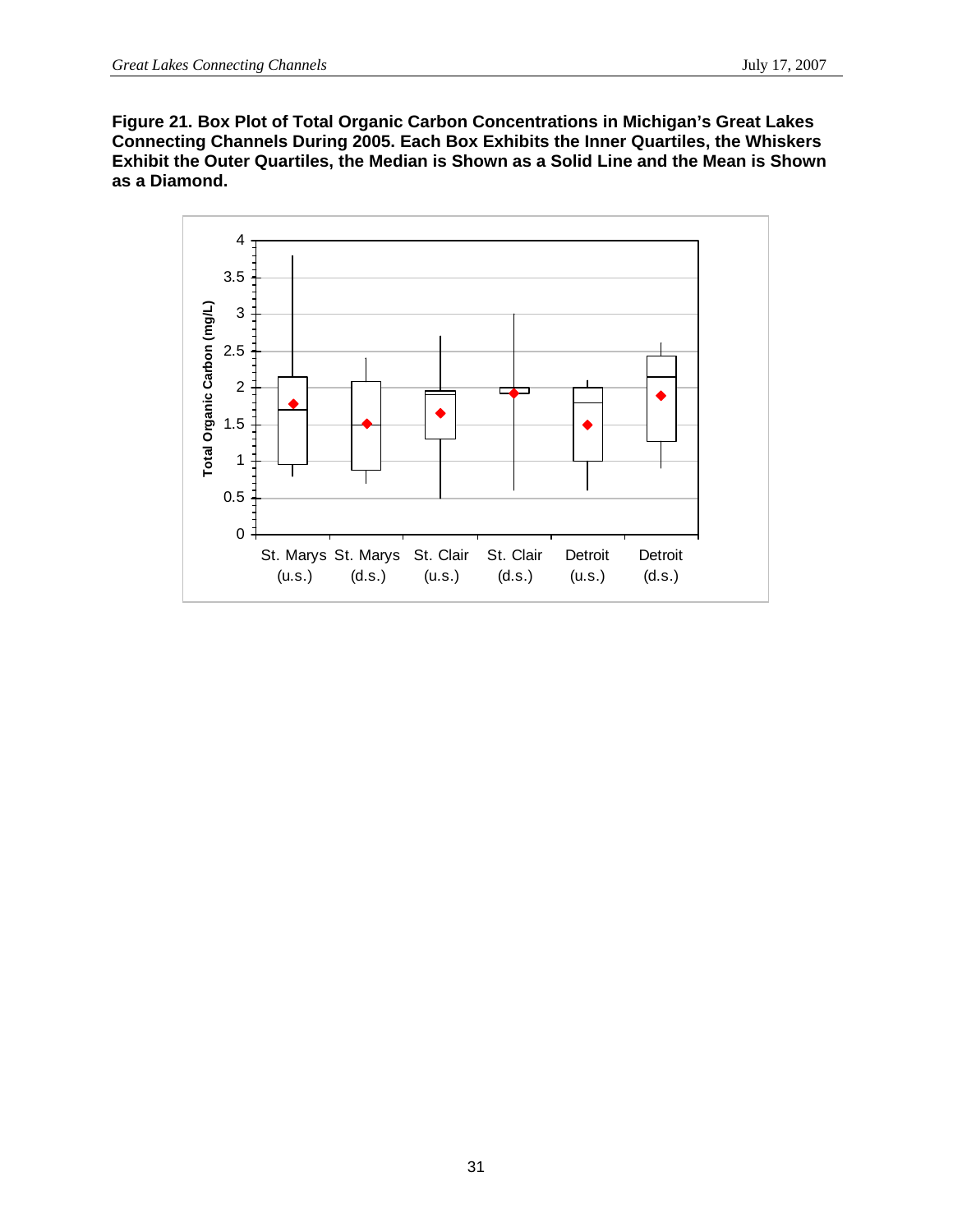**Figure 22. Box Plot of Orthophosphate Concentrations in Michigan's Great Lakes Connecting Channels During 2005. Each Box Exhibits the Inner Quartiles, the Whiskers Exhibit the Outer Quartiles, the Median is Shown as a Solid Line and the Mean is Shown as a Diamond.** 

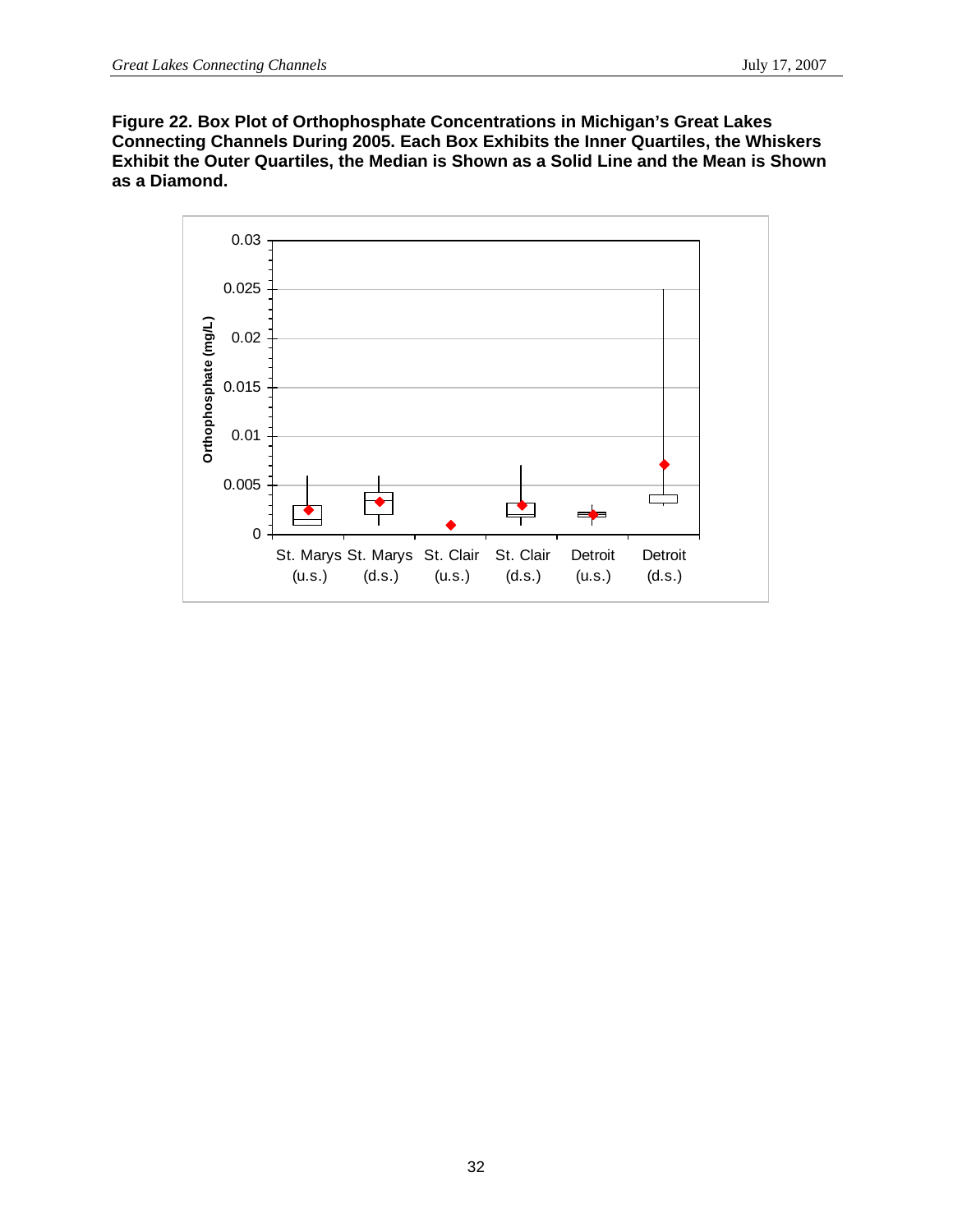**Figure 23. Box Plot of Total Phosphorus Concentrations in Michigan's Great Lakes Connecting Channels During 2005. Each Box Exhibits the Inner Quartiles, the Whiskers Exhibit the Outer Quartiles, the Median is Shown as a Solid Line and the Mean is Shown as a Diamond.** 

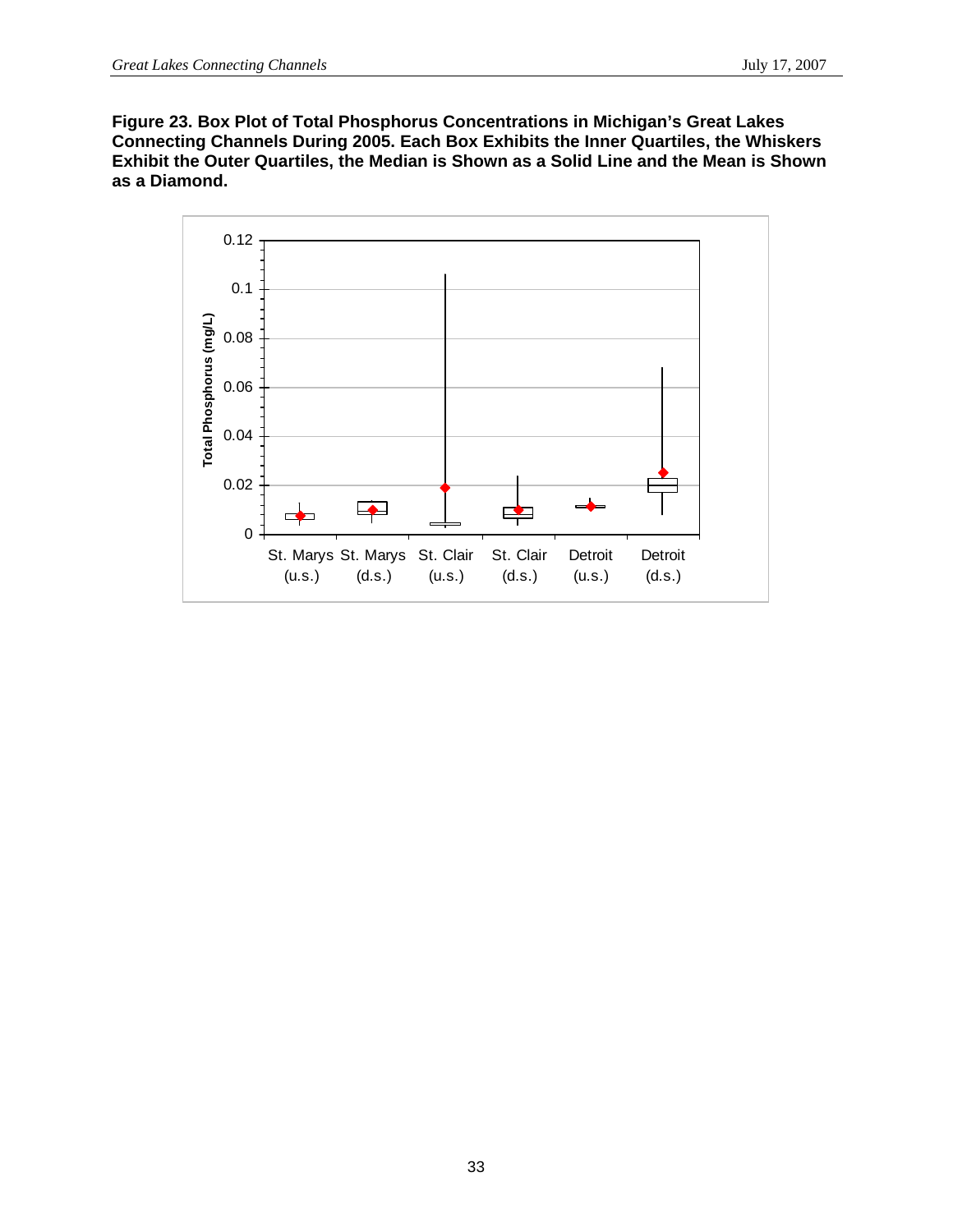**Figure 24. Box Plot of Potassium Concentrations in Michigan's Great Lakes Connecting Channels During 2005. Each Box Exhibits the Inner Quartiles, the Whiskers Exhibit the Outer Quartiles, the Median is Shown as a Solid Line and the Mean is Shown as a Diamond.** 

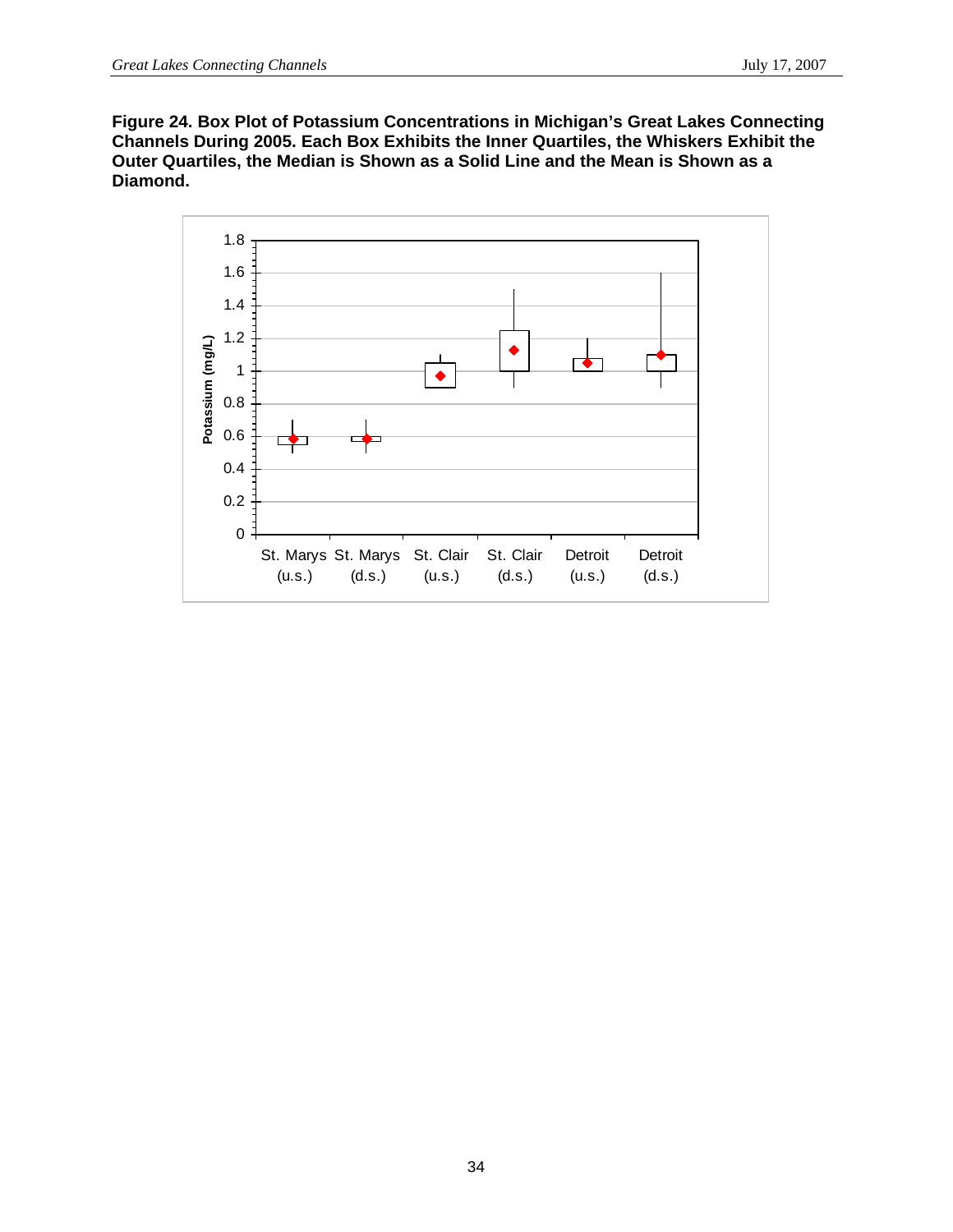**Figure 25. Box Plot of Sodium Concentrations in Michigan's Great Lakes Connecting Channels During 2005. Each Box Exhibits the Inner Quartiles, the Whiskers Exhibit the Outer Quartiles, the Median is Shown as a Solid Line and the Mean is Shown as a Diamond.** 

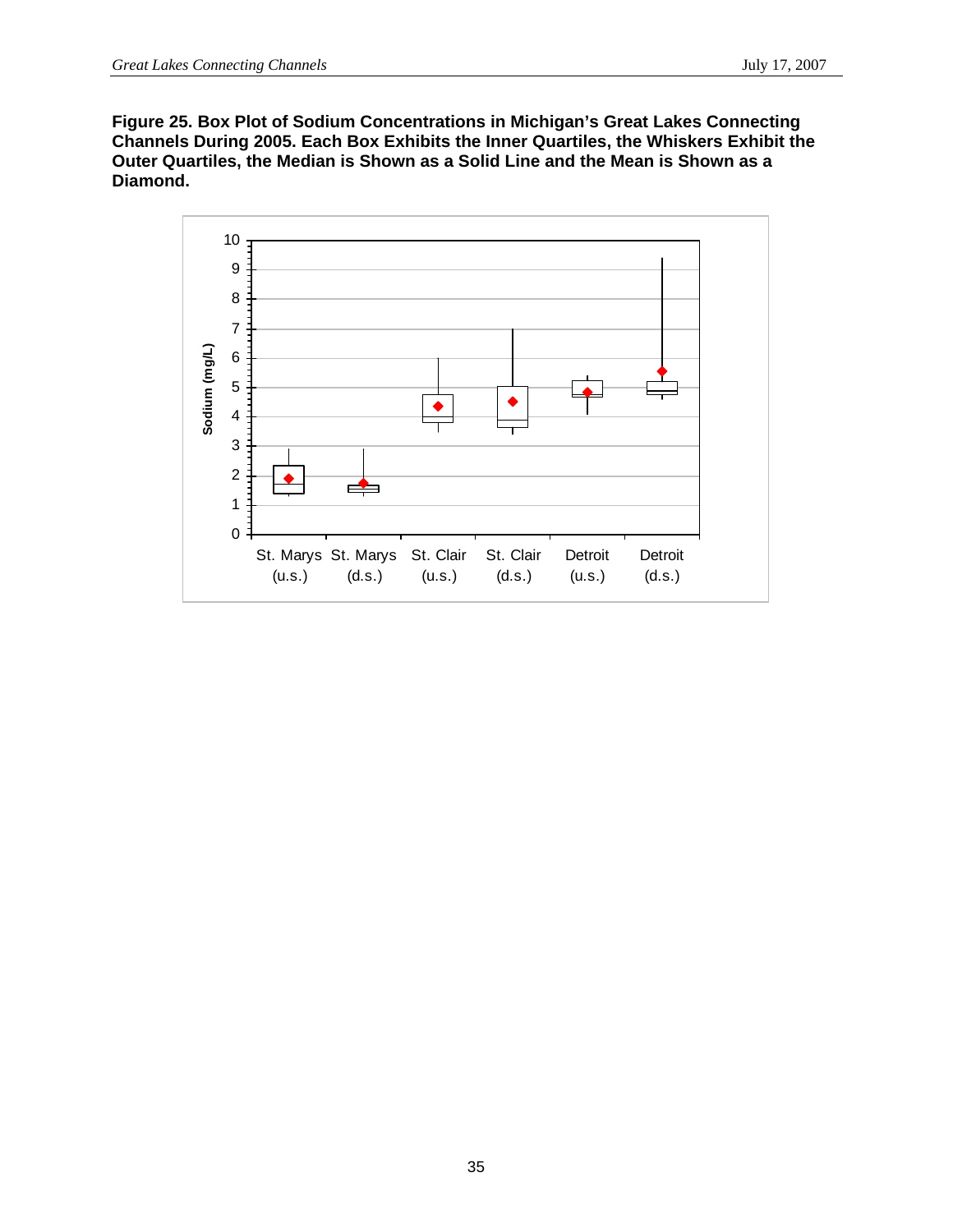**Figure 26. Box Plot of Sulfate Concentrations in Michigan's Great Lakes Connecting Channels During 2005. Each Box Exhibits the Inner Quartiles, the Whiskers Exhibit the Outer Quartiles, the Median is Shown as a Solid Line and the Mean is Shown as a Diamond.** 

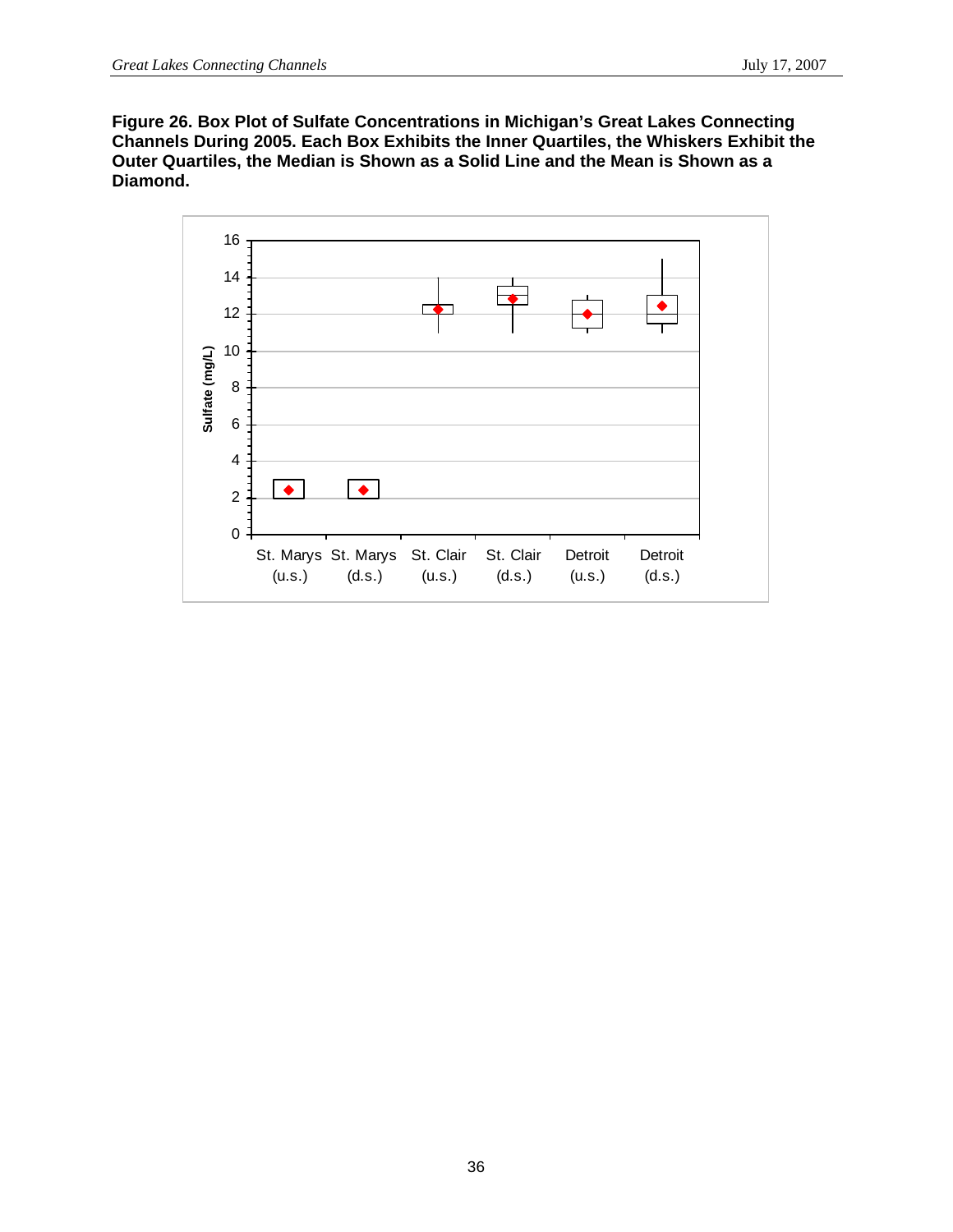**Figure 27. Box Plot of Total Suspended Solids Concentrations in Michigan's Great Lakes Connecting Channels During 2005. Each Box Exhibits the Inner Quartiles, the Whiskers Exhibit the Outer Quartiles, the Median is Shown as a Solid Line and the Mean is Shown as a Diamond.** 

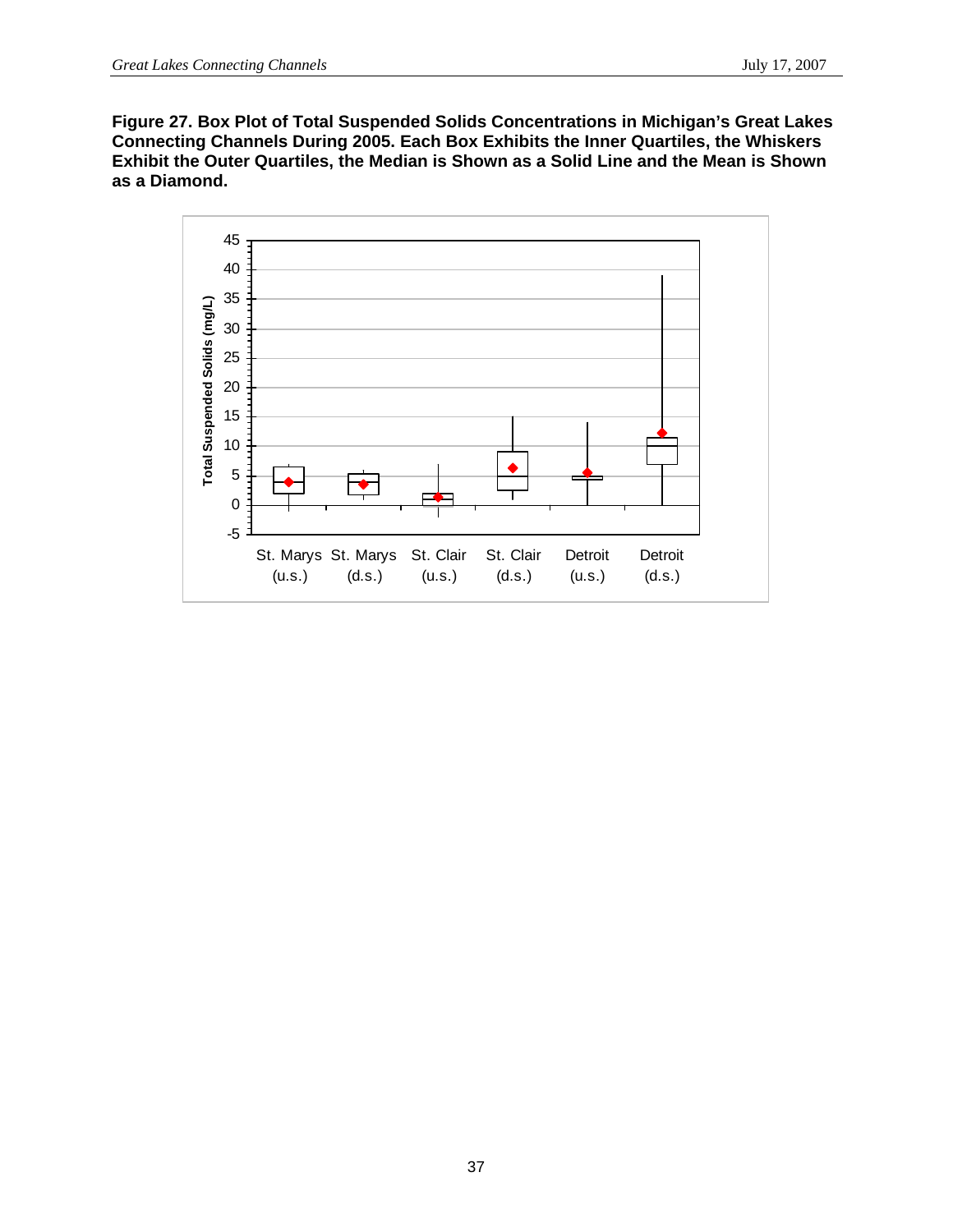**Figure 28. Box Plot of Turbidity in Michigan's Great Lakes Connecting Channels During 2005. Each Box Exhibits the Inner Quartiles, the Whiskers Exhibit the Outer Quartiles, the Median is Shown as a Solid Line and the Mean is Shown as a Diamond.** 

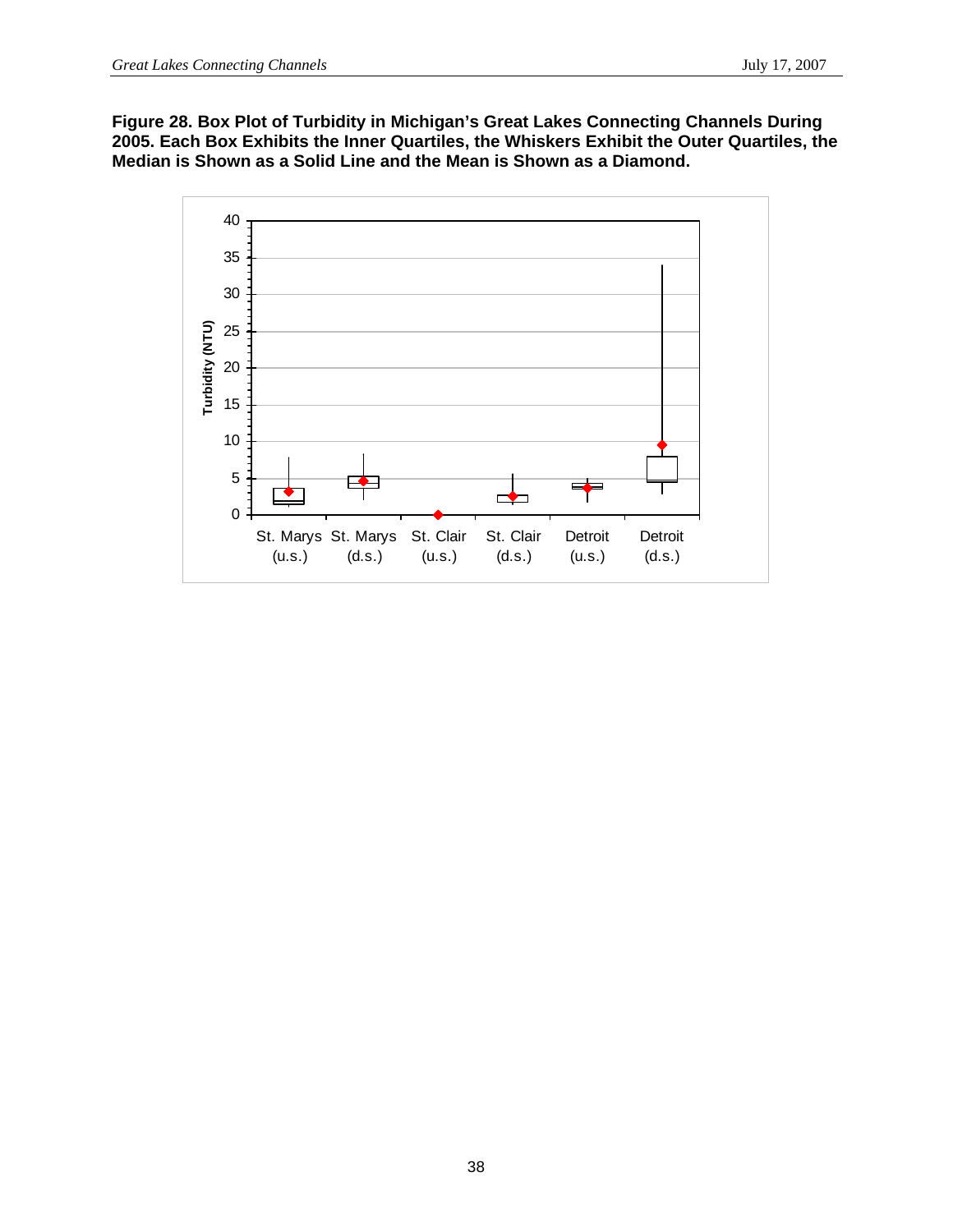**Figure 29. Box Plot of Cadmium Concentrations in Michigan's Great Lakes Connecting Channels During 2005. Each Box Exhibits the Inner Quartiles, the Whiskers Exhibit the Outer Quartiles, the Median is Shown as a Solid Line and the Mean is Shown as a Diamond.** 

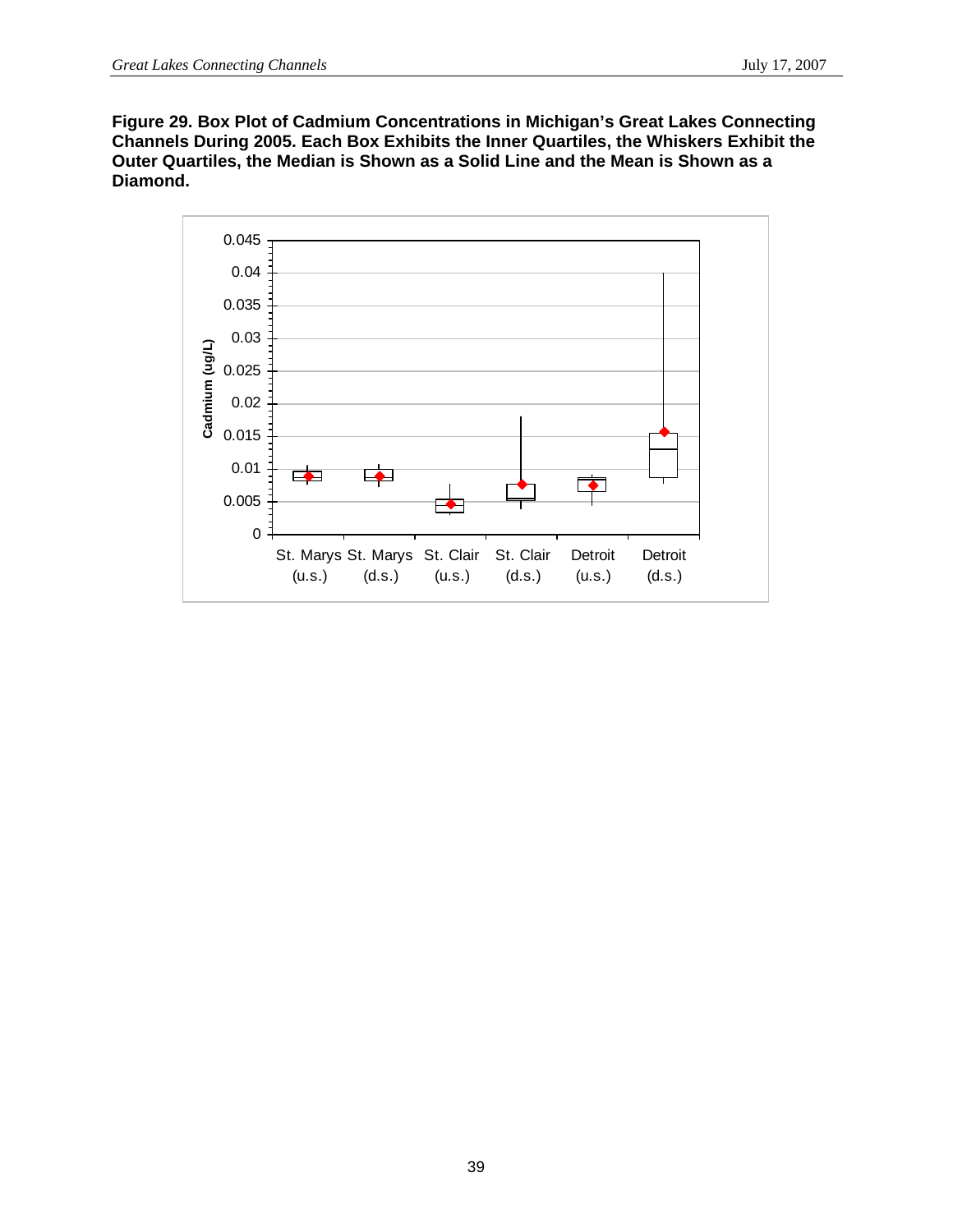**Figure 30. Box Plot of Chromium Concentrations in Michigan's Great Lakes Connecting Channels During 2005. Each Box Exhibits the Inner Quartiles, the Whiskers Exhibit the Outer Quartiles, the Median is Shown as a Solid Line and the Mean is Shown as a Diamond.** 

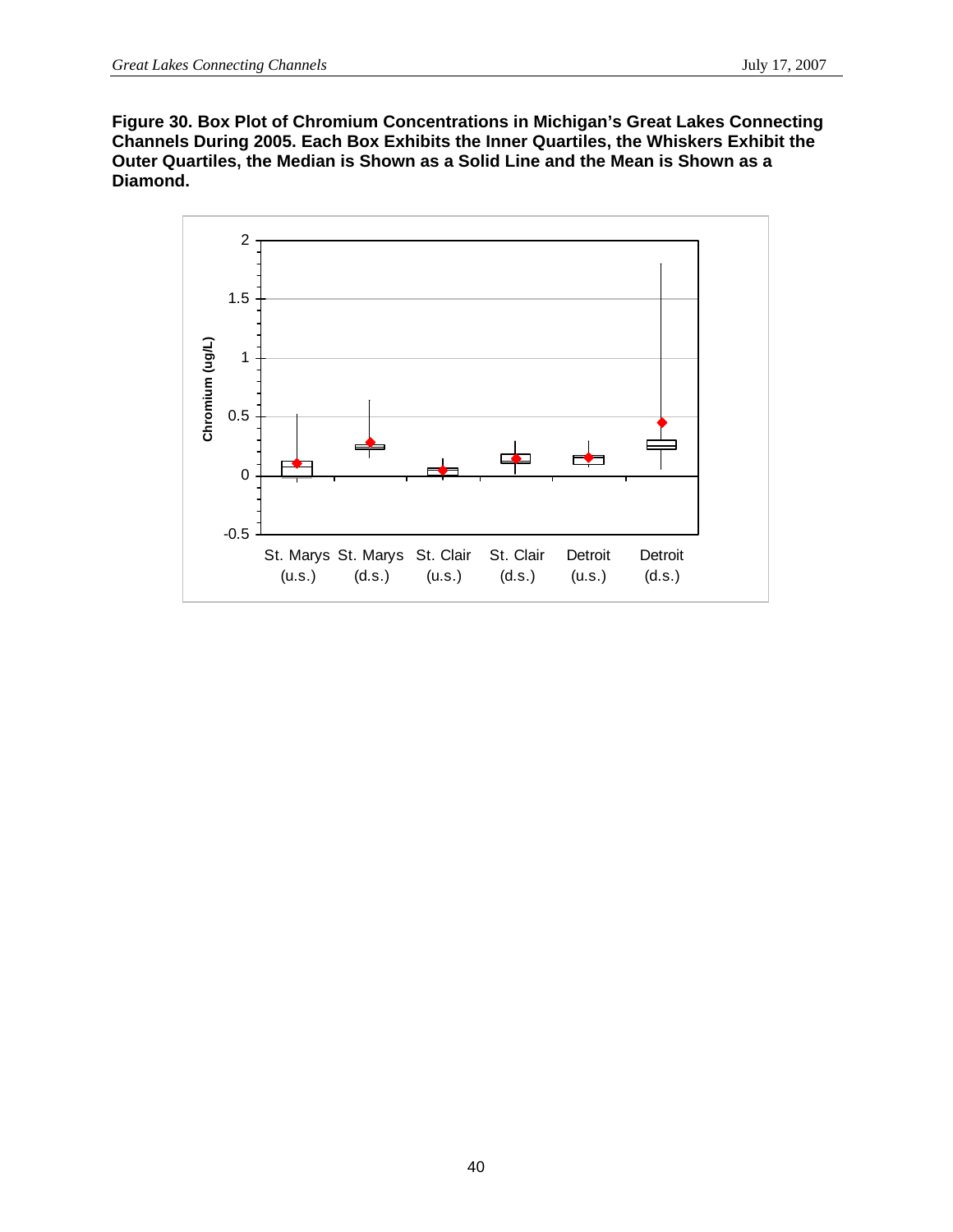**Figure 31. Box Plot of Copper Concentrations in Michigan's Great Lakes Connecting Channels During 2005. Each Box Exhibits the Inner Quartiles, the Whiskers Exhibit the Outer Quartiles, the Median is Shown as a Solid Line and the Mean is Shown as a Diamond.** 

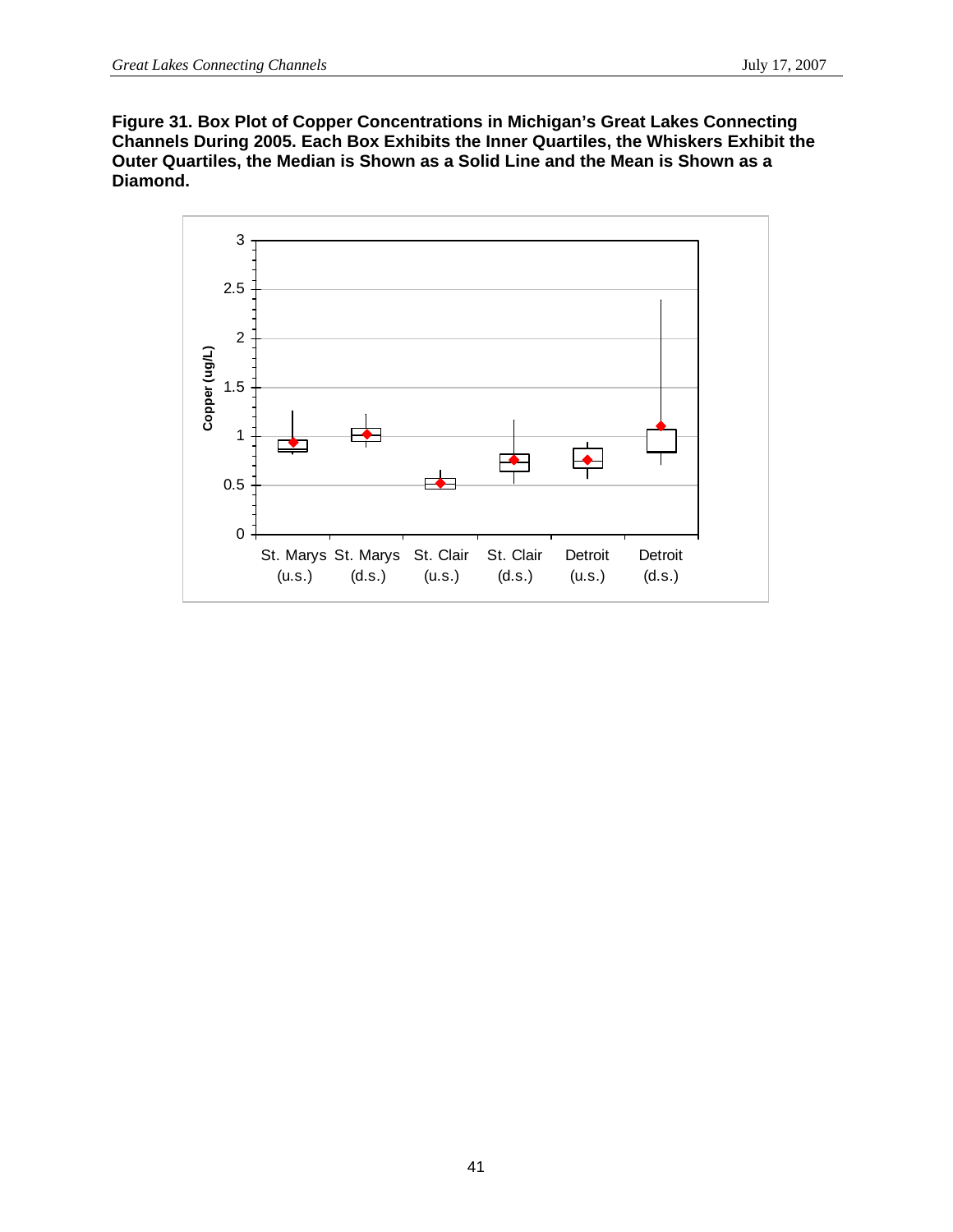**Figure 32. Box Plot of Lead Concentrations in Michigan's Great Lakes Connecting Channels During 2005. Each Box Exhibits the Inner Quartiles, the Whiskers Exhibit the Outer Quartiles, the Median is Shown as a Solid Line and the Mean is Shown as a Diamond.** 

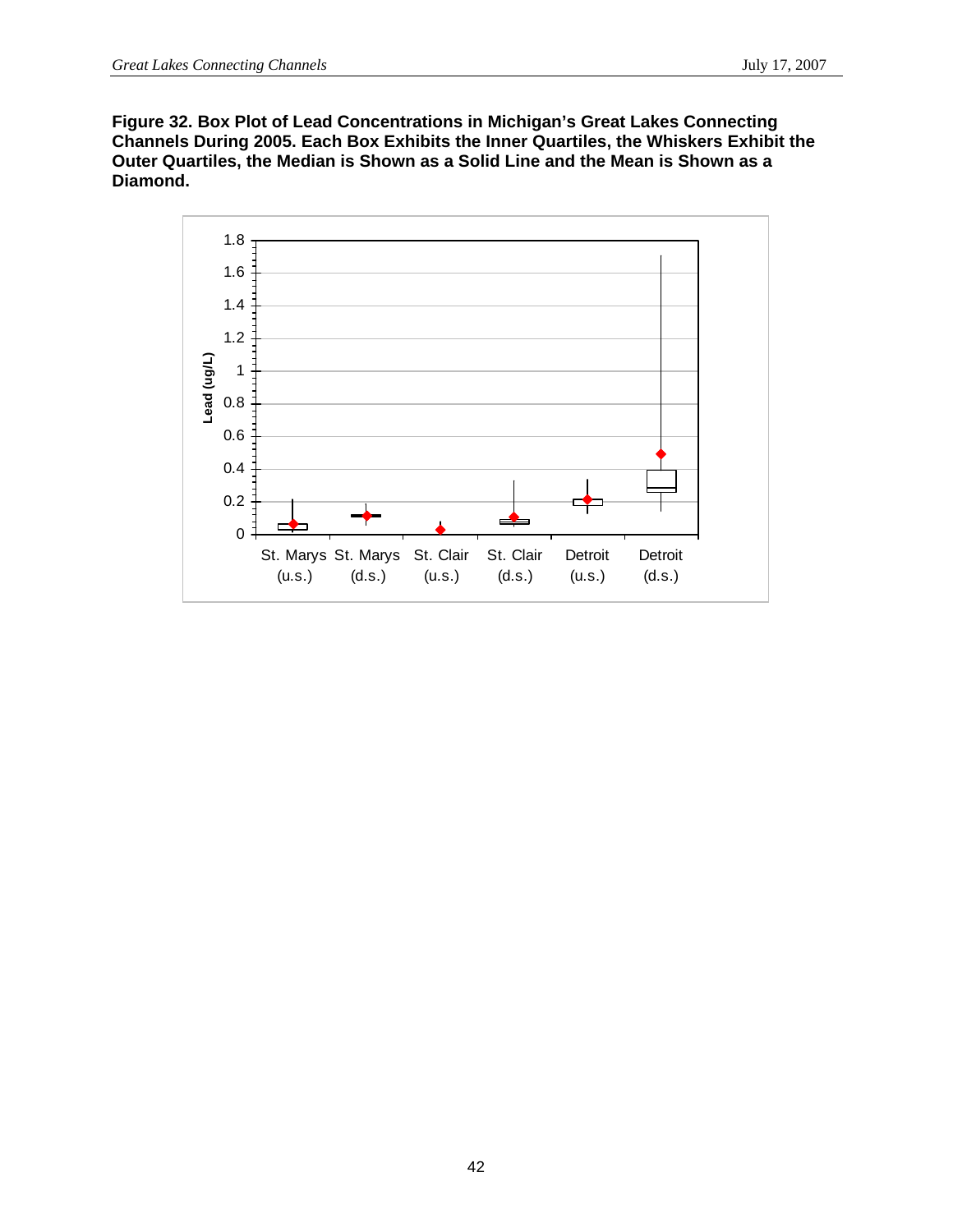**Figure 33. Box Plot of Nickel Concentrations in Michigan's Great Lakes Connecting Channels During 2005. Each Box Exhibits the Inner Quartiles, the Whiskers Exhibit the Outer Quartiles, the Median is Shown as a Solid Line and the Mean is Shown as a Diamond.** 

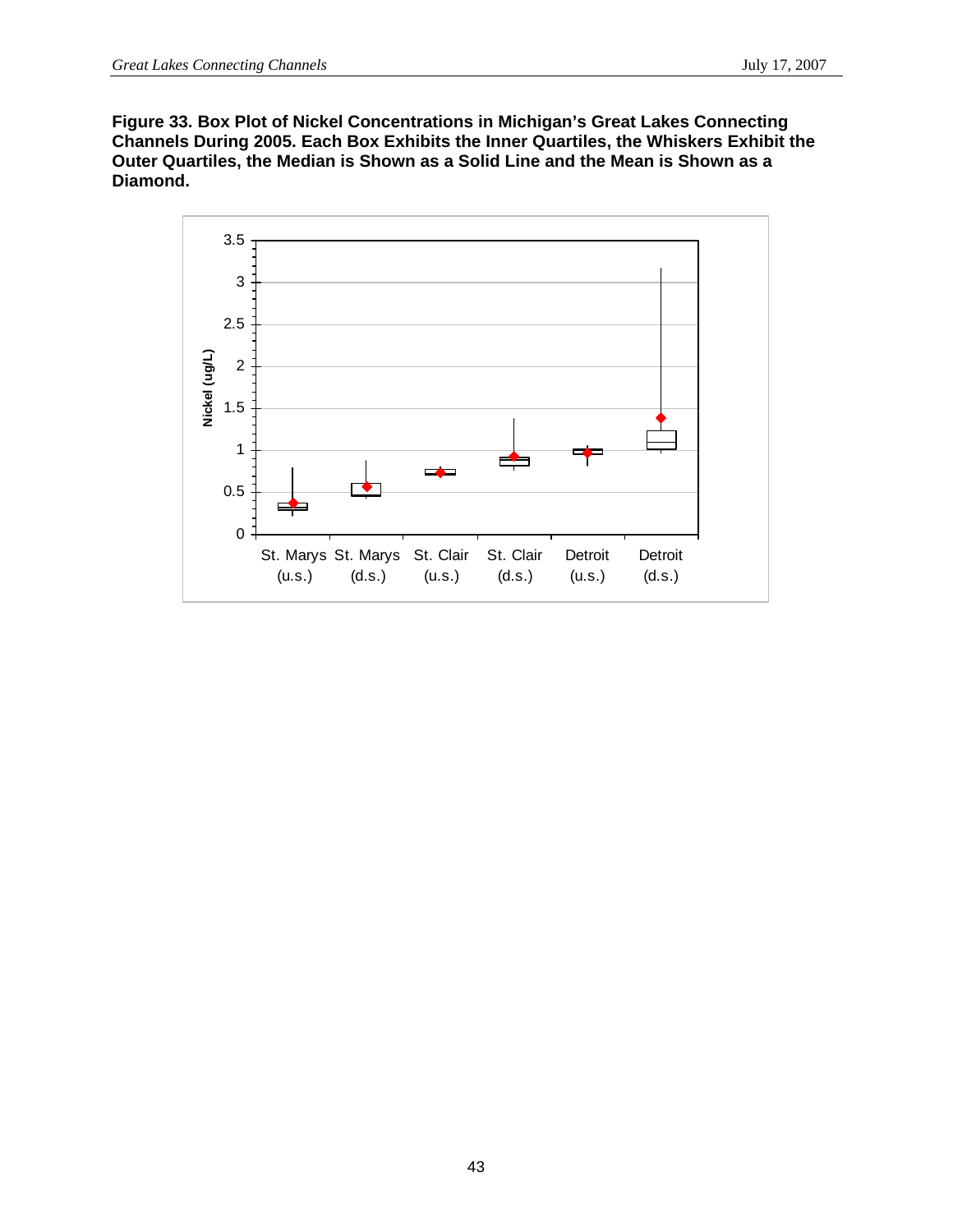**Figure 34. Box Plot of Zinc Concentrations in Michigan's Great Lakes Connecting Channels During 2005. Each Box Exhibits the Inner Quartiles, the Whiskers Exhibit the Outer Quartiles, the Median is Shown as a Solid Line and the Mean is Shown as a Diamond.** 

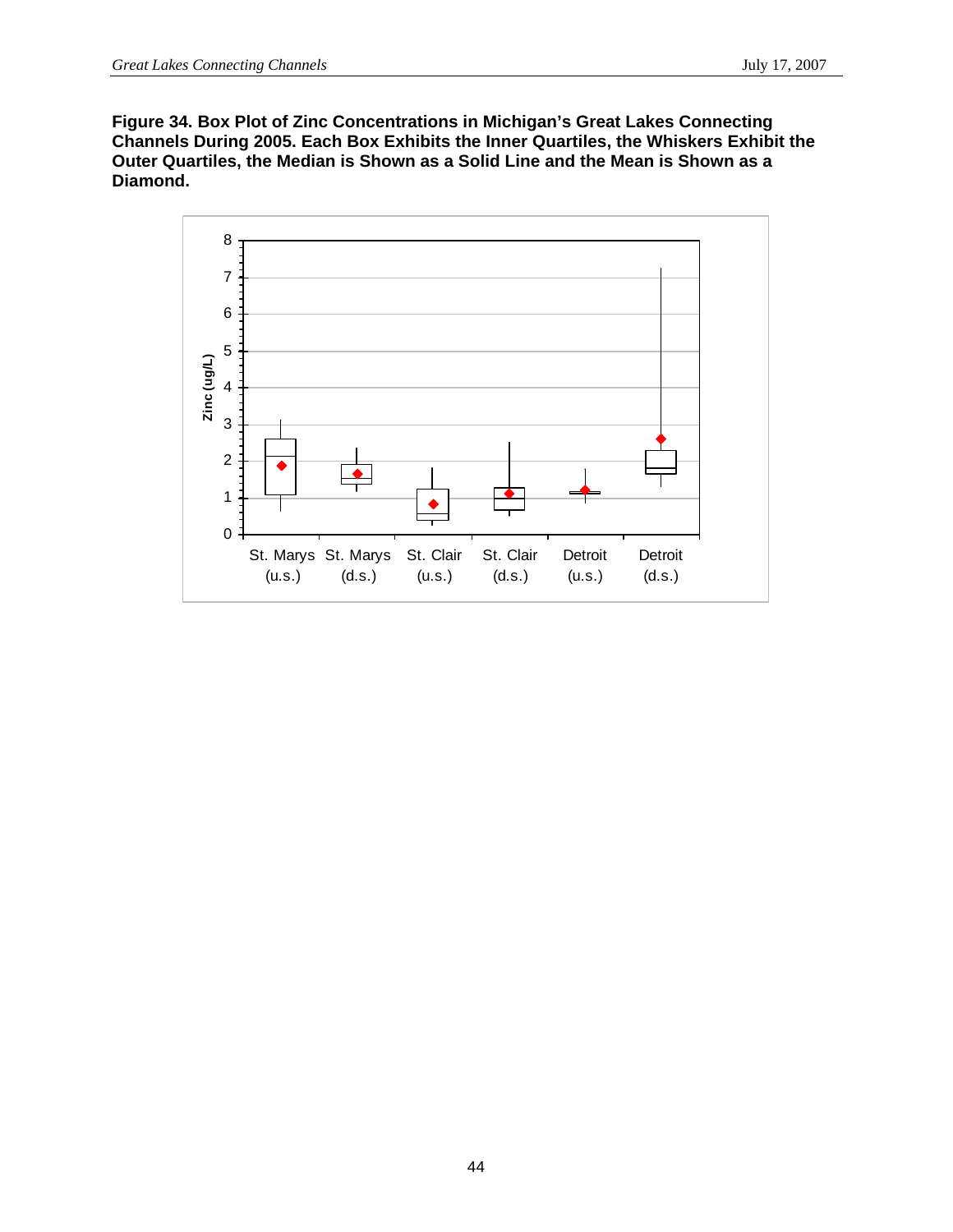**Figure 35. Box Plot of Mercury Concentrations in Michigan's Great Lakes Connecting Channels During 2005. Each Box Exhibits the Inner Quartiles, the Whiskers Exhibit the Outer Quartiles, the Median is Shown as a Solid Line and the Mean is Shown as a Diamond.** 

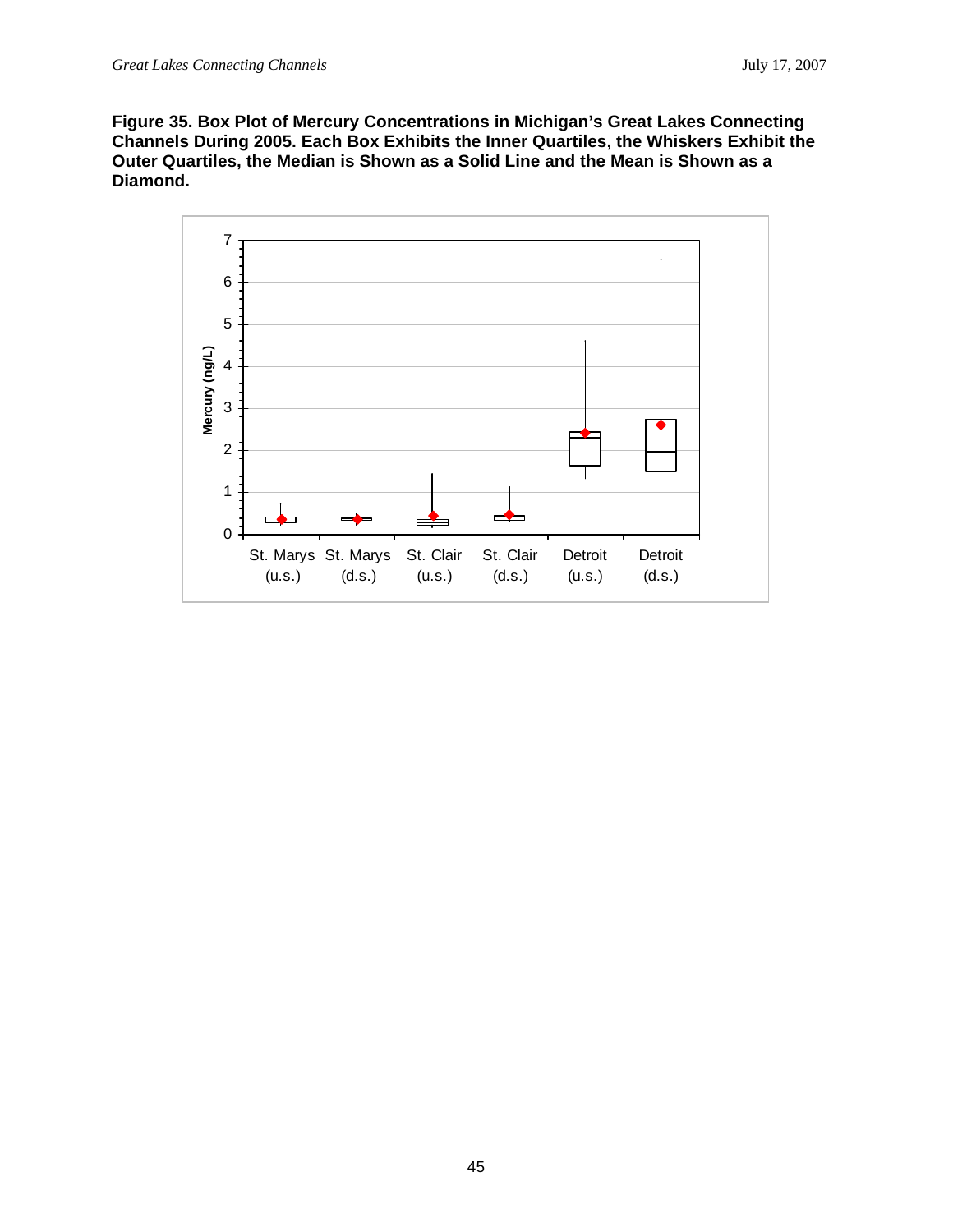### **Figure 36. Longitudinal Profile of Chloride Load in 2005.**



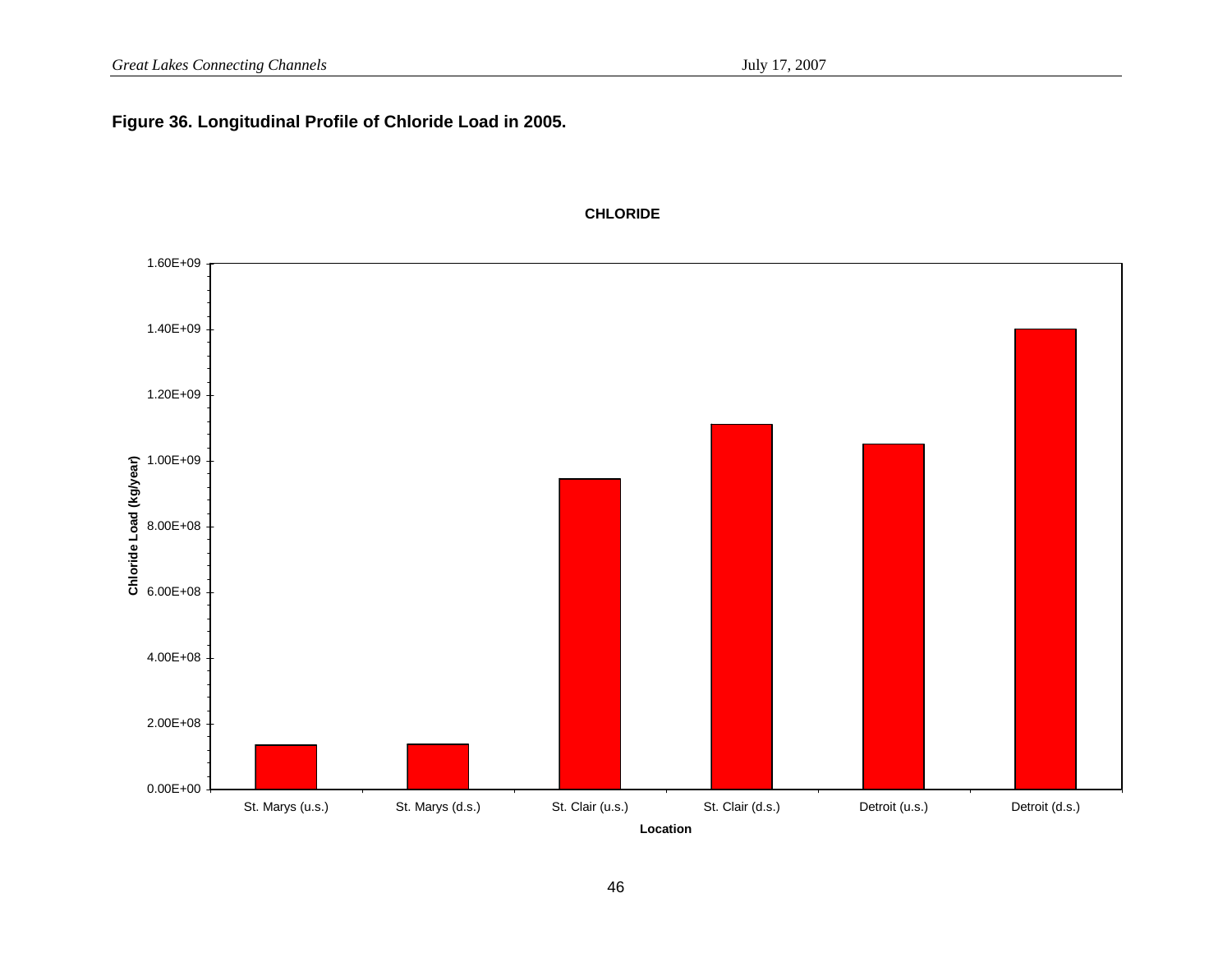## **Figure 37. Longitudinal Profile of Total Kjeldahl Nitrogen Load in 2005.**



#### **TOTAL KJELDAHL NITROGEN**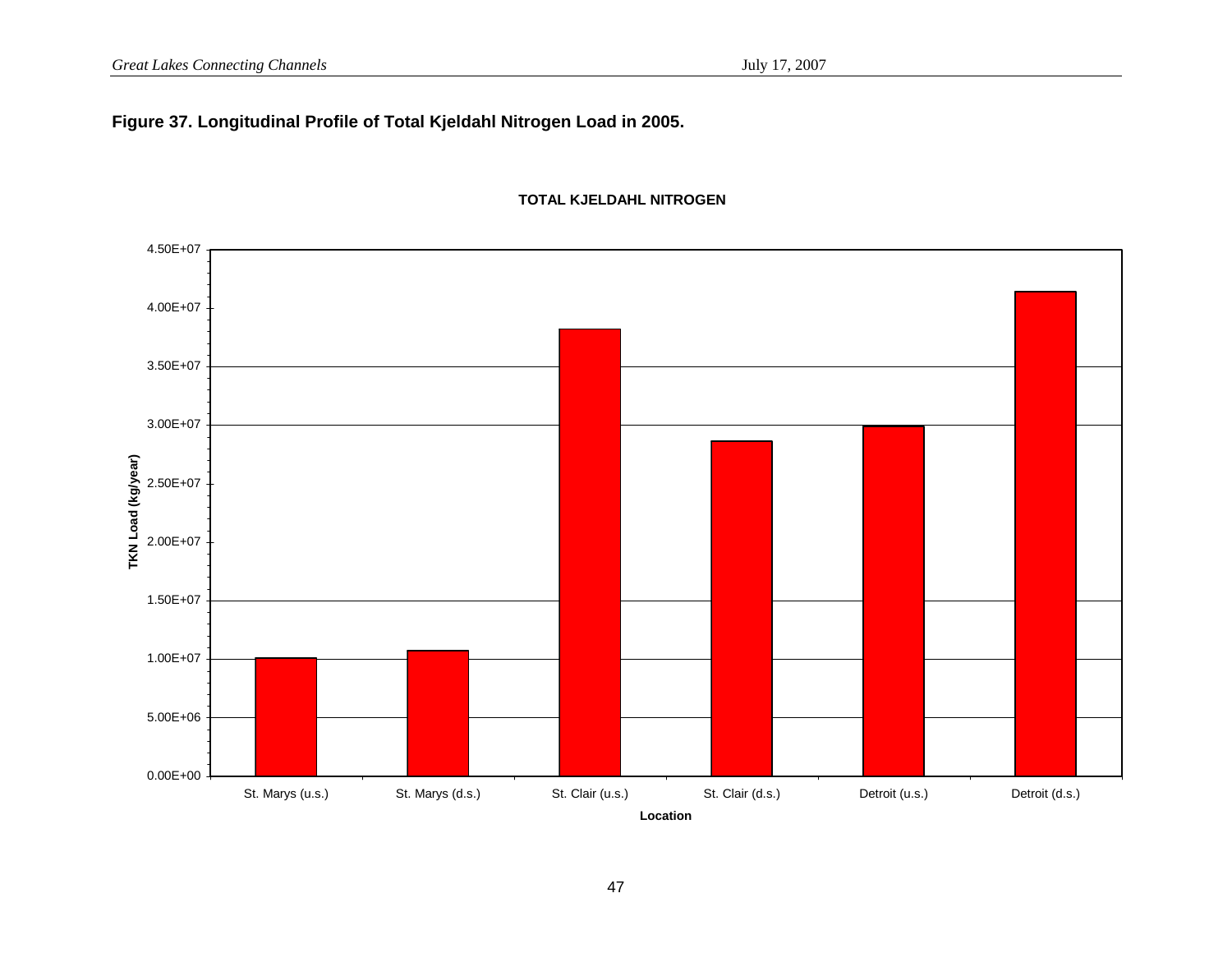## **Figure 38. Longitudinal Profile of Nitrate Load in 2005.**



#### **NITRATE**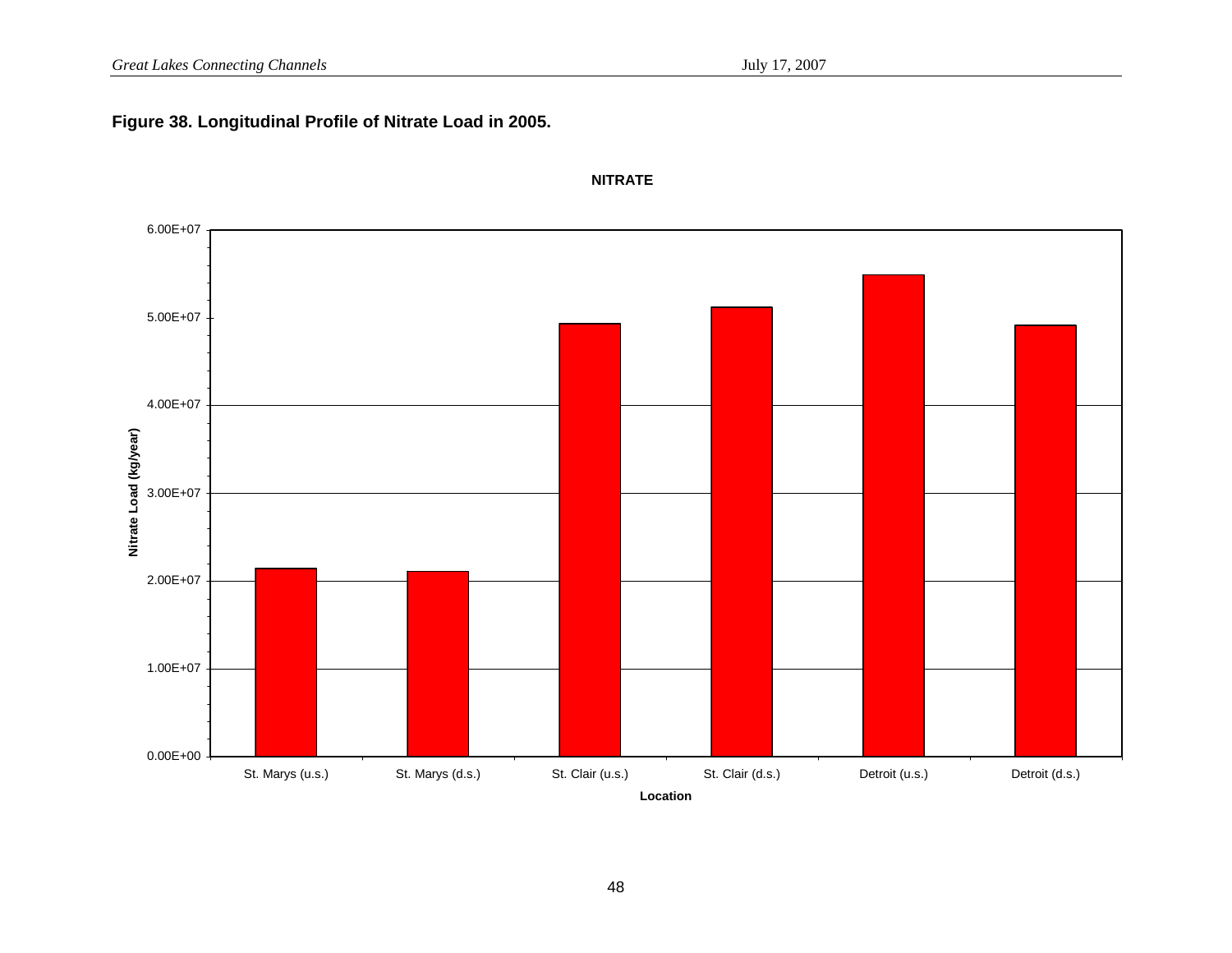## **Figure 39. Longitudinal Profile of Total Phosphorus Load in 2005.**



**TOTAL PHOSPHORUS**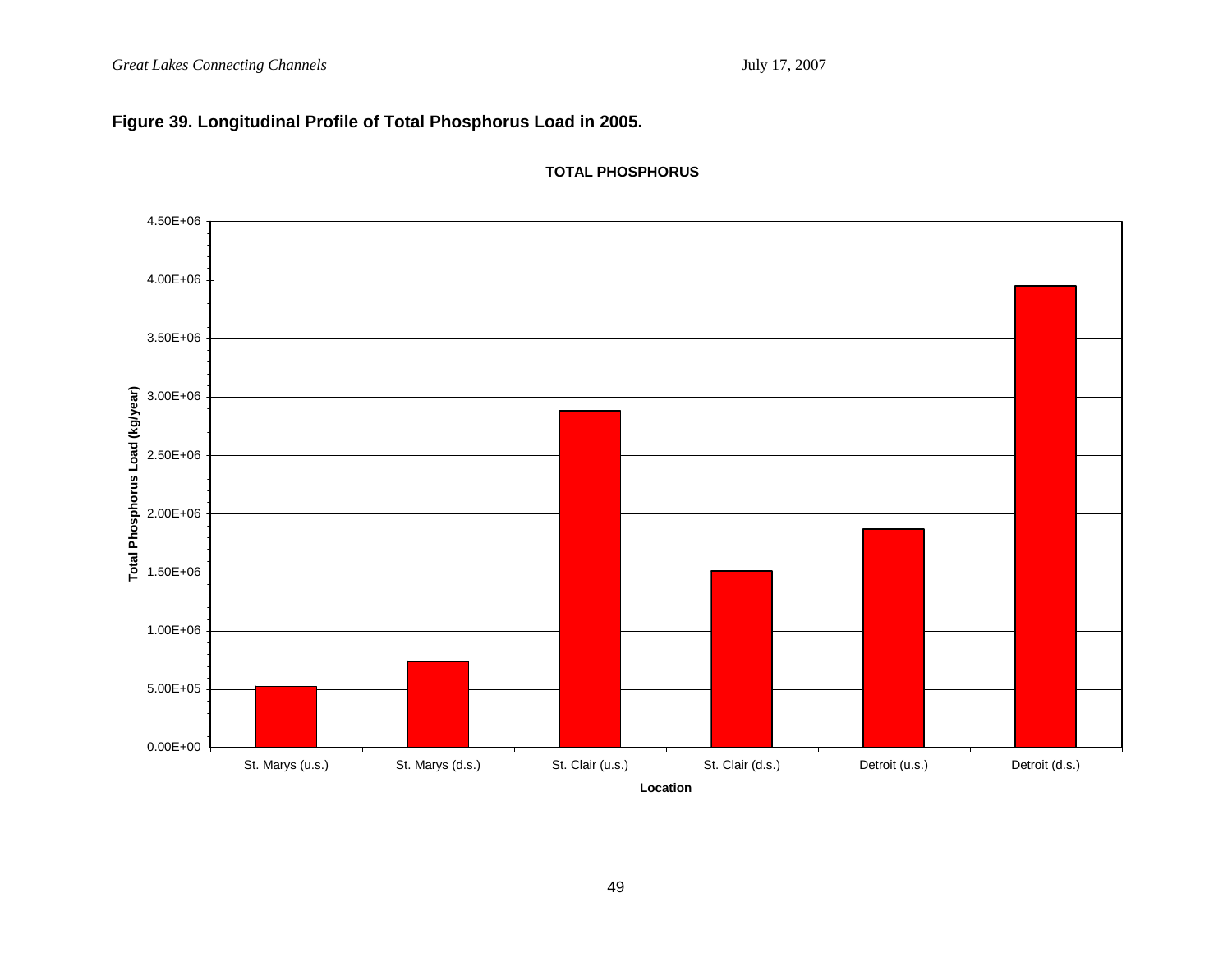## **Figure 40. Longitudinal Profile of Total Suspended Solids Load in 2005.**



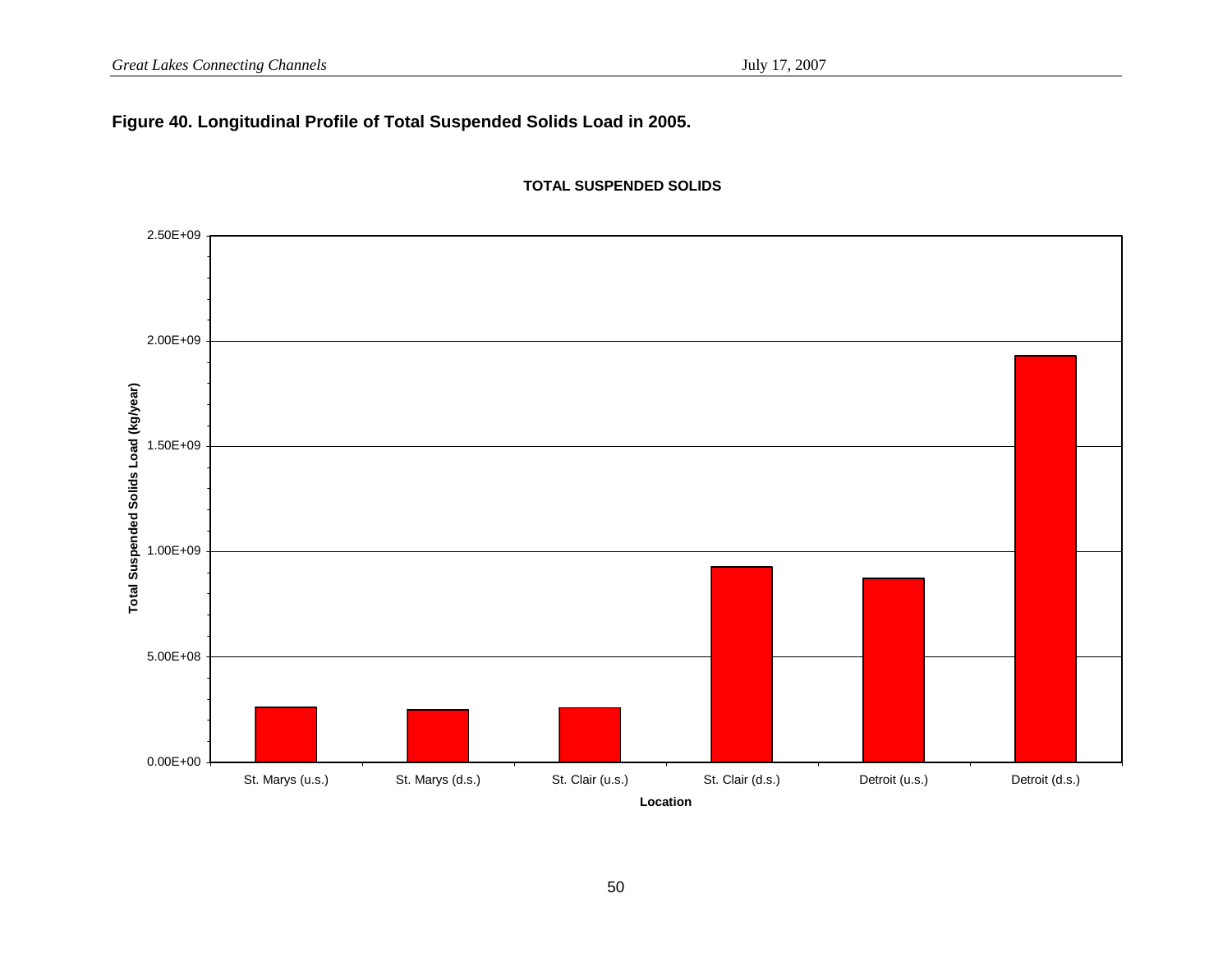## **Figure 41. Longitudinal Profile of Cadmium Load in 2005.**



#### **CADMIUM**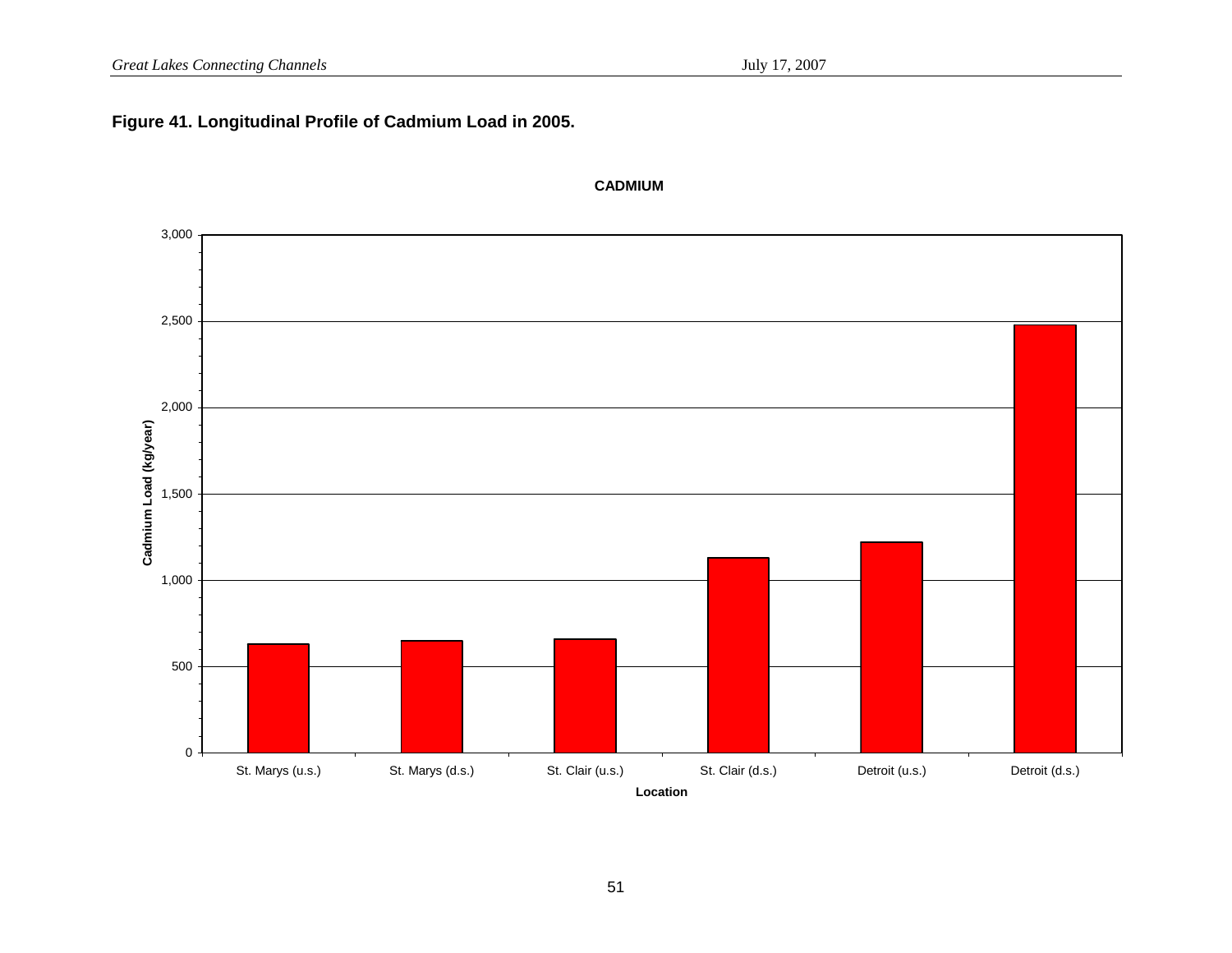## **Figure 42. Longitudinal Profile of Chromium Load in 2005.**



#### **CHROMIUM**

**Location**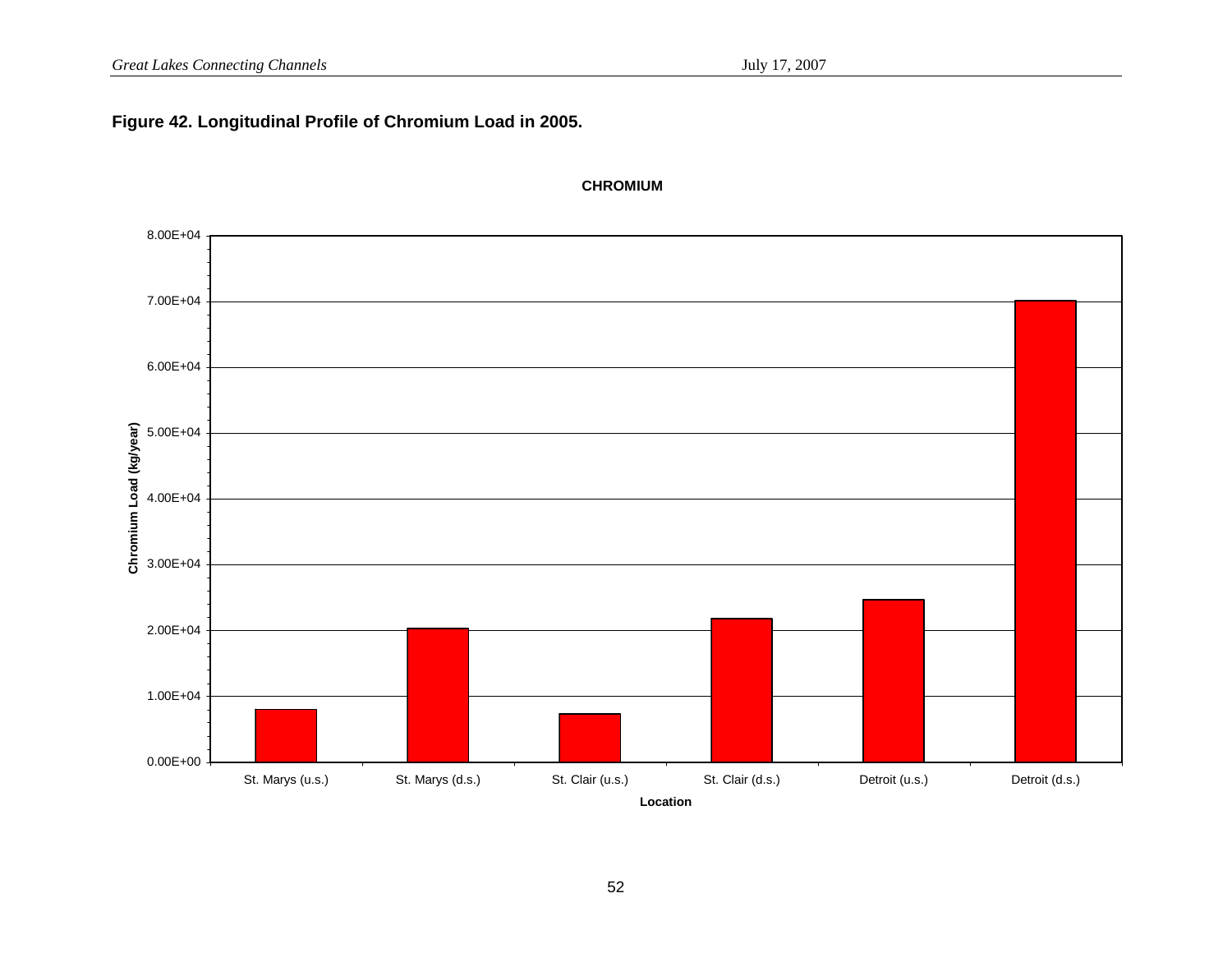#### **igure 43. Longitudinal Profile of Copper Load in 2005. F**



**COPPER**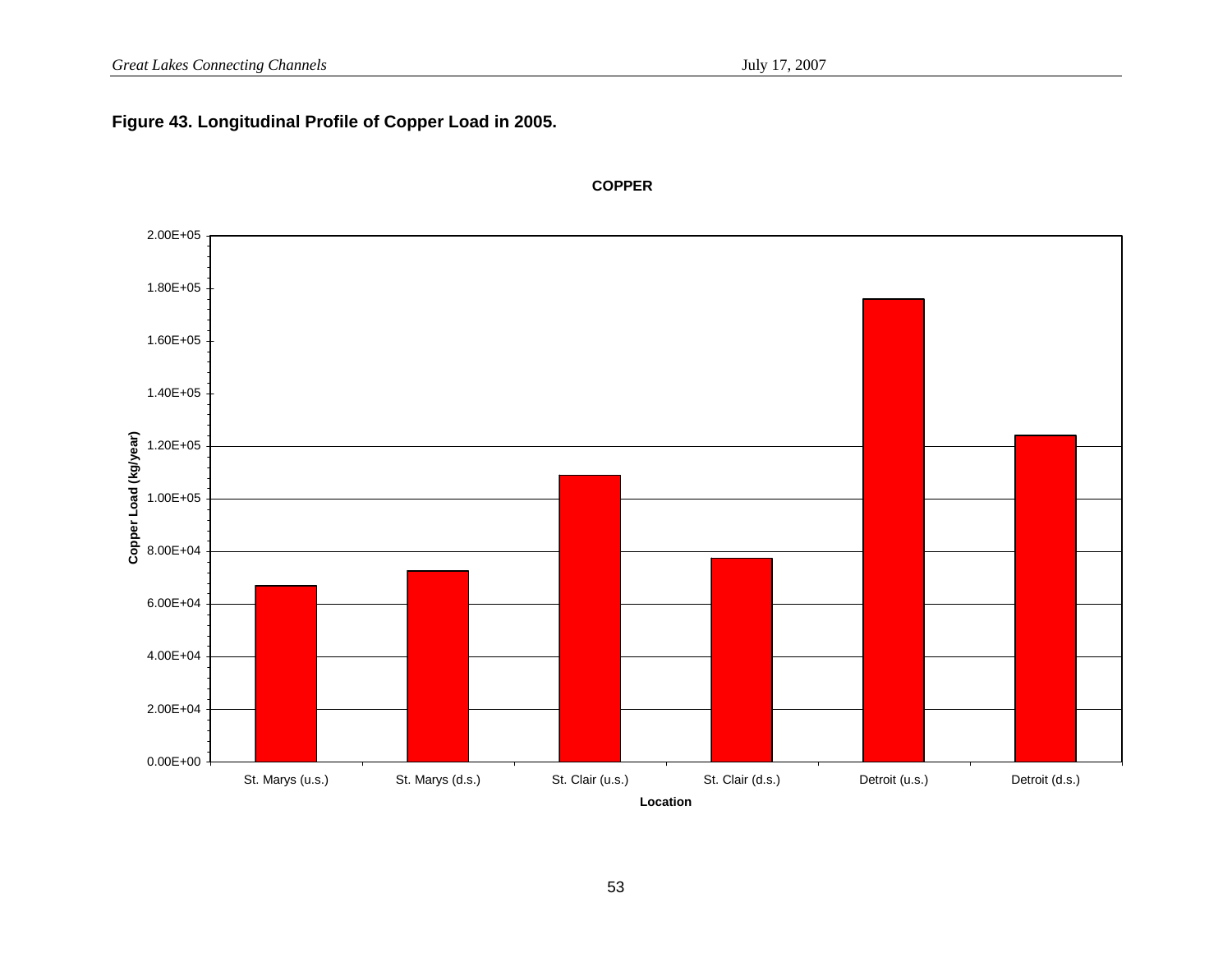# **Figure 44. Longitudinal Profile of Lead Load in 2005.**



**LEAD**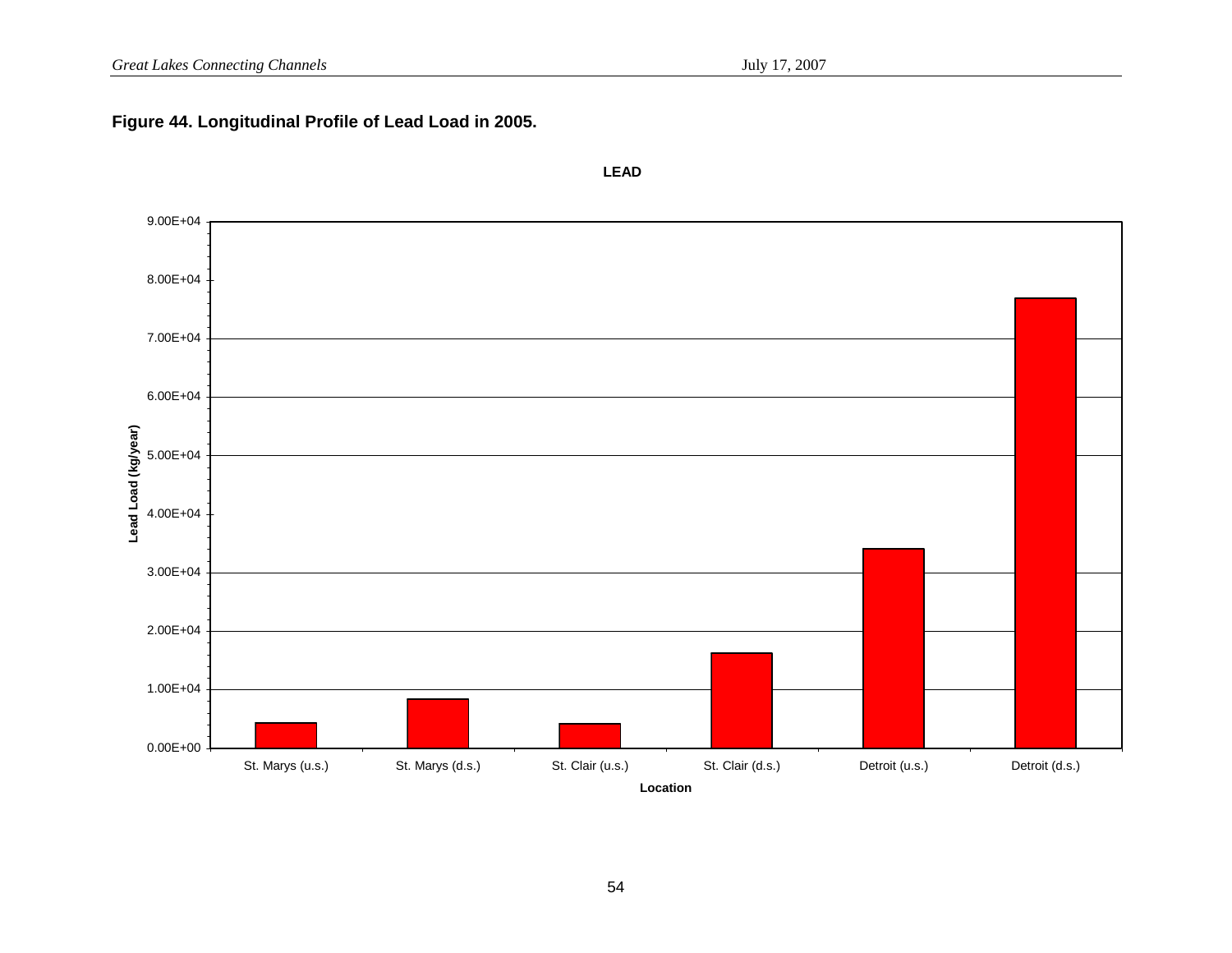## **Figure 45. Longitudinal Profile of Nickel Load in 2005.**



**NICKEL**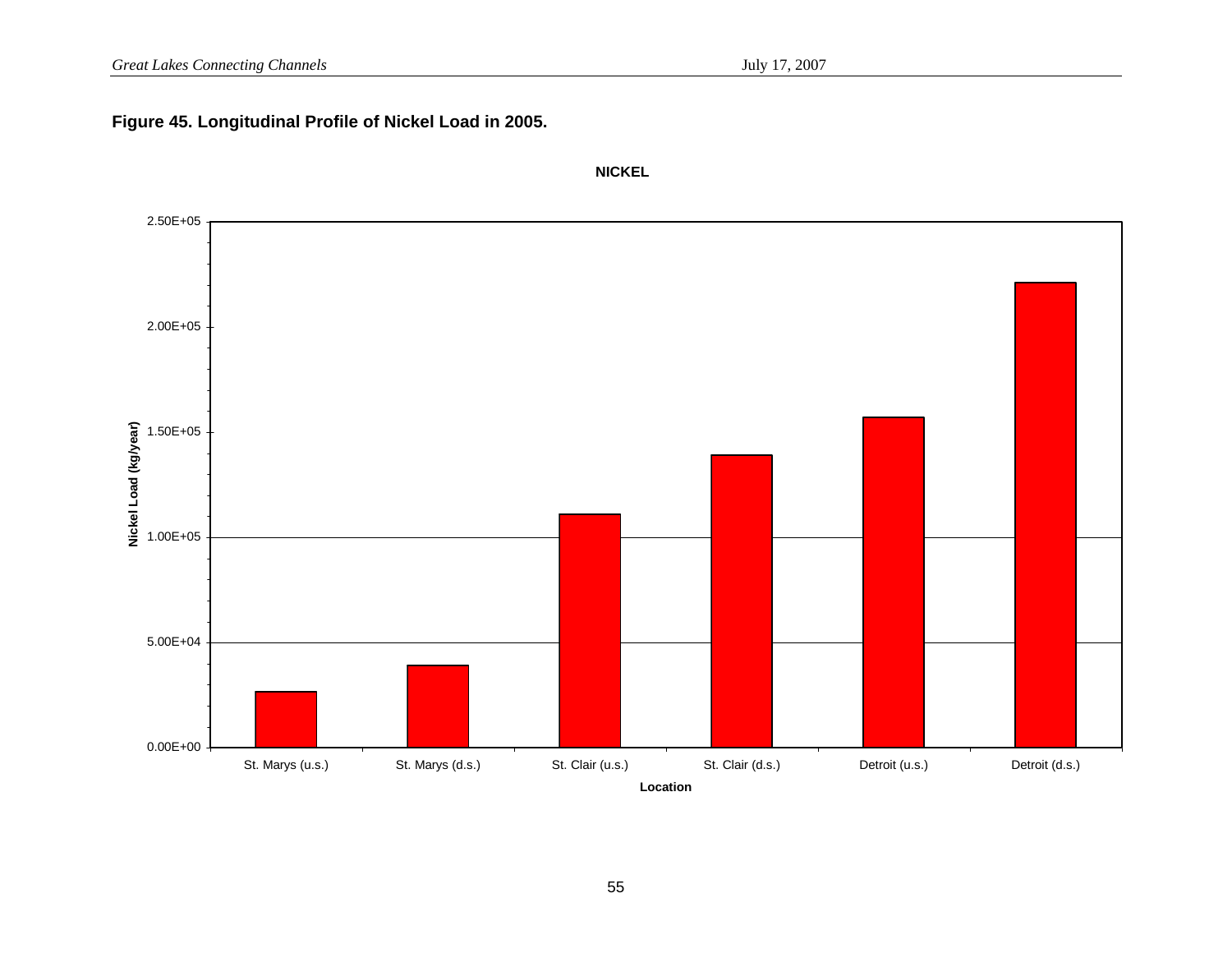# **Figure 46. Longitudinal Profile of Zinc Load in 2005.**

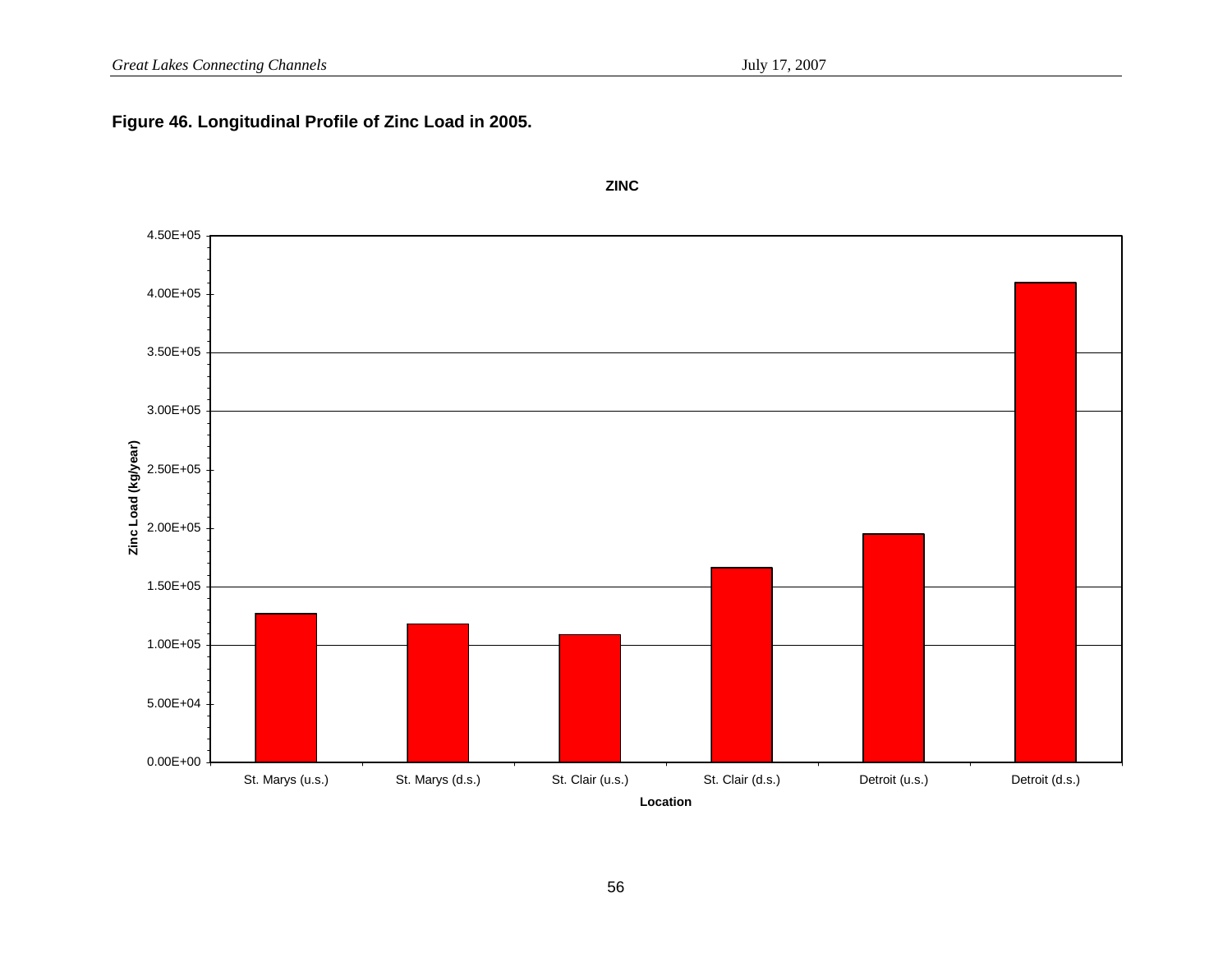## **Figure 47. Longitudinal Profile of Mercury Load in 2005.**



**MERCURY**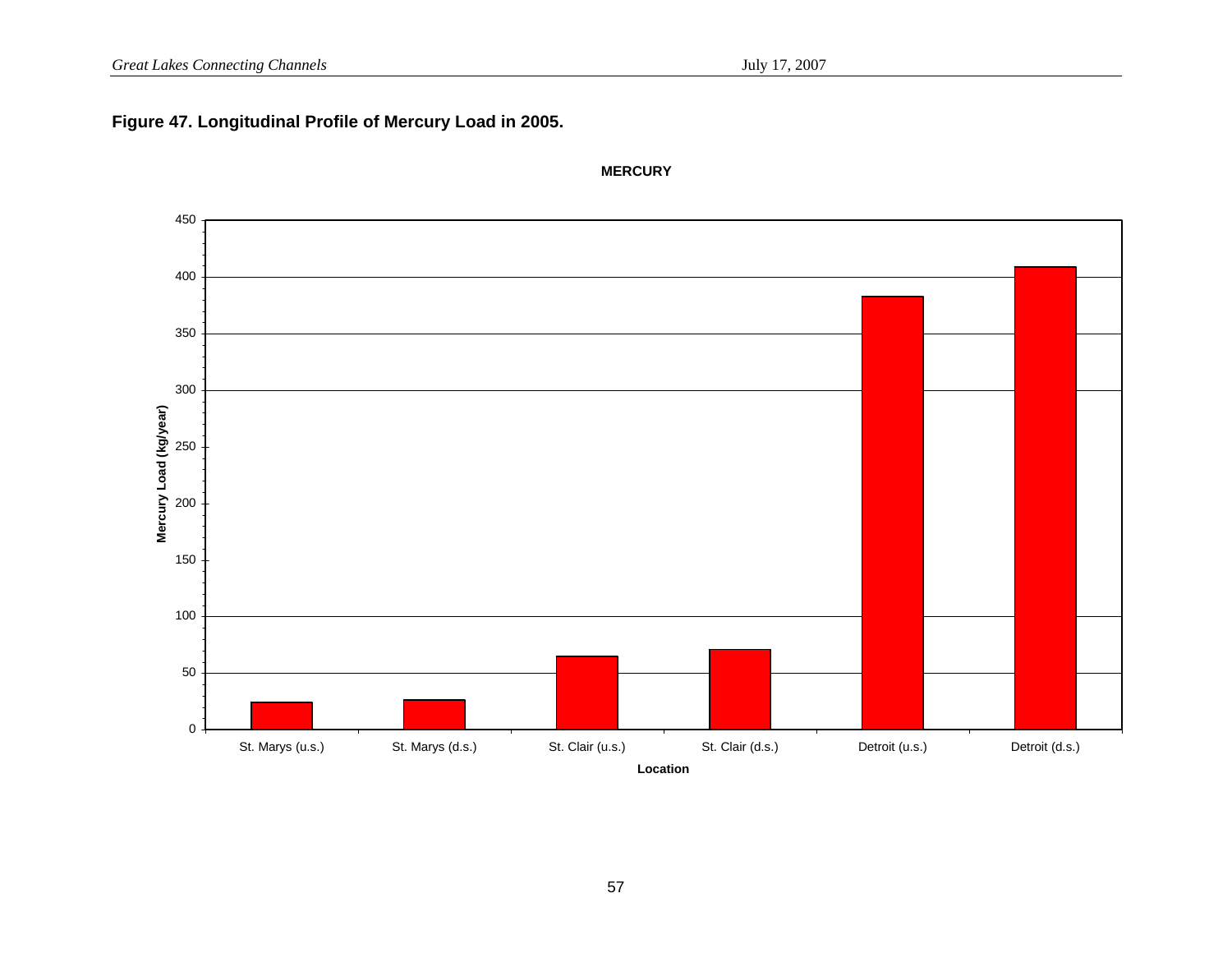# **TABLES**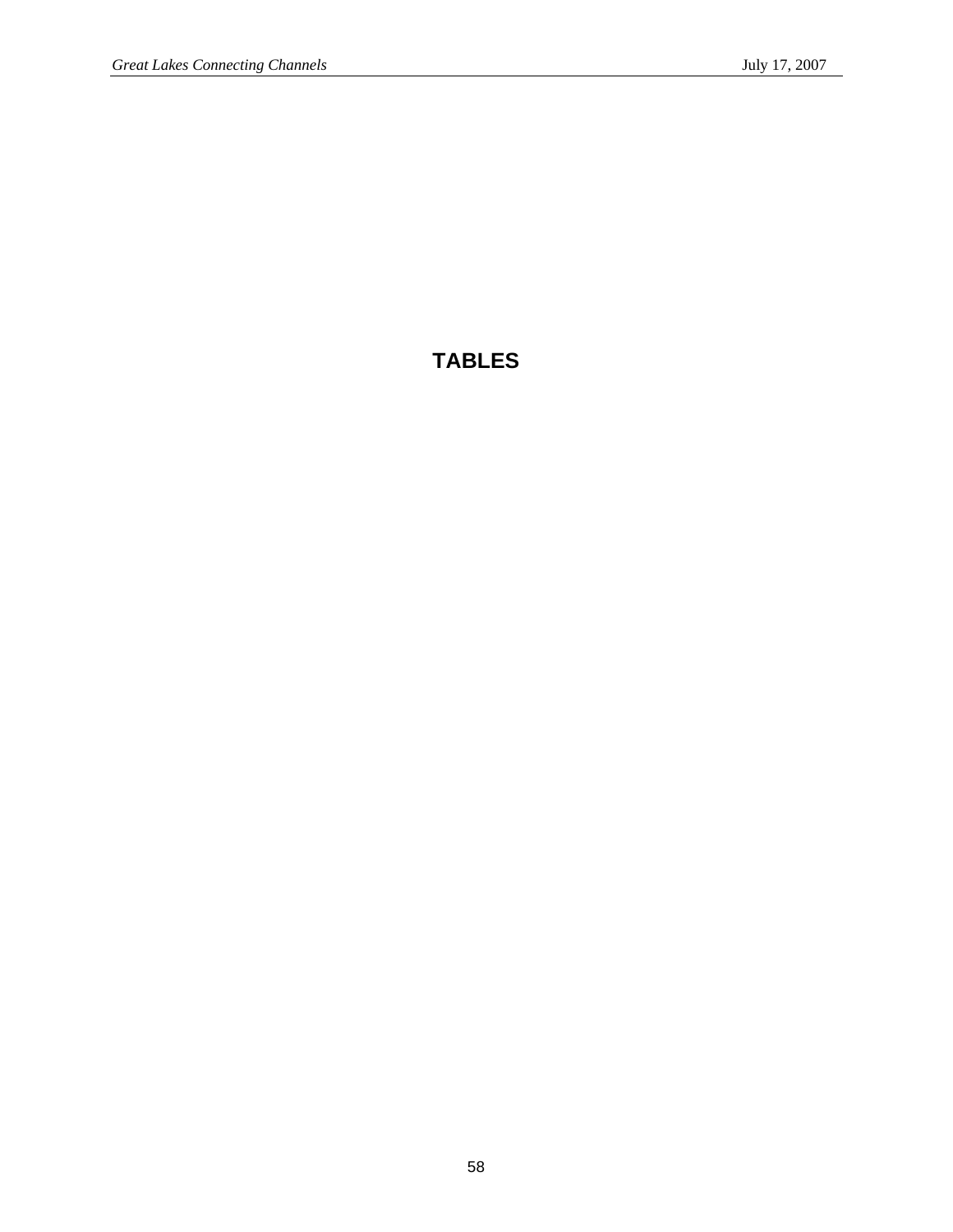| <b>PARAMETER</b>              | <b>Units</b> | 4/21/2005     | 5/25/2005      | 6/13/2005                   | 7/25/2005      | 8/15/2005      | 9/15/2005         | 11/8/2005      | Mean           | <b>Median</b> | <b>Standard Deviation</b> |
|-------------------------------|--------------|---------------|----------------|-----------------------------|----------------|----------------|-------------------|----------------|----------------|---------------|---------------------------|
| Conductivity                  | umho/cm      | 100           | 98             | 99                          | 97             | 95             | 97                | 98             | 98             | 98            |                           |
| Dissolved Oxygen              | mg/L         | 12.60         | 11.55          | 12.07                       | 8.84           | 9.38           | 7.84              | 11.71          | 10.57          | 11.55         | 1.85                      |
| Hardness (CaCO <sub>3</sub> ) | mg/L         | 50            | 45             | 47                          | 47             | 46             | 43                | 46             | 46             | 46            | $\mathfrak{p}$            |
| pH                            | pH           | 7.02          | 7.06           | 7.56                        | 7.18           | 7.10           | 7.39              | 7.00           | 7.19           | 7.10          | 0.21                      |
| Temperature                   | $^{\circ}$ C | 7.03          | 9.94           | 12.92                       | 21.01          | 20.54          | 19.08             | 9.73           | 14.32          | 12.92         | 5.79                      |
| <b>Total Alkalinity</b>       | mg/L         | 39            | 40             | 42                          | 46             | 38             | 38                | 39             | 40             | 39            | 3                         |
| Total Ammonia                 | mg N/L       | 0.005         | 0.005          | 0.006                       | 0.009          | 0.013          | 0.008             | 0.009          | 0.008          | 0.008         | 0.003                     |
| Total Calcium                 | mg/L         | 15.2          | 13.4           | 14.3                        | 14.2           | 13.6           | 12.5              | 13.8           | 13.9           | 13.8          | 0.8                       |
| <b>Total Chloride</b>         | mg/L         | $\mathcal{P}$ | $\overline{2}$ | $\overline{2}$              | $\overline{2}$ | $\mathcal{P}$  | 2                 |                | 2              | 2             | 0                         |
| <b>Total Dissolved Solids</b> | mg/L         | 65            | 65             | 64                          | 64             | 66             | 66                | 64             | 65             | 65            |                           |
| Total Kjeldahl Nitrogen       | mg N/L       | 0.21          | 0.11           | 0.10                        | 0.13           | 0.20           | 0.13              | 0.12           | 0.14           | 0.13          | 0.04                      |
| <b>Total Magnesium</b>        | mg/L         | 2.9           | 2.8            | 2.8                         | 2.9            | 2.9            | 2.8               | 2.9            | 2.9            | 2.9           | 0.1                       |
| <b>Total Nitrate</b>          | mg N/L       | 0.30          | 0.32           | 0.32                        | 0.29           | 0.28           | 0.26              | 0.30           | 0.30           | 0.30          | 0.02                      |
| <b>Total Nitrite</b>          | mg N/L       | 0.005         | 0.003          | 0.004                       | 0.004          | 0.005          | 0.004             | 0.002          | 0.004          | 0.004         | 0.001                     |
| Total Organic Carbon          | mg/L         | 2.4           | 1.7            | 1.9                         | 1.0            | 0.9            | 0.8               | 3.8            | 1.8            | 1.7           | 1.1                       |
| <b>Total Ortho Phosphate</b>  | mg P/L       | 0.006         | 0.002          | ND W                        | ND W           | 0.001          | 0.001             | ND W           | 0.003          | 0.002         | 0.002                     |
| <b>Total Phosphorus</b>       | $mg$ P/L     | 0.013         | 0.006          | 0.006                       | 0.008          | 0.009          | 0.006             | 0.004          | 0.007          | 0.006         | 0.003                     |
| Total Potassium               | mg/L         | 0.6           | 0.6            | 0.5                         | 0.7            | 0.6            | 0.6               | 0.5            | 0.6            | 0.6           | 0.1                       |
| <b>Total Sodium</b>           | mg/L         | 2.5           | 2.9            | <b>ND</b>                   | 1.8            | 1.6            | 1.3               | 1.3            | 1.9            | 1.7           | 0.7                       |
| <b>Total Sulfate</b>          | mg/L         | 3             | $\overline{2}$ | $\overline{2}$              | 3              | $\overline{2}$ | $\mathcal{P}$     | 3              | $\overline{2}$ | 2             |                           |
| <b>Total Suspended Solids</b> | mg/L         | 6             | $\overline{ }$ | $\overline{2}$<br><b>ND</b> |                |                | <b>ND</b><br>$-1$ | 2<br><b>ND</b> | 4              | Δ             | 3                         |
| Turbidity                     | <b>NTU</b>   | 7.8           | 1.6            | <b>ND</b>                   | 1.1            | 2.3            | <b>ND</b>         | <b>ND</b>      | 3.2            | 2.0           | 3.1                       |

#### **Table 1. Summary of Water Quality in the St. Marys River Measured Upstream (Station 170139) in 2005.**

+ = Calculated value; not rounded to appropriate number of significant digits. **K** = RL(s) raised due to matrix interferences.

- \*\* = Not included in statistical calculations.
- 
- 

**G** = Result and RL are estimated due to initial calibration standard criteria failure.

**H and HT** = Recommended laboratory holding time was exceeded. **R R** = Result confiirmed by re-extraction and analysis.

**I and DM** = Dilution required due to matrix interference; reporting limit raised. **S** = Supernatant analyzed.

**ID** = Insufficient data for calculation.

**J** = Analyte was positively identified. Value is an estimate. **V** = Value not available due to dilution.

**JC** = Result is estimated since confirmation analysis did not meet acceptance criteria. **W** = Reported value is less then the method detection limit.

@ = Mean includes samples with concentration below level of quantification. **M** = The level of the method preparation blank is reported in the qualifier column.

**NA** = Not analyzed.

A = Value reported is the mean of two or more determinations. **ND ND** = Observed result was below the quantification level.

C = Value caclulated from other independent parameters. **P and ST**= Recommended sample collection/preservation technique not used; reported result(s) is an estimate.

- **D and DL** = Analyte value quantified from a dilution(s); reporting limit raised. **PI POSSIBLE INCOST PEREFERENCE** the accuracy of the laboratory result.
- **E** = Result is estimated due to high recovery of batch QC. **CONSIDENT AND CONSIDENT AND CONSIDENT Q** = Quantity of sample insufficient to perform analyses requested.

**QC** = Quality control problems exist.

- 
- 
- **T** = Reported value is less than the reporting limit. Result is estimated.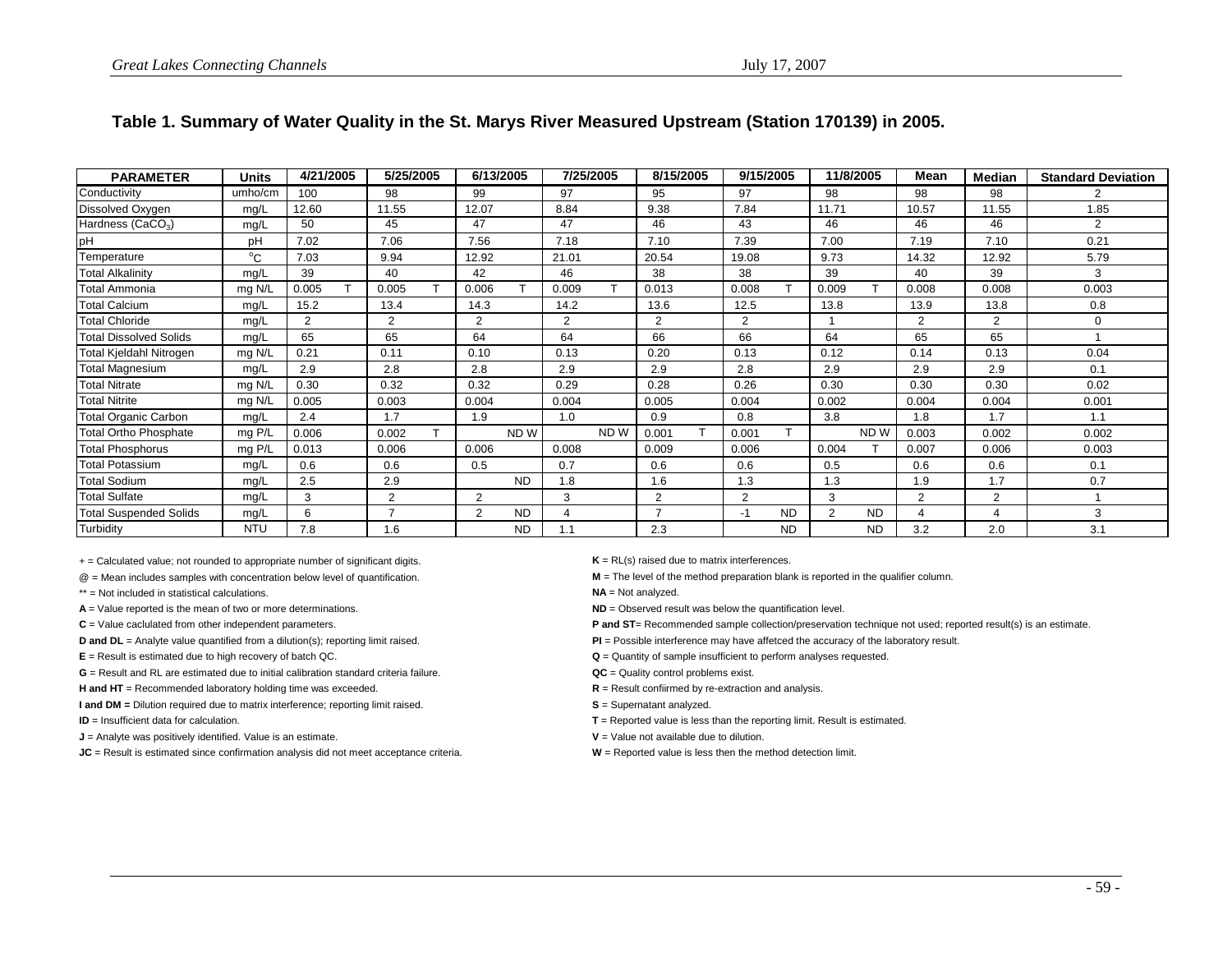| <b>PARAMETER</b>              | <b>Units</b> | 4/21/2005      | 5/25/2005      | 6/13/2005 | 7/25/2005 | 8/15/2005      | 9/15/2005      | 10/24/2005 | 11/8/2005      | Mean             | <b>Median</b>  | <b>Standard Deviation</b> |
|-------------------------------|--------------|----------------|----------------|-----------|-----------|----------------|----------------|------------|----------------|------------------|----------------|---------------------------|
| Conductivity                  | umho/cm      | 103            | 109            | 101       | 99        | 96             | 98             | 98         | 103            | 101              | 100            |                           |
| Dissolved Oxygen              | mg/L         | 12.57          | 10.70          | 10.28     | 8.88      | 9.44           | 7.50           | 11.01      | 11.86          | 10.28            | 10.49          | 1.64                      |
| Hardness (CaCO <sub>3</sub> ) | mg/L         | 46             | 46             | 49        | 46        | 45             | 46             | 52         | 48             | 47               | 46             | 2                         |
| pН                            | pH           | 6.83           | 6.65           | 7.81      | 7.12      | 6.98           | 7.31           | 6.72       | 7.13           | 7.07             | 7.05           | 0.37                      |
| Temperature                   | $^{\circ}C$  | 7.33           | 11.13          | 17.12     | 20.73     | 20.35          | 20.24          | 10.68      | 8.00           | 14.45            | 14.13          | 5.76                      |
| <b>Total Alkalinity</b>       | mg/L         | 39             | 40             | 43        | 47        | 36             | 38             | 31         | 42             | 40               | 40             | 5                         |
| <b>Total Ammonia</b>          | mg N/L       | 0.005          | 0.006          | 0.008     | 0.009     | 0.006          | 0.007          | 0.007      | 0.008          | 0.007            | 0.007          | 0.001                     |
| Total Calcium                 | mg/L         | 13.5           | 13.8           | 15.0      | 13.5      | 13.1           | 13.9           | 15.9       | 13.9           | 14.1             | 13.9           | 0.9                       |
| <b>Total Chloride</b>         | mg/L         | 2              | 2              | 2         | 2         | $\overline{2}$ | $\overline{2}$ |            | $\overline{2}$ | 2                | $\overline{2}$ | $\Omega$                  |
| <b>Total Dissolved Solids</b> | mg/L         | 66             | 67             | 66        | 64        | 66             | 66             | 67         | 69             | 66               | 66             |                           |
| Total Kjeldahl Nitrogen       | mg N/L       | 0.25           | 0.16           | 0.20      | 0.14      | 0.12           | 0.14           | 0.13       | 0.11           | 0.16             | 0.14           | 0.05                      |
| Total Magnesium               | mg/L         | 3.0            | 2.9            | 2.8       | 2.9       | 3.0            | 2.8            | 3.0        | 3.3            | 3.0              | 3.0            | 0.2                       |
| <b>Total Nitrate</b>          | mg N/L       | 0.31           | 0.30           | 0.30      | 0.29      | 0.29           | 0.26           | 0.28       | 0.29           | 0.29             | 0.29           | 0.02                      |
| <b>Total Nitrite</b>          | mg N/L       | 0.004          | 0.004          | 0.004     | 0.004     | 0.005          | 0.004          | 0.007      | 0.006          | 0.005            | 0.004          | 0.001                     |
| <b>Total Organic Carbon</b>   | mg/L         | 2.3            | 0.9            | 1.2       | 0.8       | 0.7            | 2.0            | 1.8        | 2.4            | 1.5              | 1.5            | 0.7                       |
| <b>Total Ortho Phosphate</b>  | mg P/L       | 0.004          | 0.006          | 0.001     | 0.002     | 0.002          | 0.004          | 0.005      | 0.003          | 0.003            | 0.004          | 0.002                     |
| Total Phosphorus              | mg P/L       | 0.014          | 0.014          | 0.005     | 0.010     | 0.008          | 0.009          | 0.008      | 0.013          | 0.010            | 0.010          | 0.003                     |
| Total Potassium               | mg/L         | 0.6            | 0.5            | 0.6       | 0.7       | 0.6            | 0.6            | 0.5        | 0.6            | 0.6              | 0.6            | 0.1                       |
| <b>Total Sodium</b>           | mg/L         | 2.9            | 1.7            | 1.6       | <b>ND</b> | <b>ND</b>      | 1.4            | 1.3        | 1.5            | 1.7              | 1.6            | 0.6                       |
| <b>Total Sulfate</b>          | mg/L         | 2              | <b>ND</b>      | 2         | 3         | 2              | $\overline{2}$ | 3          | 3              | $\overline{2}$   | 2              |                           |
| Total Suspended Solids        | mg/L         | 3<br><b>ND</b> | <b>ND</b><br>2 | <b>ND</b> | 6         | 5              | <b>ND</b>      | 6          | 5              | $\boldsymbol{4}$ | 4              | $\overline{2}$            |
| Turbidity                     | <b>NTU</b>   | 5.6            | 5.2            | 2.1       | 3.8       | 2.9            | 4.6            | 4.0        | 8.3            | 4.6              | 4.3            | 1.9                       |

### **Table 2. Summary of Water Quality in the St. Marys River Measured Downstream (Station 170140) in 2005.**

+ = Calculated value; not rounded to appropriate number of significant digits. **K** = RL(s) raised due to matrix interferences.

- \*\* = Not included in statistical calculations.
- **A** = Value reported is the mean of two or more determinations. **ND** in Observed result was below the quantification level.

**G** = Result and RL are estimated due to initial calibration standard criteria failure.

**H and HT** = Recommended laboratory holding time was exceeded. **R** = Result confiirmed by re-extraction and analysis.

**I and DM** = Dilution required due to matrix interference; reporting limit raised. **S** = Supernatant analyzed.

**ID** = Insufficient data for calculation.

**J** = Analyte was positively identified. Value is an estimate. **V V** = Value not available due to dilution.

**JC** = Result is estimated since confirmation analysis did not meet acceptance criteria. **W** = Reported value is less then the method detection limit.

@ = Mean includes samples with concentration below level of quantification. **M** = The level of the method preparation blank is reported in the qualifier column.

**NA** = Not analyzed.

C = Value caclulated from other independent parameters. **P and ST**= Recommended sample collection/preservation technique not used; reported result(s) is an estimate.

**D and DL** = Analyte value quantified from a dilution(s); reporting limit raised. **PI** = Possible interference may have affetced the accuracy of the laboratory result.

**E** = Result is estimated due to high recovery of batch QC. **COM COM COM Q** = Quantity of sample insufficient to perform analyses requested.

**QC** = Quality control problems exist.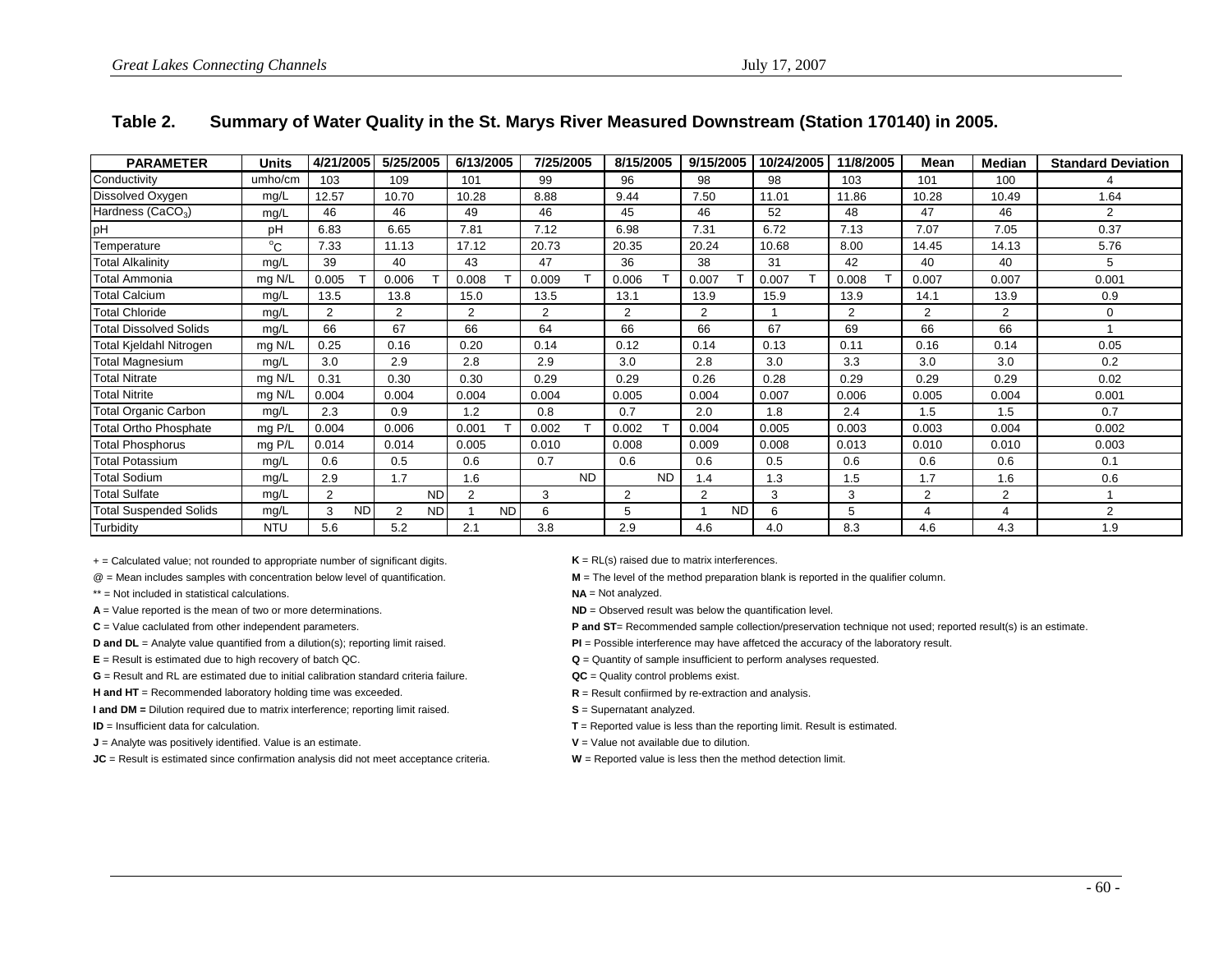| <b>PARAMETER</b>              | <b>Units</b> | 4/27/2005 |                 | 5/26/2005 |                | 6/15/2005 |                 | 7/20/2005 |           | 8/17/2005      |           | 9/21/2005      |                 | 11/30/2005 |           | Mean  | Median | <b>Standard Deviation</b> |
|-------------------------------|--------------|-----------|-----------------|-----------|----------------|-----------|-----------------|-----------|-----------|----------------|-----------|----------------|-----------------|------------|-----------|-------|--------|---------------------------|
| Conductivity                  | umho/cm      | 251       |                 | 212       |                | 216       |                 | 212       |           | 208            |           | 206            |                 | 210        |           | 216   | 212    | 16                        |
| Dissolved Oxygen              | mg/L         | 13.00     |                 | 12.40     |                | 11.57     |                 | 10.43     |           | 8.49           |           | 10.62          |                 | 13.00      |           | 11.36 | 11.57  | 1.64                      |
| Hardness (CaCO <sub>3</sub> ) | mg/L         | 91        |                 | 97        |                | 100       |                 | 99        |           | 97             |           | 94             |                 | 96         |           | 96    | 97     | 3                         |
| рH                            | pH           | 7.49      |                 | 7.66      |                | 7.80      |                 | 7.65      |           | 7.90           |           | 7.87           |                 | 7.33       |           | 7.67  | 7.66   | 0.21                      |
| Temperature                   | $^{\circ}$ C | 3.67      |                 | 10.20     |                | 14.63     |                 | 23.90     |           | 23.41          |           | 20.30          |                 | 6.80       |           | 14.70 | 14.63  | 8.13                      |
| <b>Total Alkalinity</b>       | mg/L         | 73        |                 | 74        |                | 67        |                 | 73        |           | 68             |           | 74             |                 | 75         |           | 72    | 73     | 3                         |
| Total Ammonia                 | mg N/L       | 0.003     | т               | 0.012     |                | 0.013     |                 | 0.021     |           | 0.012          |           | 0.012          |                 | 0.010      |           | 0.012 | 0.012  | 0.005                     |
| <b>Total Calcium</b>          | mg/L         | 23.9      |                 | 27.0      |                | 27.8      |                 | 27.3      |           | 26.1           |           | 25.5           |                 | 26.1       |           | 26.2  | 26.1   | 1.3                       |
| <b>Total Chloride</b>         | mg/L         | 6         |                 | 6         |                | 6         |                 | ⇁         |           | $\overline{7}$ |           | 6              |                 | 6          |           | 6     | 6      | $\mathbf 0$               |
| <b>Total Dissolved Solids</b> | mg/L         | 140       |                 | 140       |                | 140       |                 | 140       |           | 140            |           | 140            |                 | 140        |           | 140   | 140    | $\Omega$                  |
| Total Kjeldahl Nitrogen       | mg N/L       | 0.15      |                 | 0.20      |                | 0.66      |                 | 0.33      |           | 0.08           |           | 0.19           |                 | 0.16       |           | 0.25  | 0.19   | 0.19                      |
| Total Magnesium               | mg/L         | 7.5       |                 | 7.2       |                | 7.4       |                 | 7.5       |           | 7.6            |           | 7.4            |                 | 7.4        |           | 7.4   | 7.4    | 0.1                       |
| <b>Total Nitrate</b>          | mg N/L       | 0.35      |                 | 0.34      |                | 0.40      |                 | 0.33      |           | 0.33           |           | 0.29           |                 | 0.31       |           | 0.34  | 0.33   | 0.03                      |
| Total Nitrite                 | mg N/L       | 0.003     |                 | 0.004     | н              | 0.005     |                 | 0.004     |           | 0.004          |           | 0.004          |                 | 0.002      |           | 0.004 | 0.004  | 0.001                     |
| <b>Total Organic Carbon</b>   | mg/L         | 1.9       |                 | 2.0       |                | 1.9       |                 | 2.7       |           | 1.8            |           | 0.5            |                 | 0.8        |           | 1.7   | 1.9    | 0.8                       |
| <b>Total Ortho Phosphate</b>  | mg P/L       |           | ND <sub>W</sub> | 0.001     | T <sub>H</sub> |           | ND <sub>W</sub> | 0.001     |           | 0.001          |           |                | ND <sub>W</sub> | 0.001      |           | 0.001 | 0.001  | 0.000                     |
| <b>Total Phosphorus</b>       | mg P/L       | 0.005     |                 | 0.003     | W              | 0.106     |                 | 0.005     |           | 0.003          | W         | 0.005          |                 | 0.005      |           | 0.019 | 0.005  | 0.038                     |
| Total Potassium               | mg/L         | 1.1       |                 | 0.9       |                | 0.9       |                 | 1.0       |           | 0.9            |           | 1.1            |                 | 0.9        |           | 1.0   | 0.9    | 0.1                       |
| <b>Total Sodium</b>           | mg/L         | 6.0       |                 | 5.3       |                | 3.8       |                 | 3.8       |           | 4.0            |           | 4.2            |                 | 3.5        |           | 4.4   | 4.0    | 0.9                       |
| <b>Total Sulfate</b>          | mg/L         | 12        |                 | 12        |                | 14        |                 | 12        |           | 11             |           | 13             |                 | 12         |           | 12    | 12     |                           |
| <b>Total Suspended Solids</b> | mg/L         |           | <b>ND</b>       | $-2$      | ND.            |           | <b>ND</b>       | $\Omega$  | <b>ND</b> | 3              | <b>ND</b> | $\overline{7}$ |                 | -1         | <b>ND</b> |       |        | 3                         |
| Turbidity                     | <b>NTU</b>   |           | <b>ND</b>       |           | <b>ND</b>      |           | <b>ND</b>       |           | <b>ND</b> |                | <b>ND</b> |                | <b>ND</b>       |            | <b>ND</b> |       |        |                           |

### **Table 3. Summary of Water Quality in the St. Clair River Measured Upstream (Station 740376) in 2005.**

+ = Calculated value; not rounded to appropriate number of significant digits. **K** = RL(s) raised due to matrix interferences.

- \*\* = Not included in statistical calculations.
- **A** = Value reported is the mean of two or more determinations. **ND** = Observed result was below the quantification level.

**D and DL** = Analyte value quantified from a dilution(s); reporting limit raised. **PI POSSIBLE** POSSIBLE interference may have affetced the accuracy of the laboratory result.

**G** = Result and RL are estimated due to initial calibration standard criteria failure.

**H** and HT = Recommended laboratory holding time was exceeded. **R** = Result confiirmed by re-extraction and analysis.

**I and DM** = Dilution required due to matrix interference; reporting limit raised. **S** = Supernatant analyzed.

**ID** = Insufficient data for calculation.

**J** = Analyte was positively identified. Value is an estimate. **V V** = Value not available due to dilution.

**JC** = Result is estimated since confirmation analysis did not meet acceptance criteria. **W** = Reported value is less then the method detection limit.

@ = Mean includes samples with concentration below level of quantification. **M** = The level of the method preparation blank is reported in the qualifier column.

**NA** = Not analyzed.

C = Value caclulated from other independent parameters. **P** and ST= Recommended sample collection/preservation technique not used; reported result(s) is an estimate.

**E** = Result is estimated due to high recovery of batch QC. **Cancel 2008 Q** = Quantity of sample insufficient to perform analyses requested.

**QC** = Quality control problems exist.

- 
-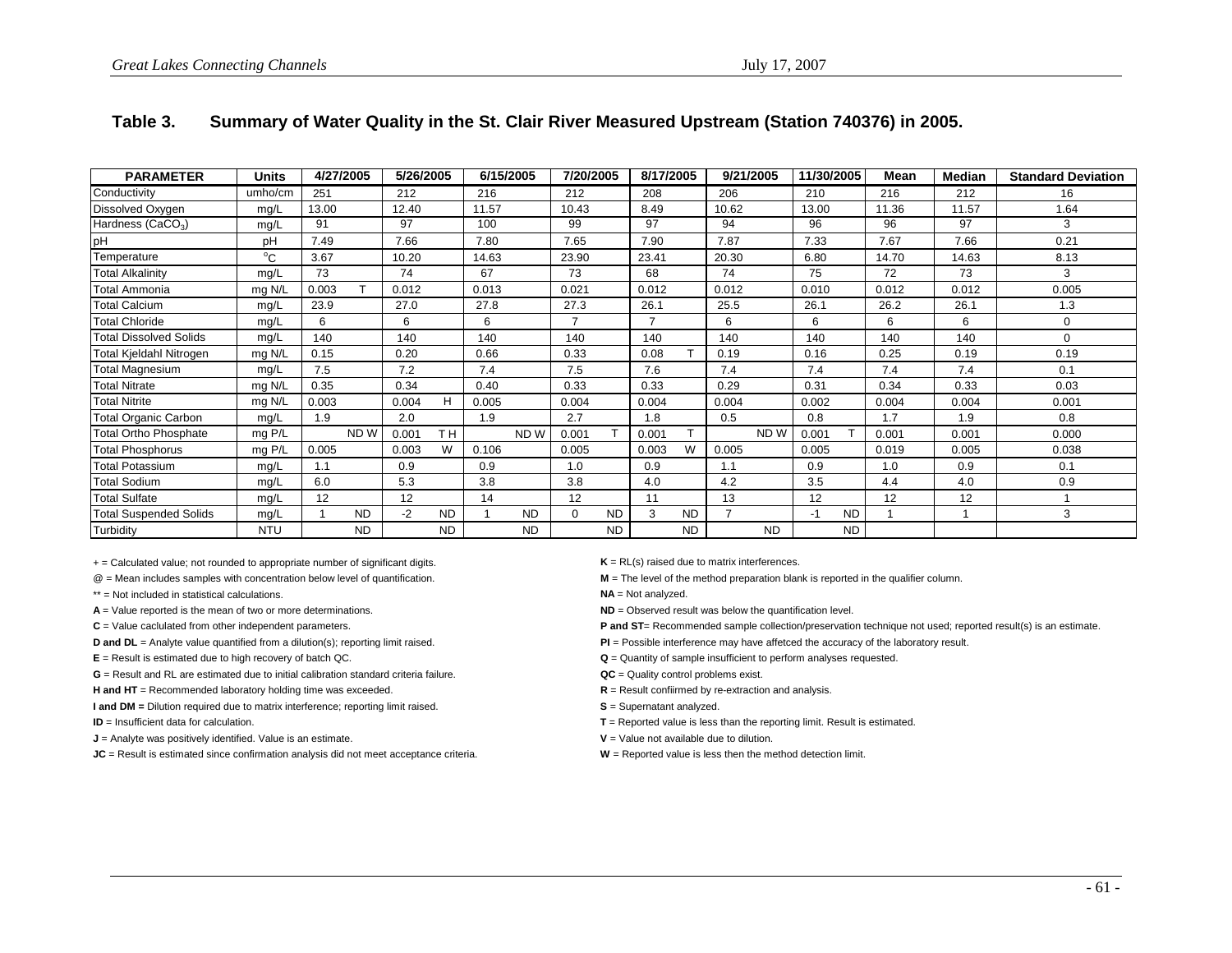| <b>PARAMETER</b>              | <b>Units</b> | 4/27/2005 |       | 5/26/2005 |       | 6/15/2005       | 7/20/2005      |           | 8/17/2005 |           | 9/21/2005 |                 | 11/30/2005 |      | Mean  | Median         | <b>Standard Deviation</b> |
|-------------------------------|--------------|-----------|-------|-----------|-------|-----------------|----------------|-----------|-----------|-----------|-----------|-----------------|------------|------|-------|----------------|---------------------------|
| Conductivity                  | umho/cm      | 253       | 226   |           | 218   |                 | 216            |           | 211       |           | 214       |                 | 212        |      | 221   | 216            | 15                        |
| Dissolved Oxygen              | mg/L         | 12.24     | 11.95 |           | 11.03 |                 | 8.48           |           | 8.44      |           | 8.67      |                 | 12.45      |      | 10.47 | 11.03          | 1.87                      |
| Hardness (CaCO <sub>3</sub> ) | mg/L         | 97        | 100   |           | 99    |                 | 95             |           | 97        |           | 98        |                 | 98         |      | 98    | 98             | 2                         |
| pH                            | pH           | 7.41      | 7.60  |           | 7.74  |                 | 7.48           |           | 7.81      |           | 7.98      |                 | 7.25       |      | 7.61  | 7.60           | 0.25                      |
| Temperature                   | $^{\circ}$ C | 5.36      | 10.20 |           | 15.47 |                 | 23.76          |           | 23.65     |           | 20.76     |                 | 6.58       |      | 15.11 | 15.47          | 7.87                      |
| <b>Total Alkalinity</b>       | mg/L         | 78        | 76    |           | 69    |                 | 72             |           | 71        |           | 72        |                 | 78         |      | 74    | 72             | 4                         |
| Total Ammonia                 | mg N/L       | 0.019     | 0.019 |           | 0.017 |                 | 0.019          |           | 0.025     |           | 0.014     |                 | 0.012      |      | 0.018 | 0.019          | 0.004                     |
| <b>Total Calcium</b>          | mg/L         | 25.6      | 27.1  |           | 27.1  |                 | 25.3           |           | 26.1      |           | 26.8      |                 | 27.0       |      | 26.4  | 26.8           | 0.8                       |
| <b>Total Chloride</b>         | mg/L         | 10        | 8     |           | 6     |                 |                |           | 8         |           | 6         |                 |            |      |       | $\overline{ }$ |                           |
| <b>Total Dissolved Solids</b> | mg/L         | 160       | 150   |           | 140   |                 | 140            |           | 140       |           | 140       |                 | 140        |      | 144   | 140            | 8                         |
| Total Kjeldahl Nitrogen       | mg N/L       | 0.32      | 0.17  |           | 0.17  |                 | 0.19           |           | 0.17      |           | 0.19      |                 | 0.13       |      | 0.19  | 0.17           | 0.06                      |
| Total Magnesium               | mg/L         | 8.1       | 7.8   |           | 7.5   |                 | 7.6            |           | 7.7       |           | 7.5       |                 | 7.3        |      | 7.6   | 7.6            | 0.3                       |
| <b>Total Nitrate</b>          | mg N/L       | 0.41      | 0.35  |           | 0.40  |                 | 0.33           |           | 0.34      |           | 0.29      |                 | 0.31       |      | 0.35  | 0.34           | 0.04                      |
| <b>Total Nitrite</b>          | mg N/L       | 0.007     | 0.004 | н         | 0.004 |                 | 0.005          |           | 0.005     |           | 0.004     |                 | 0.003      |      | 0.005 | 0.004          | 0.001                     |
| <b>Total Organic Carbon</b>   | mg/L         | 3.0       | 2.0   |           | 2.0   |                 | 2.0            |           | 1.9       |           |           | <b>ND</b>       | 0.6        |      | 1.9   | 2.0            | 0.8                       |
| <b>Total Ortho Phosphate</b>  | mg P/L       | 0.007     |       | ND W H    |       | ND <sub>W</sub> | 0.002          |           | 0.001     |           |           | ND <sub>W</sub> | 0.002      |      | 0.003 | 0.002          | 0.003                     |
| <b>Total Phosphorus</b>       | mg P/L       | 0.024     | 0.010 |           | 0.005 |                 | 0.012          |           | 0.008     |           | 0.008     |                 | 0.004      |      | 0.010 | 0.008          | 0.007                     |
| Total Potassium               | mg/L         | 1.4       | 1.0   |           | 0.9   |                 | 1.0            |           | 1.0       |           | 1.1       |                 | 1.5        |      | 1.1   | 1.0            | 0.2                       |
| <b>Total Sodium</b>           | mg/L         | 7.0       | 5.2   |           | 3.7   |                 | 4.9            |           | 3.4       |           | 3.6       |                 | 3.9        |      | 4.5   | 3.9            | 1.3                       |
| <b>Total Sulfate</b>          | mg/L         | 14        | 13    |           | 14    |                 | 12             |           | 11        |           | 13        |                 | 13         |      | 13    | 13             |                           |
| <b>Total Suspended Solids</b> | mg/L         | 15        |       | <b>ND</b> | 5     |                 | $\overline{2}$ | <b>ND</b> | 3         | <b>ND</b> | 13        |                 | 5          |      | 6     | 5              | 5                         |
| Turbidity                     | <b>NTU</b>   | 5.5       | 1.9   |           | 1.7   |                 | 3.0            |           | 1.5       |           | 1.7       |                 |            | ND I | 2.6   | 1.8            | 1.5                       |

### **Table 4. Summary of Water Quality in the St. Clair River Measured Downstream (Station 740016) in 2005.**

+ = Calculated value; not rounded to appropriate number of significant digits. **K** = RL(s) raised due to matrix interferences.

\*\* = Not included in statistical calculations.

- 
- 

**G** = Result and RL are estimated due to initial calibration standard criteria failure.

**H and HT** = Recommended laboratory holding time was exceeded. **R** = Result confiirmed by re-extraction and analysis.

**I and DM** = Dilution required due to matrix interference; reporting limit raised. **S** = Supernatant analyzed.

**ID** = Insufficient data for calculation.

**J** = Analyte was positively identified. Value is an estimate. **V** = Value not available due to dilution.

**JC** = Result is estimated since confirmation analysis did not meet acceptance criteria. **W** = Reported value is less then the method detection limit.

@ = Mean includes samples with concentration below level of quantification. **M** = The level of the method preparation blank is reported in the qualifier column.

**NA** = Not analyzed.

**A** = Value reported is the mean of two or more determinations. **ND** = Observed result was below the quantification level.

C = Value caclulated from other independent parameters. **P and ST**= Recommended sample collection/preservation technique not used; reported result(s) is an estimate.

**D and DL** = Analyte value quantified from a dilution(s); reporting limit raised. **PI POSSIME INCO CONTACT POSSIME** interference may have affetced the accuracy of the laboratory result.

**E** = Result is estimated due to high recovery of batch QC. **CONSIDENT AND CONSIDENT AND CONSIDENT Q** = Quantity of sample insufficient to perform analyses requested.

**QC** = Quality control problems exist.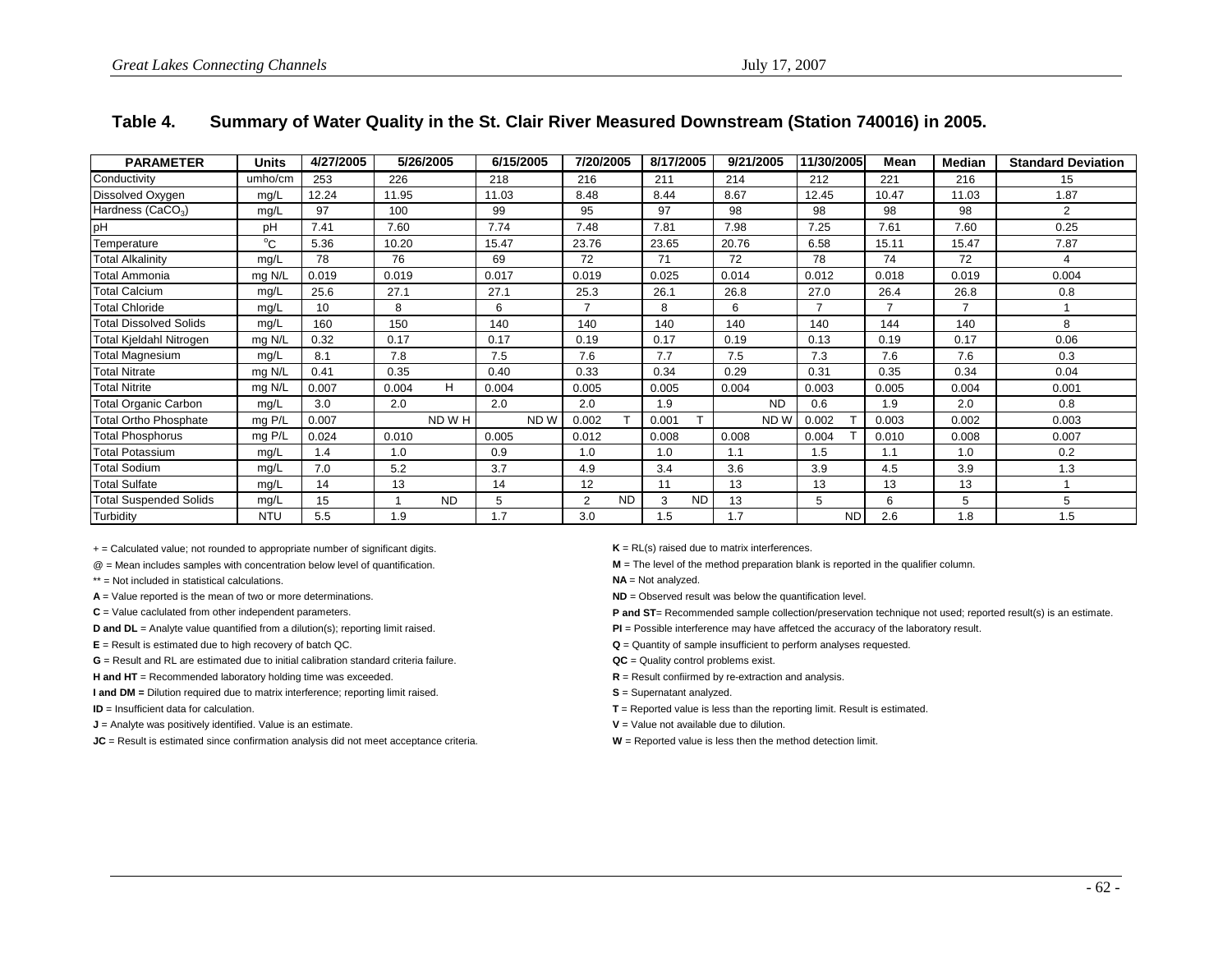| <b>PARAMETER</b>              | Units        | 4/27/2005 |                | 5/26/2005 | 6/15/2005 |                 | 7/20/2005      |           | 8/17/2005 | 9/21/2005 |           | Mean                     | Median         | <b>Standard Deviation</b> |
|-------------------------------|--------------|-----------|----------------|-----------|-----------|-----------------|----------------|-----------|-----------|-----------|-----------|--------------------------|----------------|---------------------------|
| Conductivity                  | umho/cm      | 221       | 225            |           | 218       |                 | 216            |           | 211       | 214       |           | 218                      | 217            | 5                         |
| Dissolved Oxygen              | mg/L         | 12.33     | 11.25          |           | 9.27      |                 | 7.60           |           | 7.87      | 8.32      |           | 9.44                     | 8.80           | 1.94                      |
| Hardness (CaCO <sub>3</sub> ) | mg/L         | 88        | 102            |           | 99        |                 | 101            |           | 100       | 95        |           | 97                       | 99             | 5                         |
| pH                            | pH           | 7.27      | 7.57           |           | 7.82      |                 | 7.62           |           | 7.82      | 7.74      |           | 7.64                     | 7.68           | 0.21                      |
| Temperature                   | $^{\circ}$ C | 5.63      | 12.80          |           | 19.15     |                 | 25.12          |           | 24.30     | 20.39     |           | 17.90                    | 19.77          | 7.45                      |
| Total Alkalinity              | mg/L         | 75        | 75             |           | 69        |                 | 72             |           | 81        | 72        |           | 74                       | 74             |                           |
| Total Ammonia                 | mg N/L       | 0.009     | 0.011          |           | 0.016     |                 | 0.025          |           | 0.027     | 0.023     |           | 0.019                    | 0.020          | 0.008                     |
| Total Calcium                 | mg/L         | 23.3      | 28.3           |           | 27.4      |                 | 27.7           |           | 27.4      | 25.5      |           | 26.6                     | 27.4           | 1.9                       |
| <b>Total Chloride</b>         | mg/L         | 6         | $\overline{7}$ |           | 7         |                 | $\overline{ }$ |           | 6         | 6         |           | $\overline{\phantom{a}}$ | $\overline{7}$ |                           |
| Total Dissolved Solids        | mg/L         | 140       | 150            |           | 140       |                 | 140            |           | 140       | 140       |           | 142                      | 140            |                           |
| Total Kjeldahl Nitrogen       | mg N/L       | 0.23      | 0.16           |           | 0.16      |                 | 0.22           |           | 0.18      | 0.16      |           | 0.19                     | 0.17           | 0.03                      |
| <b>Total Magnesium</b>        | mg/L         | 7.2       | 7.6            |           | 7.4       |                 | 7.6            |           | 7.6       | 7.5       |           | 7.5                      | 7.6            | 0.2                       |
| <b>Total Nitrate</b>          | mg N/L       | 0.35      | 0.50           |           | 0.32      |                 | 0.31           |           | 0.27      | 0.29      |           | 0.34                     | 0.32           | 0.08                      |
| Total Nitrite                 | mg N/L       | 0.005     | 0.005          | H         | 0.005     |                 | 0.006          |           | 0.005     | 0.005     |           | 0.005                    | 0.005          | 0.000                     |
| Total Organic Carbon          | mg/L         | 2.1       | 1.8            |           | 0.6       |                 | 2.0            |           | 1.0       |           | <b>ND</b> | 1.5                      | 1.8            | 0.7                       |
| Total Ortho Phosphate         | mg P/L       | 0.003     |                | ND W H    |           | ND <sub>W</sub> | 0.001          |           | 0.002     | 0.002     |           | 0.002                    | 0.002          | 0.001                     |
| <b>Total Phosphorus</b>       | mg P/L       | 0.012     | 0.011          |           | 0.010     |                 | 0.011          |           | 0.011     | 0.015     |           | 0.012                    | 0.011          | 0.002                     |
| Total Potassium               | mg/L         | 1.1       | 1.0            |           | 1.0       |                 | 1.2            |           | 1.0       | 1.0       |           | 1.1                      | 1.0            | 0.1                       |
| <b>Total Sodium</b>           | mg/L         | 4.8       | 5.4            |           | 4.7       |                 | 5.4            |           | 4.7       | 4.1       |           | 4.9                      | 4.8            | 0.5                       |
| Total Sulfate                 | mg/L         | 12        | 12             |           | 13        |                 | 11             |           | 11        | 13        |           | 12                       | 12             |                           |
| <b>Total Suspended Solids</b> | mg/L         | 5         | 4              |           | 5         |                 | 0              | <b>ND</b> | 5         | 14        |           | 6                        | 5              | 5                         |
| Turbidity                     | <b>NTU</b>   | 3.5       | 4.9            |           | 4.0       |                 | 1.8            |           | 3.4       | 4.4       |           | 3.7                      | 3.8            | 1.1                       |

### **Table 5. Summary of Water Quality in the Detroit River Measured Upstream (Station 820414) in 2005.**

+ = Calculated value; not rounded to appropriate number of significant digits. **<sup>K</sup>**= RL(s) raised due to matrix interferences.

\*\* = Not included in statistical calculations.

 $E$  = Result is estimated due to high recovery of batch QC.

**G** = Result and RL are estimated due to initial calibration standard criteria failure.

**H** and HT = Recommended laboratory holding time was exceeded. **R** = Result confiirmed by re-extraction and analysis.

**I and DM = Dilution required due to matrix interference; reporting limit raised. <b>S** = Supernatant analyzed.

**ID** = Insufficient data for calculation.

**J** = Analyte was positively identified. Value is an estimate. **V** = Value not available due to dilution.

**JC** = Result is estimated since confirmation analysis did not meet acceptance criteria. **W** = Reported value is less then the method detection limit.

@ = Mean includes samples with concentration below level of quantification. **M** = The level of the method preparation blank is reported in the qualifier column.

**NA** = Not analyzed.

**A** = Value reported is the mean of two or more determinations. **ND** = Observed result was below the quantification level.

**C** = Value caclulated from other independent parameters. **P** and **ST**= Recommended sample collection/preservation technique not used; reported result(s) is an estimate.

**D and DL** = Analyte value quantified from a dilution(s); reporting limit raised. **PI** = Possible interference may have affetced the accuracy of the laboratory result.

 $Q =$  Quantity of sample insufficient to perform analyses requested.

**QC** = Quality control problems exist.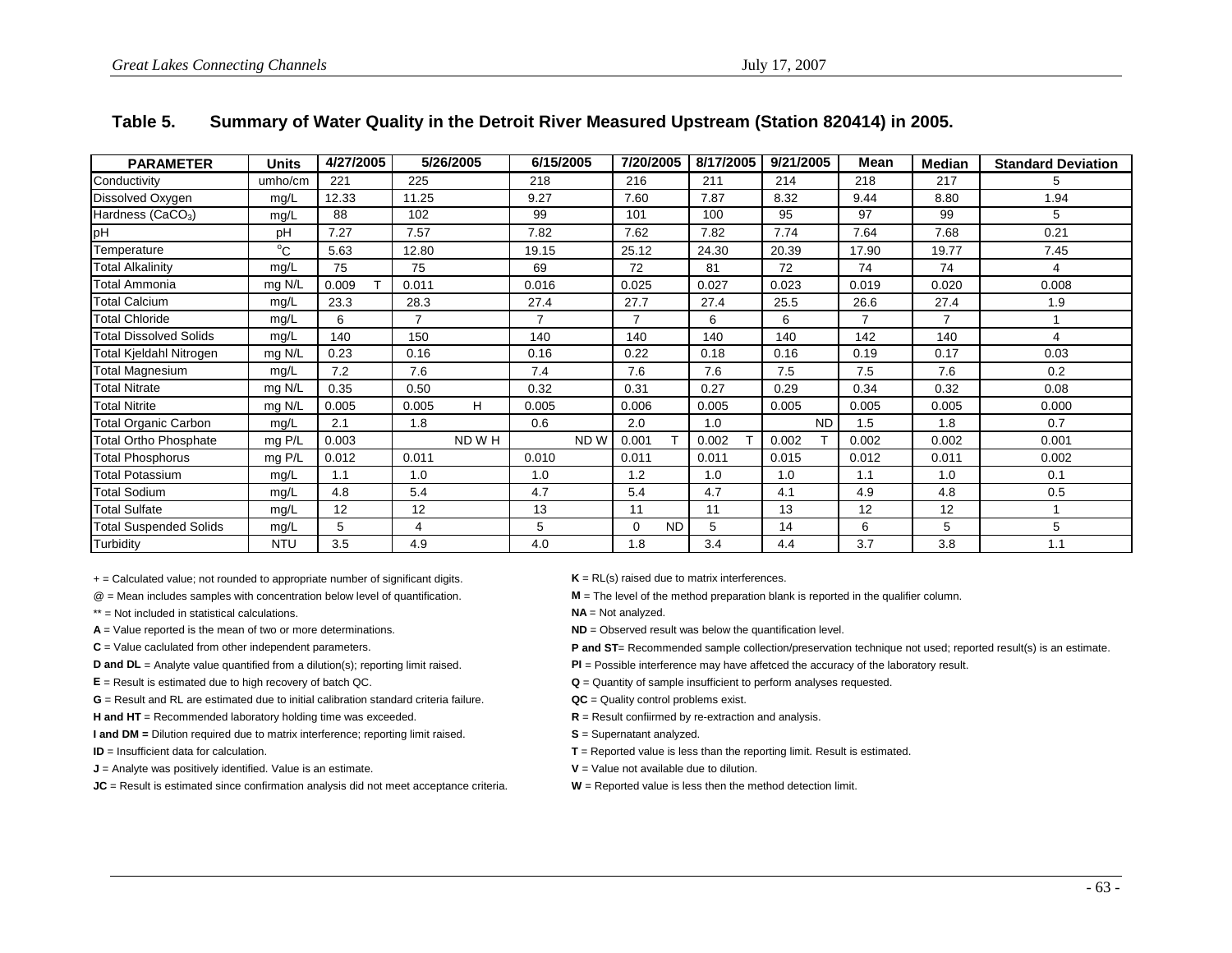| <b>PARAMETER</b>              | <b>Units</b> | 4/27/2005 |          | 5/26/2005 | 6/15/2005 | 7/20/2005 | 8/17/2005 | 9/21/2005 | 11/30/2005 | Mean  | Median | <b>Standard Deviation</b> |
|-------------------------------|--------------|-----------|----------|-----------|-----------|-----------|-----------|-----------|------------|-------|--------|---------------------------|
| Conductivity                  | umho/cm      | 226       | 222      |           | 226       | 217       | 216       | 218       | 262        | 227   | 222    | 16                        |
| Dissolved Oxygen              | mg/L         | 11.80     | 10.60    |           | 8.34      | 7.63      | 8.07      | 8.07      | 14.53      | 9.86  | 8.34   | 2.58                      |
| Hardness (CaCO <sub>3</sub> ) | mg/L         | 88        | 98       |           | 100       | 97        | 97        | 101       | 103        | 98    | 98     | 5                         |
| pH                            | pH           | 7.24      | 7.54     |           | 7.82      | 7.69      | 7.72      | 7.60      | 7.31       | 7.56  | 7.60   | 0.21                      |
| Temperature                   | $^{\circ}$ C | 6.29      | 12.84    |           | 21.29     | 25.49     | 24.47     | 20.27     | 2.29       | 16.13 | 20.27  | 9.13                      |
| <b>Total Alkalinity</b>       | mg/L         | 76        | 75       |           | 68        | 71        | 86        | 74        | 90         | 77    | 75     | 8                         |
| Total Ammonia                 | mg N/L       | 0.020     | 0.026    |           | 0.045     | 0.051     | 0.057     | 0.048     | 0.127      | 0.053 | 0.048  | 0.035                     |
| <b>Total Calcium</b>          | mg/L         | 22.7      | 27.0     |           | 27.5      | 26.3      | 25.9      | 27.9      | 28.5       | 26.5  | 27.0   | 1.9                       |
| <b>Total Chloride</b>         | mg/L         |           |          |           | 8         | 8         | 8         |           | 17         | 9     | 8      | 4                         |
| <b>Total Dissolved Solids</b> | mg/L         | 140       | 150      |           | 150       | 140       | 150       | 150       | 170        | 150   | 150    | 10                        |
| Total Kjeldahl Nitrogen       | mg N/L       | 0.22      | 0.23     |           | 0.25      | 0.24      | 0.29      | 0.18      | 0.41       | 0.26  | 0.24   | 0.07                      |
| <b>Total Magnesium</b>        | mg/L         | 7.5       | 7.4      |           | 7.6       | 7.6       | 7.8       | 7.6       | 7.8        | 7.6   | 7.6    | 0.1                       |
| <b>Total Nitrate</b>          | mg N/L       | 0.35      | 0.35     |           | 0.27      | 0.28      | 0.26      | 0.28      | 0.36       | 0.31  | 0.28   | 0.04                      |
| <b>Total Nitrite</b>          | mg N/L       | 0.005     | 0.004    | Н.        | 0.006     | 0.009     | 0.009     | 0.007     | 0.013      | 0.008 | 0.007  | 0.003                     |
| <b>Total Organic Carbon</b>   | mg/L         | 2.1       | 2.2      |           | 1.0       | 0.9       | 2.5       | <b>ND</b> | 2.6        | 1.9   | 2.2    | 0.7                       |
| <b>Total Ortho Phosphate</b>  | mg P/L       | 0.004     |          | ND W H    | 0.003     | 0.003     | 0.004     | 0.004     | 0.025      | 0.007 | 0.004  | 0.009                     |
| <b>Total Phosphorus</b>       | mg P/L       | 0.015     | 0.008    |           | 0.019     | 0.024     | 0.020     | 0.022     | 0.068      | 0.025 | 0.020  | 0.020                     |
| <b>Total Potassium</b>        | mg/L         | 1.0       | 0.9      |           | 1.0       | 1.0       | 1.1       | 1.1       | 1.6        | 1.1   | 1.0    | 0.2                       |
| <b>Total Sodium</b>           | mg/L         | 5.3       | 4.8      |           | 4.6       | 4.9       | 5.1       | 4.7       | 9.4        | 5.5   | 4.9    | 1.7                       |
| <b>Total Sulfate</b>          | mg/L         | 11        | 12       |           | 13        | 11        | 12        | 13        | 15         | 12    | 12     |                           |
| <b>Total Suspended Solids</b> | mg/L         | 10        | $\Omega$ | <b>ND</b> | 12        | 11        | 8         | 6         | 39         | 12    | 10     | 12                        |
| Turbidity                     | <b>NTU</b>   | 4.8       | 2.8      |           | 6.9       | 8.9       | 4.6       | 4.3       | 34.0       | 9.5   | 4.8    | 11.0                      |

### **Table 6. Summary of Water Quality in the Detroit River Measured Downstream (Station 820017) in 2005.**

+ = Calculated value; not rounded to appropriate number of significant digits. **K** = RL(s) raised due to matrix interferences.

- \*\* = Not included in statistical calculations.
- **A** = Value reported is the mean of two or more determinations. **ND** = Observed result was below the quantification level.
- 

**G** = Result and RL are estimated due to initial calibration standard criteria failure.

**H** and HT = Recommended laboratory holding time was exceeded. **R** = Result confiirmed by re-extraction and analysis.

**I and DM** = Dilution required due to matrix interference; reporting limit raised. **S** = Supernatant analyzed.

**ID** = Insufficient data for calculation.

**J** = Analyte was positively identified. Value is an estimate. **V V** = Value not available due to dilution.

**JC** = Result is estimated since confirmation analysis did not meet acceptance criteria. **W** = Reported value is less then the method detection limit.

@ = Mean includes samples with concentration below level of quantification. **M** = The level of the method preparation blank is reported in the qualifier column.

**NA** = Not analyzed.

C = Value caclulated from other independent parameters. **P and ST**= Recommended sample collection/preservation technique not used; reported result(s) is an estimate.

- **D and DL** = Analyte value quantified from a dilution(s); reporting limit raised. **PI POSSIBLE** POSSIBLE interference may have affetced the accuracy of the laboratory result.
- **E** = Result is estimated due to high recovery of batch QC. **Cantabries Q** = Quantity of sample insufficient to perform analyses requested.
	- **QC** = Quality control problems exist.
	-
	-
	- **T** = Reported value is less than the reporting limit. Result is estimated.
	-
	-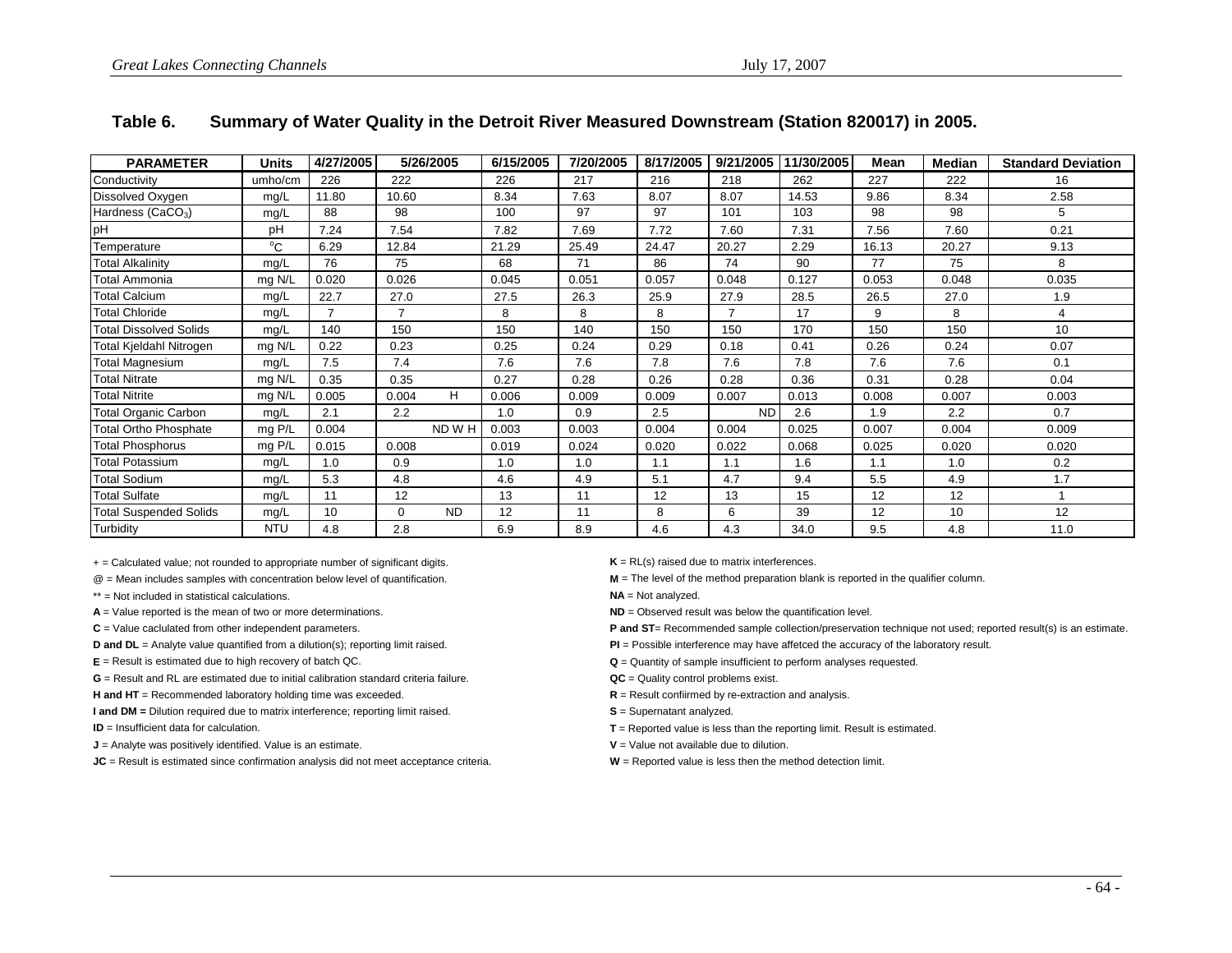### **Table 7. Concentrations of Trace Metals and Mercury Collected in 2005 and Corresponding Rule 57 Water Quality Values.**

| <b>Station #170139</b> | 21-Apr-05 | 25-May-05  |            | 13-Jun-05  | 25-Jul-05 | 15-Aug-05  | 15-Sep-05 |            | 24-Oct-05 | 8-Nov-05 | <b>MEAN</b> | Rule 57 WQV |
|------------------------|-----------|------------|------------|------------|-----------|------------|-----------|------------|-----------|----------|-------------|-------------|
| Cadmium (ug/L)         | 0.01054   | 0.00824    |            | 0.00946    | 0.00971   | 0.00873    | 0.00818   |            | <b>NS</b> | 0.00775  | 0.0089      | 1.26        |
| Chromium (ug/L)        | 0.52300   | $-0.05255$ |            | $-0.01826$ | 0.15300   | $-0.02917$ | 0.09800   | <b>CCB</b> | <b>NS</b> | 0.07900  | 0.1076      | 39.2        |
| Copper (ug/L)          | 1.26000   | 0.87000    |            | 0.96300    | 0.96800   | 0.85100    | 0.84200   |            | <b>NS</b> | 0.82000  | 0.9391      | 4.61        |
| Lead (ug/L)            | 0.21400   | 0.02630    |            | 0.01440    | 0.09120   | 0.04010    | 0.02540   |            | <b>NS</b> | 0.02910  | 0.0629      | 4.38        |
| Nickel (ug/L)          | 0.78900   | 0.22500    |            | 0.30700    | 0.41800   | 0.32100    | 0.28900   |            | <b>NS</b> | 0.31300  | 0.3803      | 27.0        |
| $Zinc$ (ug/L)          | 2.93000   | 2.28000    |            | 0.78000    | 3.11000   | 2.13000    | 1.35000   |            | <b>NS</b> | 0.62000  | 1.8857      | 61.2        |
| Mercury (ng/L)         | 0.71000   | 0.31000    | <b>MSD</b> | 0.30000    | 0.48000   | 0.34000    | 0.21000   |            | <b>NS</b> | 0.24000  | 0.3700      | 1.3         |
| Hardness (mg/L)        | 50        | 45         |            | 47         | 47        | 46         | 43        |            | <b>NS</b> | 46       | 46          |             |
| <b>Station #170140</b> | 21-Apr-05 | 25-May-05  |            | 13-Jun-05  | 25-Jul-05 | 15-Aug-05  | 15-Sep-05 |            | 24-Oct-05 | 8-Nov-05 | <b>MEAN</b> | Rule 57 WQV |
| Cadmium (uq/L)         | 0.01064   | 0.01041    |            | 0.00737    | 0.00864   | 0.00819    | 0.00980   |            | 0.00794   | 0.00877  | 0.0090      | 1.28        |
| Chromium (ug/L)        | 0.23500   | 0.22800    |            | 0.15000    | 0.22100   | 0.25400    | 0.26700   | <b>CCB</b> | 0.27400   | 0.64000  | 0.2836      | 39.9        |
| Copper (ug/L)          | 1.23000   | 1.08000    |            | 1.09000    | 0.97300   | 0.93400    | 0.96400   |            | 0.89500   | 1.05000  | 1.0270      | 4.70        |
| Lead (ug/L)            | 0.11900   | 0.12200    |            | 0.05920    | 0.11700   | 0.09400    | 0.11300   |            | 0.11500   | 0.18900  | 0.1160      | 4.50        |
| Nickel (ug/L)          | 0.53800   | 0.45700    |            | 0.42500    | 0.46300   | 0.48000    | 0.47800   |            | 0.88100   | 0.82900  | 0.5689      | 27.5        |
| $Zinc$ (ug/L)          | 1.57000   | 2.02000    |            | 1.42000    | 2.34000   | 1.88000    | 1.16000   |            | 1.20000   | 1.50000  | 1.6363      | 62.3        |
| Mercury (ng/L)         | 0.51000   | 0.46000    | LCQC       | 0.29000    | 0.34000   | 0.34000    | 0.34000   |            | 0.22000   | 0.36000  | 0.3575      | 1.3         |
| Hardness (mg/L)        | 46        | 46         |            | 49         | 46        | 45         | 46        |            | 52        | 48       | 47          |             |
| <b>Station #740376</b> | 27-Apr-05 | 26-May-05  |            | 15-Jun-05  | 20-Jul-05 | 17-Aug-05  | 21-Sep-05 |            | 30-Nov-05 |          | <b>MEAN</b> | Rule 57 WQV |
| Cadmium (ug/L)         | 0.00770   | 0.00580    |            | 0.00479    | 0.00310   | 0.00331    | 0.00455   |            | 0.00365   |          | 0.0047      | 2.17        |
| Chromium (ug/L)        | 0.00906   | $-0.03437$ |            | 0.00792    | 0.05633   | 0.04197    | 0.14600   | CCB        | 0.08100   |          | 0.0440      | 71.7        |
| Copper (ug/L)          | 0.46800   | 0.61500    |            | 0.64900    | 0.52200   | 0.51300    | 0.46200   |            | 0.46300   |          | 0.5274      | 8.64        |
| Lead (ug/L)            | 0.07760   | 0.02060    |            | 0.01000    | 0.01600   | 0.02370    | 0.02300   |            | 0.02600   |          | 0.0281      | 9.85        |
| Nickel (ug/L)          | 0.81200   | 0.76900    |            | 0.77800    | 0.72700   | 0.71300    | 0.67800   |            | 0.71600   |          | 0.7419      | 50.2        |
| $Zinc$ (ug/L)          | 0.51000   | 1.46000    |            | 0.56000    | 1.81000   | 0.99000    | 0.28000   |            | 0.24000   |          | 0.8357      | 114.1       |
| Mercury (ng/L)         | 1.45000   | 0.18000    | <b>MSD</b> | 0.27000    | 0.37000   | 0.34000    | 0.25000   |            | 0.21000   |          | 0.4386      | 1.3         |
| Hardness (mg/L)        | 91        | 97         |            | 100        | 99        | 97         | 94        |            | 96        |          | 96          |             |
| <b>Station #740016</b> | 27-Apr-05 | 26-May-05  |            | 15-Jun-05  | 20-Jul-05 | 17-Aug-05  | 21-Sep-05 |            | 30-Nov-05 |          | <b>MEAN</b> | Rule 57 WQV |
| Cadmium (ug/L)         | 0.01800   | 0.00943    |            | 0.00559    | 0.00579   | 0.00528    | 0.00514   |            | 0.00399   |          | 0.0076      | 2.20        |
| Chromium (ug/L)        | 0.29400   | 0.01245    |            | 0.13800    | 0.12800   | 0.10100    | 0.23600   | <b>CCB</b> | 0.11700   |          | 0.1466      | 72.9        |
| Copper (ug/L)          | 1.17000   | 0.79000    |            | 0.85000    | 0.73300   | 0.64400    | 0.64700   |            | 0.52300   |          | 0.7653      | 8.80        |
| Lead (ug/L)            | 0.33200   | 0.07910    |            | 0.04910    | 0.10600   | 0.06700    | 0.07870   |            | 0.05520   |          | 0.1096      | 10.1        |
| Nickel (ug/L)          | 1.38000   | 0.92400    |            | 0.89100    | 0.91600   | 0.82000    | 0.83100   |            | 0.75700   |          | 0.9313      | 51.1        |
| $Zinc$ (ug/L)          | 2.50000   | 0.77000    |            | 1.29000    | 0.97000   | 0.55000    | 0.51000   |            | 1.24000   |          | 1.1186      | 116.1       |
| Mercury (ng/L)         | 1.15000   | 0.33000    | <b>MSD</b> | 0.33000    | 0.49000   | 0.40000    | 0.34000   |            | 0.30000   |          | 0.4771      | 1.3         |
| Hardness (mg/L)        | 97        | 100        |            | 99         | 95        | 97         | 98        |            | 98        |          | 98          |             |

CCB = Continuing calibration blank exceded quality control criteria.

LCQC = Laboratory control exceeded quality control criteria.

MSD = Matrix spike duplicate exceeded quality control criteria.

NS = Not sampled.